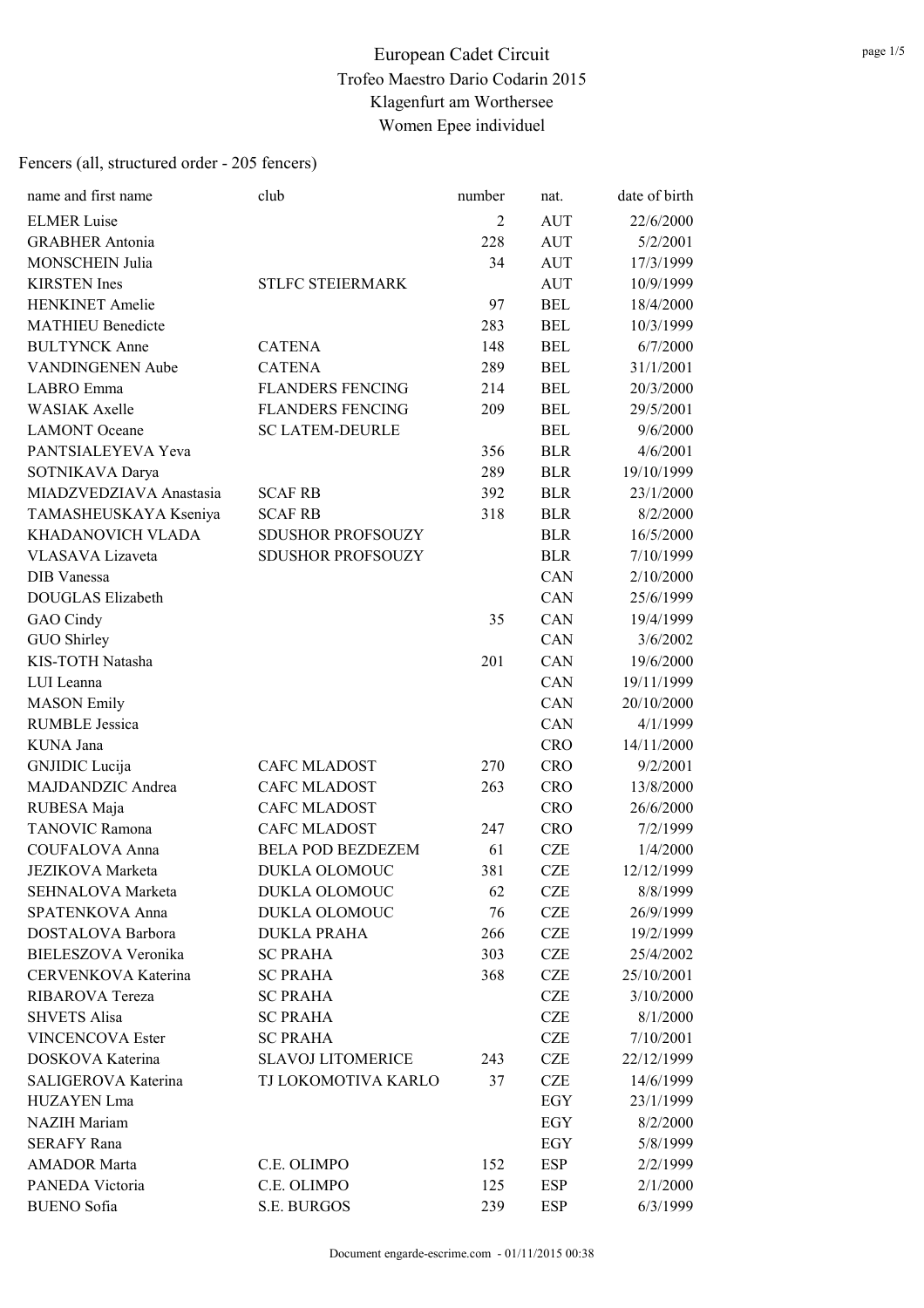| name and first name       | club                   | number         | nat.       | date of birth |
|---------------------------|------------------------|----------------|------------|---------------|
| TARGAMAA Carmen-Lii       | <b>EN GARDE</b>        | 51             | <b>EST</b> | 23/8/2001     |
| <b>LOIT Karoliine</b>     | <b>TALLINNA MOOK</b>   | 9              | <b>EST</b> | 14/12/2000    |
| <b>SKOBLOV</b> Sandra     | <b>TALLINNA MOOK</b>   | 59             | <b>EST</b> | 16/2/2001     |
| POYSTI Laura              | HELSINGIN MIEKKAILIJ   | 345            | <b>FIN</b> | 26/2/2002     |
| SHEFFIELD Laura           | <b>BRIXTON FC</b>      | 86             | <b>GBR</b> | 29/2/2000     |
| <b>OIEN</b> Jacqueline    | <b>HAVERSTOCK FC</b>   |                | <b>GBR</b> | 20/8/2001     |
| <b>MAYER Elin</b>         | DARMSTADTER FC         | 272            | <b>GER</b> | 6/12/2000     |
| <b>MASTHOFF Emma</b>      | <b>EFG ESSEN</b>       | 261            | <b>GER</b> | 11/10/2000    |
| <b>REINHOLD Charlotte</b> | <b>EFG ESSEN</b>       | 401            | <b>GER</b> | 1/3/1999      |
| <b>STRECKER Leonie</b>    | <b>FC LEIPZIG</b>      | 185            | <b>GER</b> | 16/3/1999     |
| ZAHN Alicia               | FC OFFENBACH           | 268            | <b>GER</b> | 6/7/2000      |
| <b>SPENGLER Lara</b>      | FC TAUBERBISCHOFSHE    | 73             | <b>GER</b> | 24/11/1999    |
| <b>LENTZ</b> Helena       | <b>FRANKFURTER TV</b>  |                | <b>GER</b> | 4/10/2000     |
| <b>MAYER</b> Lea          | <b>HEIDENHEIMER SB</b> | $\overline{4}$ | <b>GER</b> | 24/10/2000    |
| <b>MAYR</b> Franziska     | HEIDENHEIMER SB        | 24             | <b>GER</b> | 14/3/1999     |
| FRIEDERICH Adriana        | <b>OFC BONN</b>        | 277            | <b>GER</b> | 7/3/2001      |
| <b>GODDE Ella</b>         | OFC BONN               |                | <b>GER</b> | 31/7/2001     |
| <b>BRAUNE</b> Anna zoe    | <b>QUERNHEIMER FC</b>  |                | <b>GER</b> | 15/1/2001     |
| <b>GREUL Bianca-Ines</b>  | <b>TSF DITZINGEN</b>   | 139            | <b>GER</b> | 21/6/2000     |
| HEES Ronja                | <b>TSF DITZINGEN</b>   | 240            | <b>GER</b> | 27/1/1999     |
| GOEDEJOHANN Noa-Cosima    | TSV BAYER LEVERKUSE    | 103            | <b>GER</b> | 11/3/1999     |
| <b>HEINZ Vanessa</b>      | TSV LAUPHEIM           |                | <b>GER</b> | 10/1/2000     |
| <b>JONAS Eva-Maria</b>    | <b>UFC FRANKFURT</b>   | 174            | <b>GER</b> | 25/3/1999     |
| <b>KOLBINGER Brenda</b>   | WMTV SOLINGEN          | 22             | <b>GER</b> | 21/12/1999    |
| LOEHR Lisa-Marie          | WMTV SOLINGEN          | 134            | <b>GER</b> | 29/8/2000     |
| MULLER Jule hanna         | WUPPERTALER FC         | 211            | <b>GER</b> | 1/1/1900      |
| <b>CHANTZI Maria</b>      | <b>IRIDA</b>           |                | <b>GRE</b> | 21/10/2000    |
| <b>KARAMPINI Eirini</b>   | <b>IRIDA</b>           |                | <b>GRE</b> | 27/9/2002     |
| NIKOLOPOULOU Konstantina  | <b>IRIDA</b>           |                | <b>GRE</b> | 20/3/2000     |
| MOSCHOPOULOU Zoi          | <b>OXI FLORINAS</b>    | 130            | <b>GRE</b> | 22/6/2000     |
| <b>GALFALVY Nora</b>      |                        |                | <b>HUN</b> | 22/6/2000     |
| <b>KAZAR</b> Dora         | <b>AVA</b>             | 132            | <b>HUN</b> | 10/3/2000     |
| PETRI Renata              | <b>AVA</b>             | 133            | <b>HUN</b> | 4/9/2000      |
| <b>BALOGH</b> Zsofia      | <b>BALATON</b>         |                | <b>HUN</b> | 5/3/1999      |
| JUHASZ Manuela            | <b>BALATON</b>         |                | <b>HUN</b> | 5/6/2001      |
| DONKO Zelma               | <b>BHSE</b>            |                | <b>HUN</b> | 3/11/2000     |
| <b>BORSODY</b> Emma       | <b>BVSC</b>            | 138            | <b>HUN</b> | 2/10/2000     |
| FEKETE Laura Judit        | DHSE-PMD               | 23             | <b>HUN</b> | 11/6/2000     |
| <b>VERTESI Lili</b>       | DHSE-PMD               | 186            | <b>HUN</b> | 6/7/2000      |
| <b>BOGDANYI</b> Zita      | <b>DVE</b>             |                | <b>HUN</b> | 28/7/2000     |
| PETERFFY Gyongyver        | <b>DVE</b>             |                | <b>HUN</b> | 30/11/2000    |
| PAL Rea                   | <b>ERD</b>             |                | <b>HUN</b> | 18/11/2000    |
| <b>MATE</b> Anna          | <b>MTK</b>             |                | <b>HUN</b> | 15/11/2001    |
| <b>MUHARI</b> Eszter      | <b>MTK</b>             |                | <b>HUN</b> | 30/9/2002     |
| TRENCSENYI Sara           | <b>MTK</b>             | 141            | <b>HUN</b> | 10/11/1999    |
| <b>SZABO VIKTORIA</b>     | <b>SZOMBATHELY</b>     | 106            | <b>HUN</b> | 4/5/1999      |
| <b>GNAM</b> Tamara        | <b>TSC</b>             | 164            | <b>HUN</b> | 15/2/2000     |
| <b>CSOKNYAI Lilla</b>     | <b>VASAS</b>           | 137            | <b>HUN</b> | 21/5/1999     |
| <b>KARDOS</b> Brigitta    | <b>VASAS</b>           |                | <b>HUN</b> | 9/11/2000     |
| <b>KARDOS</b> Edina       | <b>VASAS</b>           | 52             | <b>HUN</b> | 9/11/2000     |
| MELINOVSKI Mirit          | HAPOEL ASHKELON        | 190            | <b>ISR</b> | 12/11/1999    |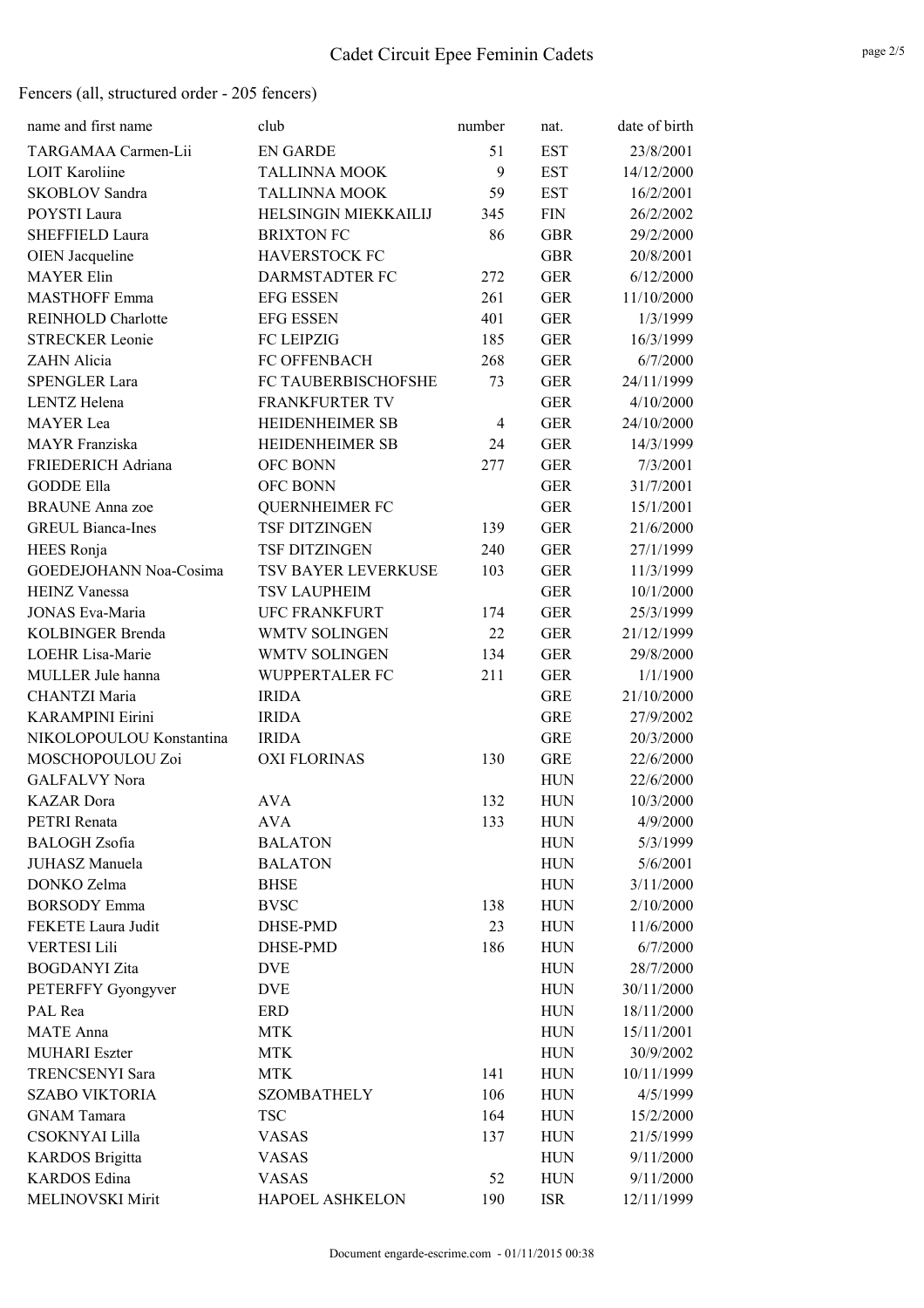| name and first name       | club                       | number | nat.       | date of birth |
|---------------------------|----------------------------|--------|------------|---------------|
| <b>SAADON</b> Lior        | <b>HAPOEL ASHKELON</b>     | 350    | <b>ISR</b> | 3/7/2000      |
| <b>DROR Yasmin Bertin</b> | HAPOEL KFAR-SABA           |        | <b>ISR</b> | 7/5/2001      |
| <b>HECHT</b> Dar          | HAPOEL KFAR-SABA           | 47     | <b>ISR</b> | 16/8/2000     |
| <b>SUFRIN MAAYAN</b>      | HAPOEL KFAR-SABA           | 360    | <b>ISR</b> | 14/2/1999     |
| ZLOOF Shira               | HAPOEL KFAR-SABA           | 353    | <b>ISR</b> | 4/12/2000     |
| <b>GAVRIELKO Nikol</b>    | <b>MACCABI MAALOT</b>      | 38     | <b>ISR</b> | 21/3/1999     |
| KANEVSKI Vera Maia Devi   | <b>MACCABI MAALOT</b>      | 29     | <b>ISR</b> | 5/11/1999     |
| <b>BILLI</b> Sofia        | <b>FCCS</b>                |        | <b>ITA</b> | 5/10/2002     |
| NICOLAI Emma              | PETRARCA SCHERMA           | 294    | <b>ITA</b> | 19/2/2002     |
| <b>BUSCHINI</b> Arianna   | PRO NOVARA SCHERMA         | 196    | <b>ITA</b> | 8/6/2002      |
| PIERACCIANI Alice         | PRO NOVARA SCHERMA         | 193    | <b>ITA</b> | 8/6/2002      |
| PIERACCIANI Aurora        | PRO NOVARA SCHERMA         | 282    | <b>ITA</b> | 8/6/2002      |
| PARMESANI Francesca       | UNIONE GINNASTICA G        | 90     | <b>ITA</b> | 31/5/2002     |
| CHIBA KEI                 |                            |        | <b>JPN</b> | 4/6/2001      |
| <b>MUTO MIZUKI</b>        |                            |        | <b>JPN</b> | 21/11/1999    |
| <b>NARITA RUKA</b>        |                            |        | <b>JPN</b> | 31/8/2000     |
| OYA Nichika               |                            | 235    | <b>JPN</b> | 24/1/2000     |
| <b>SATO SUZUKA</b>        |                            |        | <b>JPN</b> | 25/5/1999     |
| TERAYAMA TAMAKI           |                            |        | <b>JPN</b> | 29/1/2001     |
| MASALO Olivija            | <b>GINTARINE SPAGA</b>     | 189    | <b>LTU</b> | 14/9/1999     |
| <b>SCETKO Patricija</b>   | <b>GINTARINE SPAGA</b>     |        | <b>LTU</b> | 19/1/2001     |
| PIETSCHMANN Jeanne        | <b>CE SUD</b>              | 280    | <b>LUX</b> | 7/10/1999     |
| <b>COSTE Teodora</b>      | <b>CS SATU MARE</b>        | 157    | <b>ROU</b> | 21/6/1999     |
| KATO Zsofia               | <b>CS SATU MARE</b>        | 89     | <b>ROU</b> | 18/5/2002     |
| PFEIFER Melany            | <b>CS SATU MARE</b>        | 60     | <b>ROU</b> | 16/3/2001     |
| <b>DUMITRU Rebeca</b>     | CS UNEFS BUCURESTI         | 45     | <b>ROU</b> | 11/3/1999     |
| <b>ENACHE Talida</b>      | CS UNEFS BUCURESTI         | 26     | <b>ROU</b> | 31/10/2001    |
| <b>BAROSAN</b> Denisa     | <b>CSA STEAUA BUCUREST</b> | 21     | <b>ROU</b> | 8/1/1999      |
| PREDESCU Alexandra        | <b>CSA STEAUA BUCUREST</b> | 5      | <b>ROU</b> | 15/9/1999     |
| <b>BENEA Bianca</b>       | <b>CSM ORADEA</b>          | 6      | <b>ROU</b> | 19/2/1999     |
| <b>LEONTE</b> Mihaela     | <b>CSS QUARTO BUC</b>      | 14     | <b>ROU</b> | 26/6/2001     |
| <b>SCHLIER Zsuzsa</b>     | CSS TG. MURES              | 20     | <b>ROU</b> | 10/5/2000     |
| CANALAZ Katja             |                            | 153    | <b>SLO</b> | 30/1/2000     |
| <b>DEBELJAK ELA</b>       |                            | 329    | <b>SLO</b> | 2/5/2000      |
| <b>KECALOVIC Ema</b>      |                            |        | <b>SLO</b> | 1/1/2003      |
| <b>RUSJAN ANI</b>         |                            | 221    | <b>SLO</b> | 15/3/2000     |
| <b>VRABEC NINA</b>        |                            | 220    | <b>SLO</b> | 9/3/1999      |
| ZORMAN Eva Helena         | <b>ASK MARIBOR</b>         | 77     | <b>SLO</b> | 3/3/1999      |
| GRIJAK Jana               | MK SILNI                   | 43     | <b>SRB</b> | 18/2/1999     |
| <b>GRIJAK Marta</b>       | MK SILNI                   | 33     | <b>SRB</b> | 7/10/2000     |
| <b>KECMAN Milica</b>      | MK SILNI                   | 341    | <b>SRB</b> | 9/10/2002     |
| <b>BUERGIN Maren</b>      |                            | 213    | SUI        | 23/3/2001     |
| <b>BUU HOANG Allana</b>   |                            | 200    | SUI        | 6/6/1999      |
| LUNA Alessandra           |                            | 79     | <b>SUI</b> | 11/2/2000     |
| <b>SAPIN Galadrielle</b>  |                            | 203    | SUI        | 21/9/2001     |
| <b>BOUILLANT Audrey</b>   | <b>CAL LAUSANNE</b>        | 123    | SUI        | 26/9/2002     |
| PIVETEAU Anne Clemence    | <b>CAL LAUSANNE</b>        | 69     | SUI        | 10/4/2000     |
| <b>PASCHE Alyssa</b>      | <b>CEM MORGES</b>          | 205    | <b>SUI</b> | 13/1/2002     |
| <b>MASSEREY Solene</b>    | <b>CES SIERRE</b>          | 42     | SUI        | 11/6/1999     |
| <b>EBERHARD Lucrezia</b>  | LUGANO SCHERMA             | 154    | SUI        | 12/3/2000     |
| <b>GIGLI Morella</b>      | <b>SEG GENEVE</b>          | 121    | SUI        | 8/3/1999      |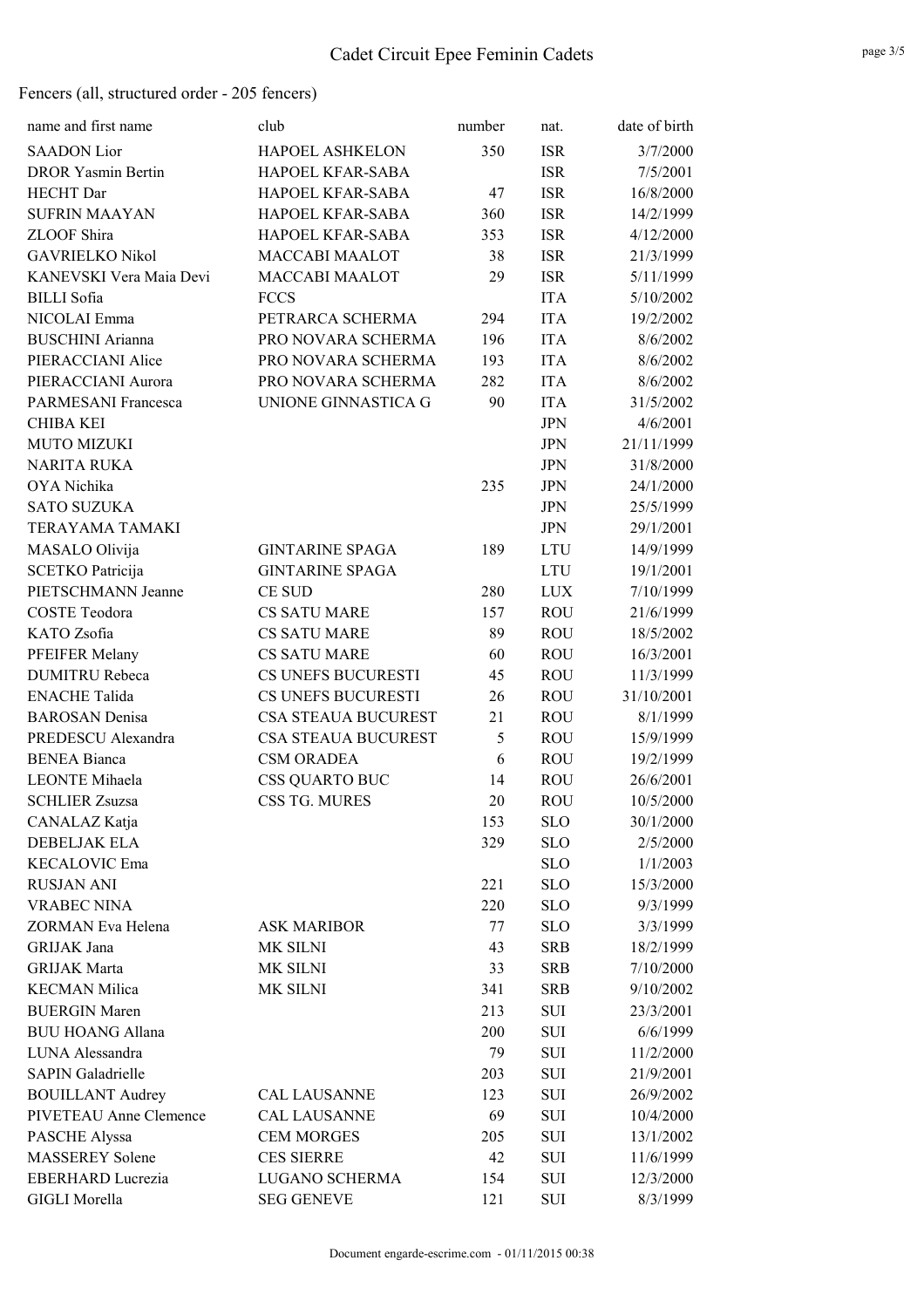| name and first name           | club                    | number | nat.       | date of birth |
|-------------------------------|-------------------------|--------|------------|---------------|
| <b>FAVRE</b> Angeline         | <b>SES SION</b>         | 100    | <b>SUI</b> | 4/7/2000      |
| <b>FAVRE</b> Aurore           | <b>SES SION</b>         | 8      | <b>SUI</b> | 26/3/1999     |
| <b>MOTTAZ Celine</b>          | <b>SEVM VEVEY</b>       | 41     | <b>SUI</b> | 6/3/1999      |
| <b>HATZ</b> Fiona             | <b>ZFC ZUERICH</b>      | 127    | SUI        | 16/9/1999     |
| <b>VILLIGER Elin</b>          | <b>ZFC ZUERICH</b>      | 99     | <b>SUI</b> | 22/9/2001     |
| <b>BURSOVA</b> Regina         | <b>AKADEMIA SERMU</b>   | 101    | <b>SVK</b> | 13/4/2001     |
| ROSKOVA Sonja                 | <b>AKADEMIA SERMU</b>   | 145    | <b>SVK</b> | 10/2/2000     |
| <b>MARTENSSON Elvira</b>      | FFF STOCKHOLM           | 16     | <b>SWE</b> | 20/5/1999     |
| <b>ERSOY Merve</b>            |                         | 114    | <b>TUR</b> | 19/1/1999     |
| <b>HALVACIAY Beyza</b>        |                         | 395    | <b>TUR</b> | 1/1/1999      |
| AK Esra Zeynep                | <b>ALANYA ESKRIM SK</b> |        | <b>TUR</b> | 1/1/2001      |
| <b>OZDAL</b> Zeynep           | <b>ALANYA ESKRIM SK</b> |        | <b>TUR</b> | 4/4/2004      |
| <b>UZUNER</b> Zeynep          | <b>ALANYA ESKRIM SK</b> |        | TUR        | 10/7/2002     |
| <b>BOZDEMIR Gunseli Deniz</b> | ANKARA ESKRIM S.K.      | 335    | <b>TUR</b> | 11/8/1999     |
| AY Use Cisem                  | <b>ANTALYA FERDI</b>    |        | <b>TUR</b> | 3/1/2000      |
| CEVIK Simal Ida               | <b>ANTALYA FERDI</b>    |        | TUR        | 29/5/2000     |
| <b>KINACI</b> Elifsu          | <b>ANTALYA FERDI</b>    |        | TUR        | 16/8/1999     |
| <b>ATES Nazlican Gul</b>      | <b>ERZURUM GSK</b>      |        | <b>TUR</b> | 31/7/2000     |
| <b>AGAOGLU Idilsu</b>         | IZMIR BUYUKSEHIR BEL    |        | <b>TUR</b> | 14/10/2003    |
| <b>ERMAN Lal</b>              | IZMIR BUYUKSEHIR BEL    | 292    | TUR        | 25/5/2001     |
| KARADOGAN Ceren               | IZMIR BUYUKSEHIR BEL    |        | TUR        | 7/12/2001     |
| VAROL Sude Nur                | IZMIR BUYUKSEHIR BEL    |        | TUR        | 15/10/2003    |
| POPOVA Kseniya                | <b>DNIPROPETROVSK</b>   | 284    | <b>UKR</b> | 29/6/1999     |
| <b>BEZDITKO</b> Diana         | <b>KHARKIV</b>          | 333    | <b>UKR</b> | 27/9/2001     |
| ZELENTSOVA Alina              | <b>KHARKIV</b>          | 256    | <b>UKR</b> | 8/4/1999      |
| ZELENTSOVA Anastasiia         | <b>KHARKIV</b>          | 241    | <b>UKR</b> | 28/3/2001     |
| <b>BELKOT</b> Mariya          | <b>KHMELNITSKIY</b>     | 327    | <b>UKR</b> | 25/9/1999     |
| CHYZHEVSKA Vlada              | <b>KHMELNITSKIY</b>     | 222    | <b>UKR</b> | 2/6/1999      |
| LOBODA Valeriya               | <b>KHMELNITSKIY</b>     | 342    | <b>UKR</b> | 21/1/2002     |
| SADOVA Dariia                 | <b>KHMELNITSKIY</b>     | 144    | <b>UKR</b> | 8/5/2002      |
| CHORNIY Kateryna              | <b>KIEW</b>             | 28     | <b>UKR</b> | 8/9/2001      |
| <b>CONRAD</b> Anastasiya      | <b>KIEW</b>             | 226    | <b>UKR</b> | 11/9/2000     |
| SAMKO Anastasiya              | KIEW                    | 118    | <b>UKR</b> | 19/2/1999     |
| SLIUSAREVA Sofia              | <b>KIEW</b>             | 71     | <b>UKR</b> | 18/1/1999     |
| VARFOLOMYEYEVA Darja          | <b>UZHGOROD</b>         | 19     | <b>UKR</b> | 13/4/1999     |
| ALDADAH Huda                  |                         | 65     | <b>USA</b> | 13/4/2000     |
| <b>BARNES</b> Rebecca         |                         |        | <b>USA</b> | 15/9/1999     |
| <b>BEDDINGFIELD Catherine</b> |                         |        | <b>USA</b> | 26/8/2000     |
| <b>BEDDINGFIELD Claire</b>    |                         |        | <b>USA</b> | 23/12/2001    |
| <b>CANDREVA</b> Greta         |                         | 54     | <b>USA</b> | 27/6/2002     |
| CHOY Lee Ann Huei-Yin         |                         |        | <b>USA</b> | 3/8/1999      |
| <b>DANIEL Chloe</b>           |                         |        | <b>USA</b> | 20/11/2000    |
| ENO Megan                     |                         |        | <b>USA</b> | 22/7/2000     |
| <b>GRADY Miriam</b>           |                         | 248    | <b>USA</b> | 7/4/2000      |
| HARKNESS Anya Caroline Ehre   |                         |        | <b>USA</b> | 13/10/1999    |
| KUKADIA Sancchi               |                         | 25     | <b>USA</b> | 4/7/1999      |
| LEE Hanna                     |                         | 182    | <b>USA</b> | 19/7/1999     |
| <b>NIXON</b> Caroline         |                         |        | <b>USA</b> | 25/4/2000     |
| O REILLY Meghan               |                         | 63     | <b>USA</b> | 4/5/1999      |
| PLENTY Kenyata                |                         | 12     | <b>USA</b> | 13/2/1999     |
| STEWART Tatijana              |                         | 15     | <b>USA</b> | 1/3/1999      |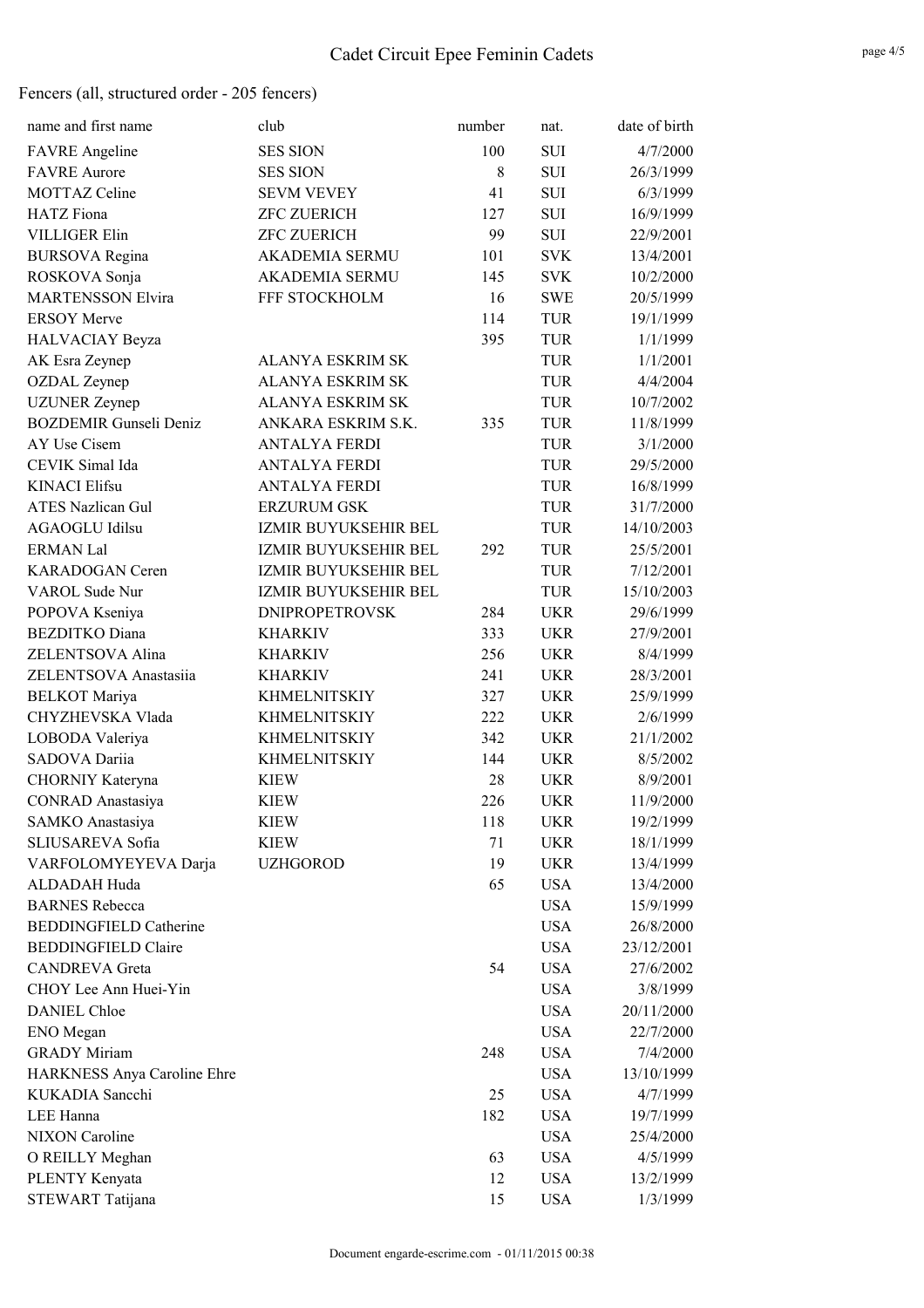# Cadet Circuit Epee Feminin Cadets

| club | number | nat.       | date of birth |
|------|--------|------------|---------------|
|      | 183    | USA        | 4/1/2000      |
|      |        | <b>USA</b> | 28/9/2001     |
|      | 84     | USA        | 30/3/1999     |
| USA  | 50     | USA        | 17/11/2000    |
|      |        |            |               |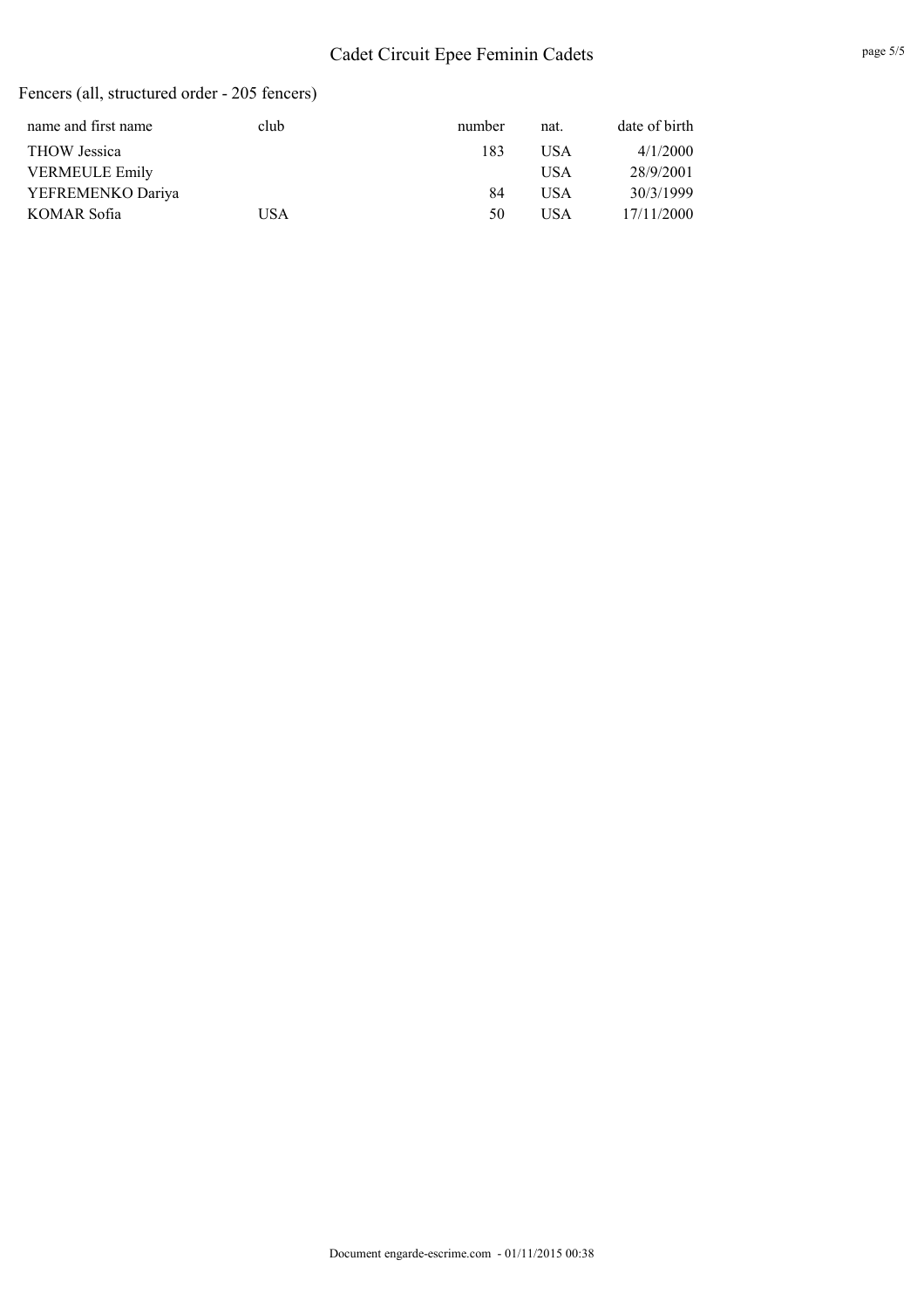## Formula of the competition

205 fencers

1 poules: round

205 fencers 30 poules (25 poules of 7, 5 poules of 6) Separation by : countries, clubs 160 qualifiers

\_\_\_\_\_\_\_\_\_\_\_\_\_\_\_\_\_\_\_\_\_\_\_\_\_\_\_\_\_\_\_\_\_

Direct elimination : 160 fencers

Direct elimination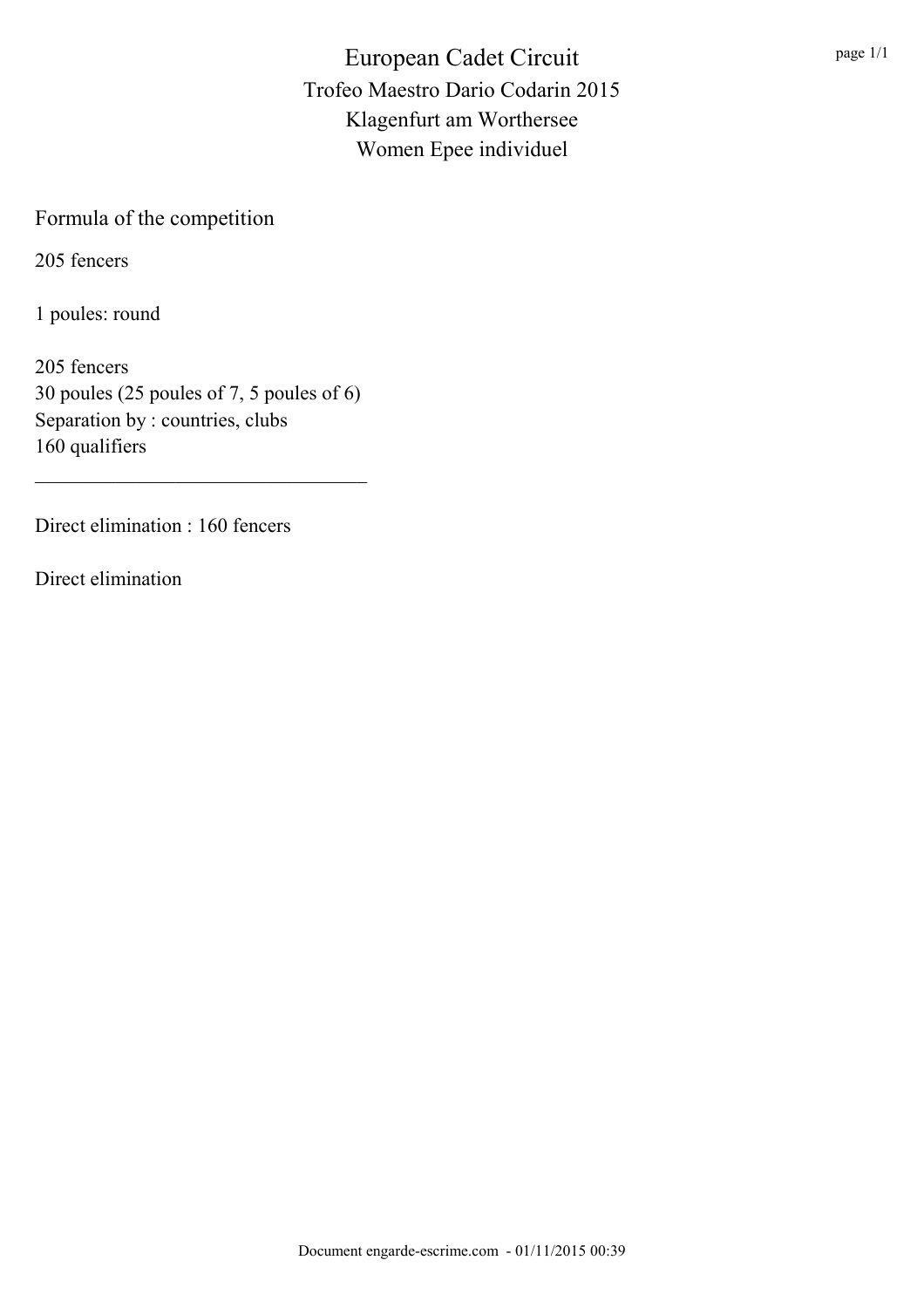#### Poules, round No 1

#### Poule No 1 10:30 piste No 1 Referee: STAHNACHOV YAUHENI BLR

|                                                 |            |                                                                                                                                         | V/M       | ind.           | <b>HS</b> | rank             |
|-------------------------------------------------|------------|-----------------------------------------------------------------------------------------------------------------------------------------|-----------|----------------|-----------|------------------|
| VANDINGENEN Aube                                | <b>BEL</b> | $\overline{3}$<br>$\overline{\mathsf{V}}$<br>$\overline{2}$<br>$\mathbf V$<br>$\mathbf{1}$<br>$\mathbf{1}$                              | 0.333     | $-9$           | 17        | 7                |
| <b>BOUILLANT Audrey</b>                         | <b>SUI</b> | $\overline{3}$<br>$\overline{2}$<br>$\overline{3}$<br>V<br>$\overline{4}$<br>$\mathbf{V}$                                               | 0.333     | $-5$           | 22        | 5                |
| PANEDA Victoria                                 | <b>ESP</b> | $\mathbf V$<br>$\overline{2}$<br>V<br>V<br>$\mathbf{V}$<br>$\overline{4}$                                                               | 0.667     | $\overline{4}$ | 26        | $\overline{2}$   |
| <b>CHANTZI Maria</b>                            | <b>GRE</b> | $\overline{\mathsf{V}}$<br>$\overline{3}$<br>$\overline{3}$<br>V<br>$\mathbf{1}$<br>$\mathbf{1}$                                        | 0.333     | $-6$           | 18        | 6                |
| SOTNIKAVA Darya                                 | <b>BLR</b> | $\overline{3}$<br>$\mathbf V$<br>$\overline{V}$<br>$\overline{4}$<br>$\overline{2}$<br>$\overline{4}$<br><b>Tara</b>                    | 0.333     | $-2$           | 23        | $\overline{4}$   |
| <b>ELMER Luise</b>                              | <b>AUT</b> | $\overline{V}$<br>$\overline{V}$<br>$\mathbf V$<br>$\mathbf V$<br>V<br>٦<br>$\mathbf{V}$                                                | 1.000     | 15             | 30        | $\mathbf{1}$     |
| <b>HEINZ Vanessa</b>                            | <b>GER</b> | $\overline{3}$<br>$\mathbf{V}$<br>$\mathbf V$<br>$\overline{3}$<br>$\mathbf V$<br>$\mathbf{1}$                                          | 0.500     | $\overline{3}$ | 22        | 3                |
| Poule No 2 10:30<br>piste No 2                  |            |                                                                                                                                         |           |                |           |                  |
| Referee: EKICI Yucel TUR                        |            |                                                                                                                                         |           |                |           |                  |
|                                                 |            |                                                                                                                                         | V/M       | ind.           |           | HS rank          |
| MOSCHOPOULOU Zoi                                | <b>GRE</b> | $\overline{2}$<br>$\mathbf V$<br>$\sqrt{2}$<br><b>College</b><br>V<br>V<br>$\mathbf{1}$                                                 | 0.500     | $\mathbf{1}$   | 20        | 5                |
| <b>MUHARI</b> Eszter                            | <b>HUN</b> | $\overline{\mathsf{V}}$<br>$\mathbf V$<br>$\mathbf V$<br>$\mathbf V$<br>$\mathbf V$<br>$\mathbf V$                                      | 1.000     | 22             | 30        | $\mathbf{1}$     |
| POPOVA Kseniya                                  | <b>UKR</b> | $\overline{3}$<br>$\boldsymbol{0}$<br>V<br>$\mathbf{1}$<br>$\overline{4}$<br>$\boldsymbol{0}$<br><b>Side</b>                            | 0.167     | $-16$          | 13        | 6                |
| <b>GIGLI Morella</b>                            | <b>SUI</b> | $\mathbf V$<br>$\overline{4}$<br>$\overline{V}$<br>$\mathbf{V}$<br>$\overline{2}$<br>$\mathbf{1}$<br><b>T</b>                           | 0.500     | $\overline{2}$ | 22        | $\mathfrak{Z}$   |
| <b>ERMAN Lal</b>                                | <b>TUR</b> | $\overline{4}$<br>$\overline{2}$<br>$\mathbf{1}$<br>$\boldsymbol{0}$<br>$\mathcal{L}^{\mathcal{L}}$<br>$\mathbf{1}$<br>$\boldsymbol{0}$ | 0.000     | $-22$          | 8         | $\tau$           |
| ENO Megan                                       | <b>USA</b> | $\overline{3}$<br>$\overline{V}$<br>$\mathbf V$<br>$\overline{3}$<br>$\overline{V}$<br>$\mathbf{0}$<br>$\mathcal{L}^{\text{max}}$       | 0.500     | $\overline{2}$ | 21        | $\overline{4}$   |
| <b>MAYER</b> Lea                                | <b>GER</b> | $\overline{\mathsf{V}}$<br>$\overline{2}$<br>$\overline{\mathsf{V}}$<br>$\overline{V}$<br>$\overline{V}$<br>$\mathbf V$                 | 0.833     | 11             | 27        | $\overline{2}$   |
| Poule No 3 10:30 piste No 3                     |            |                                                                                                                                         |           |                |           |                  |
| Referee: BURCHE Lucian ROU                      |            |                                                                                                                                         |           |                |           |                  |
|                                                 |            |                                                                                                                                         | V/M       | ind.           | <b>HS</b> | rank             |
| <b>GODDE Ella</b>                               | <b>GER</b> | $\overline{3}$<br>$\overline{3}$<br>$\overline{2}$<br>$\mathbf V$<br>V<br>$\overline{4}$                                                | 0.333     | $-3$           | 22        | 5                |
| PREDESCU Alexandra                              | <b>ROU</b> | V <sub>4</sub><br>$\mathbf V$<br>$\overline{V}$<br>$\mathbf V$<br><b>The State</b><br>$\mathbf V$<br>$\mathbf V$                        | 1.000     | 18             | 29        | $\mathbf{1}$     |
| <b>BOGDANYI</b> Zita                            | <b>HUN</b> | $\overline{3}$<br>$\overline{2}$<br>$\overline{\mathbf{V}}$<br>$\overline{4}$<br>$\mathbf V$<br>V4                                      | 0.500     | $\overline{2}$ | 23        | $\mathfrak{Z}$   |
| SAMKO Anastasiya                                | <b>UKR</b> | $\overline{V}$<br>V<br>$\overline{2}$<br>V<br>$\overline{4}$<br>$\overline{2}$                                                          | 0.500     | $-1$           | 23        | $\overline{4}$   |
| NICOLAI Emma                                    | <b>ITA</b> | $\overline{2}$<br>$\mathbf{0}$<br>V4<br>$\overline{2}$<br>V3<br>$\mathcal{L}_{\mathcal{A}}$<br>$\boldsymbol{0}$                         | 0.333     | $-14$          | 11        | $\boldsymbol{7}$ |
| <b>MATHIEU Benedicte</b>                        | <b>BEL</b> | $\overline{V}$<br>$\overline{V}$<br>$\overline{4}$<br>$\overline{3}$<br>$\mathbf{0}$<br>$\overline{3}$<br>$\mathcal{O}(\mathbb{R}^d)$   | 0.333     | $-6$           | 20        | 6                |
| <b>HATZ</b> Fiona                               | <b>SUI</b> | $\overline{4}$<br>$\overline{V}$<br>$\overline{3}$<br>$\overline{V}$<br>$\overline{V}$<br>$\overline{4}$                                | 0.500     | $\overline{4}$ | 26        | $\overline{2}$   |
| Poule No 4 10:30 piste No 4                     |            |                                                                                                                                         |           |                |           |                  |
| Referee: CODARIN Lorenzo ITA, PETRUS Dmytro UKR |            |                                                                                                                                         |           |                |           |                  |
|                                                 |            |                                                                                                                                         | $\rm V/M$ | ind.           | <b>HS</b> | rank             |
| <b>ERSOY Merve</b>                              | <b>TUR</b> | 3<br>$\overline{2}$<br>$\mathbf V$<br>$\sqrt{2}$<br>a s<br>V<br>V                                                                       | 0.500     | $-3$           | 22        | $\overline{4}$   |
| <b>SERAFY Rana</b>                              | <b>EGY</b> | $\overline{3}$<br>$\overline{3}$<br>$\mathbf{1}$<br>$\overline{3}$<br>$\mathbf V$<br>$\mathbf{1}$                                       | 0.167     | $-11$          | 16        | 6                |
| <b>KAZAR</b> Dora                               | <b>HUN</b> | $\overline{\mathbf{V}}$<br>$\mathbf{V}$<br>$\overline{V}$<br>$\overline{V}$<br>$\overline{V}$<br>$\mathbf{V}$<br><b>College</b>         | 1.000     | 14             | 30        | 1                |

KAZAR Dora HUN V V V V V V 1.000 14 30 1 FRIEDERICH Adriana GER  $V | V4 | 1 | V | 4 | 1$  0.500 -4 20 5<br>KECALOVIC Ema SLO 3 3 1 4 3 2 0.000 -14 16 7  $KECALOVIC Ema$ <br>BIELESZOVA Veronika CZE 4 V 4 V V <sup>3</sup> BIELESZOVA Veronika CZE 4 V 4 V V 3 0.500 3 26 3 BENEA Bianca ROU V V 4 V V V 0.833 15 29 2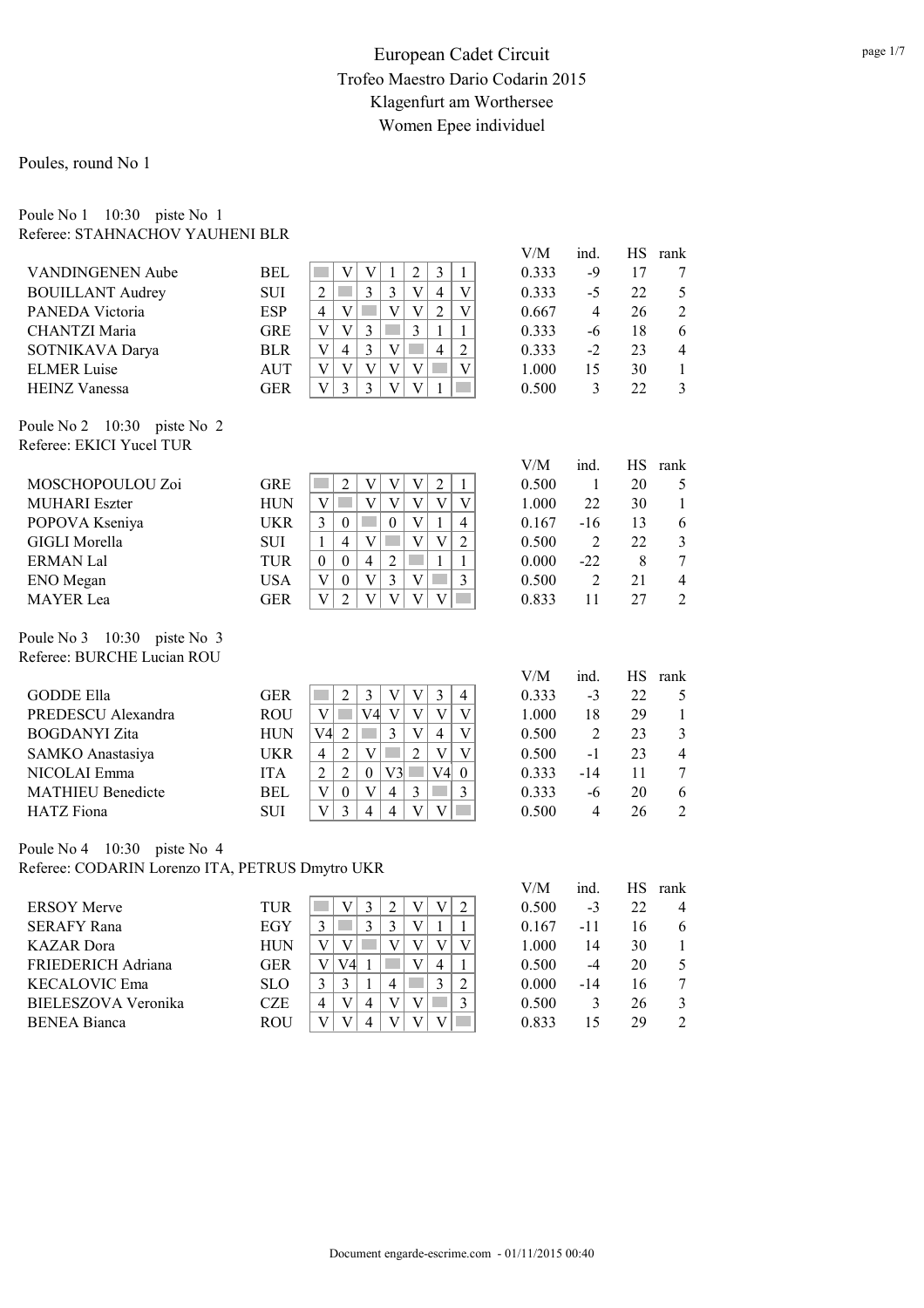| Poule No 5                 | 10:30 | piste No 5 |  |
|----------------------------|-------|------------|--|
| Referee: KLJUCAR Anton SLO |       |            |  |

|                         |            |   |   |          |   |          |   |   | V/M   | ind.  | НS | rank           |
|-------------------------|------------|---|---|----------|---|----------|---|---|-------|-------|----|----------------|
| <b>LOEHR Lisa-Marie</b> | <b>GER</b> |   |   |          |   |          |   |   | 0.833 | 12    | 25 | 2              |
| PIERACCIANI Aurora      | <b>ITA</b> |   |   | 4        | V | 4        |   |   | 0.167 | -11   | 16 | 6              |
| <b>FAVRE</b> Aurore     | <b>SUI</b> | V |   |          |   |          | V |   | 1.000 | 14    | 30 |                |
| <b>VINCENCOVA Ester</b> | CZE        | 4 | 2 |          |   | 2        |   | V | 0.167 | $-12$ | 17 | 7              |
| <b>SZABO VIKTORIA</b>   | <b>HUN</b> |   | V |          |   |          |   |   | 0.667 | 8     | 24 | 3              |
| TAMASHEUSKAYA Kseniya   | <b>BLR</b> |   | V |          |   | っ        |   |   | 0.500 | $-1$  | 20 | $\overline{4}$ |
| <b>OIEN</b> Jacqueline  | GBR        |   |   | $\Delta$ |   | $\Omega$ |   |   | 0.167 | $-10$ | 16 | 5.             |

#### Poule No 6 10:30 piste No 6 Referee: BALOGH Reka HUN, SKELJO Filip CRO

|                                   |            |                                                                                                                                                                  | V/M                  | ind.             | HS              | rank                    |
|-----------------------------------|------------|------------------------------------------------------------------------------------------------------------------------------------------------------------------|----------------------|------------------|-----------------|-------------------------|
| <b>LOIT Karoliine</b>             | <b>EST</b> | $\overline{\mathsf{V}}$<br>$\overline{V}$<br><b>Tara</b><br>V<br>$\overline{\mathsf{V}}$<br>V<br>$\ensuremath{\mathsf{V}}$                                       | 1.000                | 13               | 30              | $\mathbf{1}$            |
| PETRI Renata                      | <b>HUN</b> | $\overline{\mathsf{V}}$<br>$\overline{\mathsf{V}}$<br>$\overline{V}$<br>$\overline{\mathsf{V}}$<br>$\overline{V}$<br>3                                           | 0.833                | 6                | 28              | $\overline{2}$          |
| <b>VERMEULE Emily</b>             | <b>USA</b> | $\bar{V}$<br>$\overline{\mathsf{V}}$<br>3<br>$\mathbf V$<br>$\mathbf{V}$<br>$\overline{4}$                                                                       | 0.667                | 5                | 27              | $\overline{\mathbf{3}}$ |
| <b>BELKOT</b> Mariya              | <b>UKR</b> | $\overline{\mathbf{V}}$<br>$\overline{3}$<br>$\overline{2}$<br>$\overline{V}$<br>$\overline{4}$<br>$\mathbf{1}$                                                  | 0.333                | $-3$             | 20              | 5                       |
| GOEDEJOHANN Noa-Cosima            | <b>GER</b> | $\overline{3}$<br>$\ensuremath{\mathbf{V}}$<br><b>COL</b><br>$\overline{V}$<br>$\overline{V}$<br>$\overline{3}$<br>$\overline{4}$                                | 0.500                | 3                | 25              | $\overline{4}$          |
| LUI Leanna                        | CAN        | $\overline{3}$<br>$\overline{\mathbf{3}}$<br>$\overline{2}$<br>$\mathcal{L}^{\mathcal{L}}$<br>$\overline{3}$<br>$\overline{4}$<br>$\overline{4}$                 | 0.000                | $-11$            | 19              | $\tau$                  |
| PIETSCHMANN Jeanne                | <b>LUX</b> | $\overline{3}$<br>$\overline{4}$<br>$\overline{2}$<br>$\overline{\mathsf{V}}$<br>$\mathbf{1}$<br>$\mathbf{1}$<br>$\mathcal{O}(\mathbb{R}^d)$                     | 0.167                | $-13$            | 16              | 6                       |
| Poule No 7<br>10:30 piste No $7$  |            |                                                                                                                                                                  |                      |                  |                 |                         |
| Referee: SYMONS Stephen CAN       |            |                                                                                                                                                                  |                      |                  |                 |                         |
| AY Use Cisem                      | TUR        | $\overline{2}$<br>$\overline{\mathsf{V}}$<br>$\mathcal{O}(\mathbb{R}^d)$<br>$\mathbf{1}$<br>3<br>$\mathbf{1}$<br>$\ensuremath{\mathsf{V}}$                       | V/M<br>0.333         | ind.<br>$-7$     | <b>HS</b><br>17 | rank<br>5               |
| PLENTY Kenyata                    | <b>USA</b> | $\mathbf V$<br>$\overline{V}$<br>$\overline{4}$<br>$\overline{4}$<br>$\overline{\mathsf{V}}$<br>$\mathbf V$                                                      | 0.667                | 7                | 28              | $\sqrt{2}$              |
| <b>MAYER Elin</b>                 | <b>GER</b> | $\overline{V}$<br>$\overline{2}$<br>$\overline{4}$<br>$\overline{V}$<br>V<br>$\overline{4}$                                                                      | 0.500                | $-1$             | 25              | $\overline{4}$          |
| <b>BURSOVA</b> Regina             | <b>SVK</b> | $\overline{\mathsf{V}}$<br>$\mathbf V$<br>$\mathbf V$<br>$\overline{4}$<br>$\overline{V}$<br>$\mathbf{1}$                                                        | 0.667                | $\overline{2}$   | 25              | $\mathfrak{Z}$          |
| CSOKNYAI Lilla                    | <b>HUN</b> | $\overline{\mathbf{V}}$<br>$\overline{V}$<br>$\overline{V}$<br>$\overline{\mathsf{V}}$<br>$\overline{\mathbf{V}}$<br>T.<br>$\overline{V}$                        | 1.000                | 17               | 30              | $\mathbf{1}$            |
| <b>SCETKO Patricija</b>           | <b>LTU</b> | $\overline{2}$<br>$\overline{2}$<br>$\overline{V}$<br>$\overline{4}$<br><b>College</b><br>$\mathbf{1}$<br>$\mathbf{1}$                                           | 0.167                | $-14$            | 15              | $\boldsymbol{7}$        |
| <b>DEBELJAK ELA</b>               | <b>SLO</b> | $\overline{3}$<br>$\overline{\mathsf{V}}$<br>$\overline{3}$<br>$\overline{4}$<br>$\overline{4}$<br>$\overline{4}$<br><b>Tara</b>                                 | 0.167                | $-4$             | 23              | 6                       |
| Poule No 8<br>10:30<br>piste No 8 |            |                                                                                                                                                                  |                      |                  |                 |                         |
| Referee: CSORDAS Robert ROU       |            |                                                                                                                                                                  |                      |                  |                 |                         |
|                                   |            |                                                                                                                                                                  | V/M                  | ind.             | <b>HS</b>       | rank                    |
| <b>BORSODY</b> Emma               | <b>HUN</b> | $\overline{V}$<br>$\overline{\mathsf{V}}$<br>$\ensuremath{\mathbf{V}}$<br>$\overline{\mathsf{V}}$<br>$\overline{\mathsf{V}}$<br>$\overline{V}$<br><b>College</b> | 1.000                | 13               | 30              | $\mathbf{1}$            |
| <b>BARNES</b> Rebecca             | <b>USA</b> | p.<br>$\overline{4}$<br>$\overline{\mathsf{V}}$<br>$\overline{\mathsf{V}}$<br>$\boldsymbol{2}$<br>$\overline{4}$<br>$\mathbf{V}$                                 | 0.500                | $\boldsymbol{0}$ | 25              | $\sqrt{2}$              |
| <b>LEONTE</b> Mihaela             | <b>ROU</b> | $\overline{\mathsf{V}}$<br>$\overline{3}$<br>$\overline{3}$<br>τ<br>$\mathfrak{Z}$<br>$\ensuremath{\mathsf{V}}$<br>$\mathbf V$                                   | 0.500                | $\boldsymbol{0}$ | 24              | $\mathfrak{Z}$          |
| <b>FAVRE</b> Angeline             | <b>SUI</b> | $\overline{2}$<br>$\overline{3}$<br>$\overline{3}$<br>$\overline{4}$<br>$\overline{V}$<br>$\overline{V}$                                                         | 0.333                | $-4$             | 22              | 6                       |
| <b>ZAHN</b> Alicia                | <b>GER</b> | $\overline{3}$<br>$\overline{V}$<br>$\overline{\mathbf{V}}$<br>$\overline{V}$<br>$\overline{3}$<br>$\overline{4}$                                                | 0.500                | $-1$             | 25              | $\overline{4}$          |
| <b>BILLI</b> Sofia                | <b>ITA</b> | $\overline{2}$<br>$\overline{4}$<br>$\overline{\mathsf{V}}$<br><b>College</b><br>$\overline{4}$<br>$\overline{2}$<br>$\overline{4}$                              | 0.167                | $-7$             | 21              | $\tau$                  |
| <b>BEZDITKO</b> Diana             | <b>UKR</b> | $\overline{V}$<br>$\overline{2}$<br>$\overline{4}$<br>$\overline{\mathsf{V}}$<br>$\overline{\mathsf{V}}$<br>$\overline{2}$                                       | 0.500                | $-1$             | 23              | 5                       |
| Poule No 9 10:30 piste No 9       |            |                                                                                                                                                                  |                      |                  |                 |                         |
| Referee: PUCHACHER Lukas AUT      |            |                                                                                                                                                                  |                      |                  |                 |                         |
| <b>BOZDEMIR Gunseli Deniz</b>     | <b>TUR</b> | $\overline{2}$<br>$\overline{c}$<br>$\overline{2}$<br>3<br>$\mathbf{1}$<br>$\mathbf{1}$<br>$\sim$                                                                | ${\rm V/M}$<br>0.000 | ind.<br>$-19$    | <b>HS</b><br>11 | rank<br>$\tau$          |
| GNJIDIC Lucija                    | <b>CRO</b> | $\mathbf{V}$<br>$\overline{4}$<br>$\overline{4}$<br><b>T</b><br>$\mathbf V$<br>$\mathbf{1}$<br>$\mathbf{1}$                                                      | 0.333                | $-6$             | 20              | 5                       |
| <b>GALFALVY Nora</b>              | <b>HUN</b> | $\overline{\mathsf{V}}$<br>$\mathbf V$<br>$\mathbf V$<br>$\overline{\mathsf{V}}$<br>$\mathbf V$<br>$\ensuremath{\mathbf{V}}$                                     | 1.000                | 13               | 30              | $\mathbf{1}$            |
| <b>VILLIGER Elin</b>              | SUI        | $\overline{\mathsf{V}}$<br>$\overline{\mathsf{V}}$<br>$\mathbf V$<br>$\overline{4}$<br>$\overline{2}$<br>$\mathbf V$<br><b>Tara</b>                              | 0.667                | 6                | 26              | $\overline{3}$          |
| <b>GREUL Bianca-Ines</b>          | <b>GER</b> | $\overline{2}$<br>$\mathbf V$<br>$\overline{4}$<br>V <sub>3</sub><br>$\overline{2}$<br>$\mathbf{1}$<br>$\mathcal{L}^{\mathcal{L}}$                               | 0.333                | -6               | 17              | 6                       |
| STEWART Tatijana                  | <b>USA</b> | $\mathbf V$<br>$\overline{4}$<br>$\overline{3}$<br><b>The State</b><br>$\overline{V}$<br>$\mathbf V$<br>V                                                        | 0.667                | 9                | 27              | $\overline{2}$          |
| DIB Vanessa                       | <b>CAN</b> | $\overline{V}$<br>$\overline{V}$<br>$\overline{2}$<br>$\overline{3}$<br>$\overline{\mathsf{V}}$<br>$\overline{4}$<br><b>Tara</b>                                 | 0.500                | 3                | 24              | $\overline{4}$          |
|                                   |            |                                                                                                                                                                  |                      |                  |                 |                         |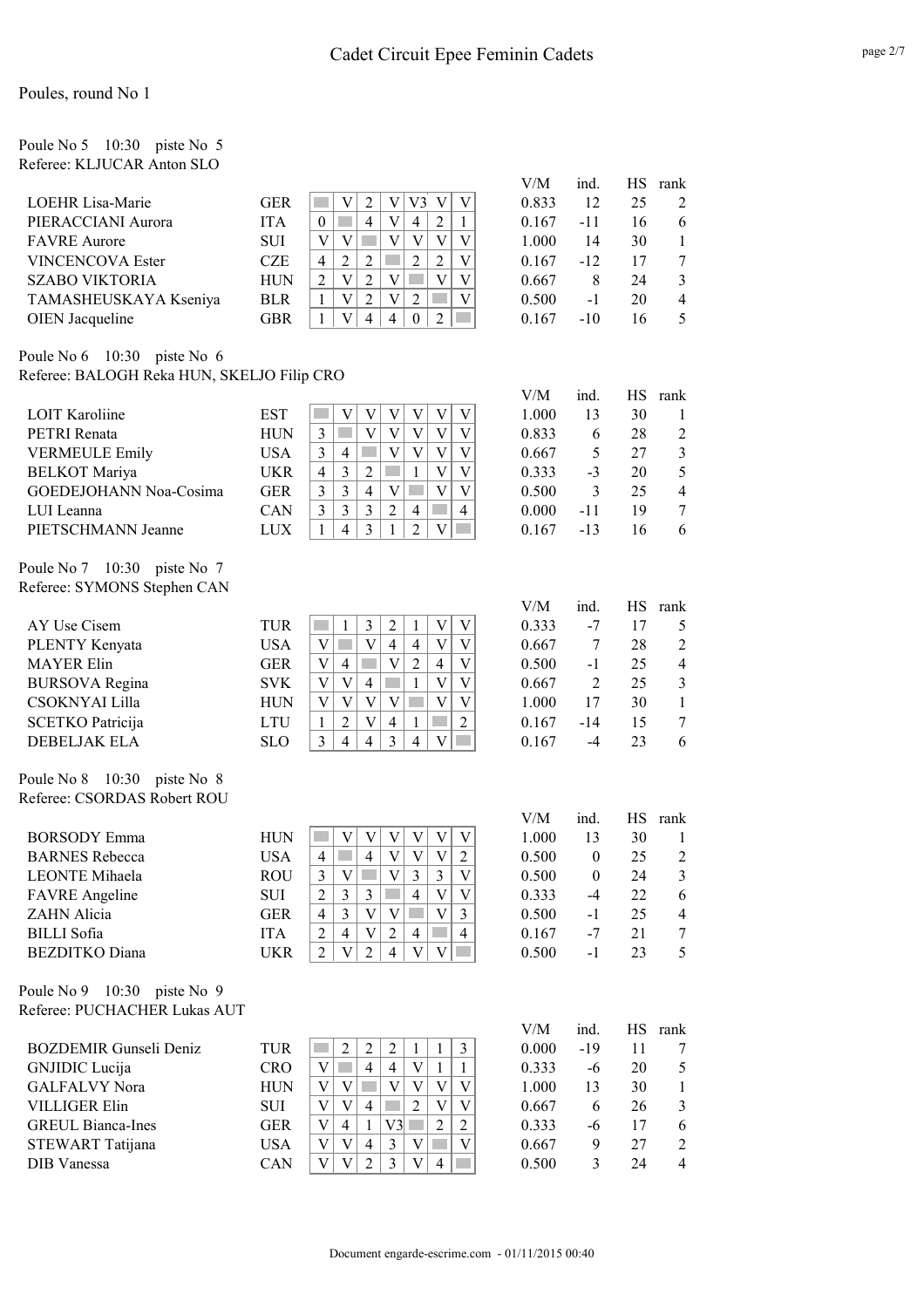#### Poule No 10 10:30 piste No 10 Referee: BEKEFI Daniel HUN

|                          |            |   |   |   |    |                |   | V/M   | ind. | НS | rank           |
|--------------------------|------------|---|---|---|----|----------------|---|-------|------|----|----------------|
|                          |            |   |   |   |    |                |   |       |      |    |                |
| DOSTALOVA Barbora        | CZE        |   |   |   |    |                |   | 0.500 |      | 24 | $\overline{4}$ |
| <b>TRENCSENYI Sara</b>   | HUN        |   |   |   |    |                |   | 0.833 | 10   | 28 |                |
| <b>HENKINET</b> Amelie   | BEL        | V |   |   |    |                |   | 0.667 | 4    | 24 | $\mathcal{R}$  |
| <b>KARAMPINI Eirini</b>  | GRE        |   |   |   | V4 | $\overline{4}$ |   | 0.167 | -16  | 12 |                |
| <b>KECMAN Milica</b>     | <b>SRB</b> |   |   | 4 |    |                | 4 | 0.333 | $-1$ | 23 | 5.             |
| <b>SATO SUZUKA</b>       | JPN        | 4 | 4 | 4 |    |                |   | 0.167 | -9   | 20 | 6              |
| <b>MARTENSSON Elvira</b> | SWE        |   |   |   |    |                |   | 0.833 | 10   | 28 |                |

Poule No 11 10:30 piste No 12 Referee: BECKERMAN Conor USA

|                          |            |   |   |   |          |   |   | V/M   | 1nd      | НS | rank |
|--------------------------|------------|---|---|---|----------|---|---|-------|----------|----|------|
| ROSKOVA Sonja            | <b>SVK</b> |   | 4 | V |          |   |   | 0.500 |          | 24 |      |
| <b>UZUNER</b> Zeynep     | TUR        |   | 3 | າ |          |   | 4 | 0.000 | $-16$    | 14 |      |
| <b>LAMONT</b> Oceane     | BEL        | V |   | 4 | $\left($ |   |   | 0.500 | -2       | 22 |      |
| <b>MAJDANDZIC Andrea</b> | CRO        | V |   |   |          | 4 |   | 0.500 | $\theta$ | 24 | 4    |
| VARFOLOMYEYEVA Darja     | <b>UKR</b> | V |   |   |          |   |   | 1.000 | 22       | 30 |      |
| KATO Zsofia              | ROU        |   |   |   |          |   |   | 0.833 | 9        | 27 |      |
| POYSTI Laura             | FIN        | V |   | 2 |          |   |   | 0.167 | -14      |    |      |

Poule No 12 10:30 piste No 13 Referee: TOBIAS Simona SLO, QUINCHE Pascal SUI

|                       |            |   |   |   |    |   |   | V/M   | ind.  | НS | rank                        |
|-----------------------|------------|---|---|---|----|---|---|-------|-------|----|-----------------------------|
| <b>MASON</b> Emily    | CAN        |   | 4 |   |    | V | າ | 0.500 | 0     | 24 | 4                           |
| <b>MASTHOFF Emma</b>  | <b>GER</b> |   | 3 | 4 | V3 |   | 4 | 0.167 | -9    | 18 | 6                           |
| DONKO Zelma           | <b>HUN</b> |   |   | 2 |    | V | V | 0.833 | 8     | 27 | $\mathcal{D}_{\mathcal{A}}$ |
| <b>SCHLIER Zsuzsa</b> | ROU        |   |   |   |    | V | V | 1.000 | 11    | 30 |                             |
| PARMESANI Francesca   | <b>ITA</b> | າ |   |   |    |   | 3 | 0.000 | $-15$ | 12 |                             |
| SADOVA Dariia         | UKR        | V |   | 4 |    |   |   | 0.500 | 6     | 25 |                             |
| <b>SAADON</b> Lior    | ISR        |   |   | 4 | V4 |   |   | 0.500 | - 1   | つろ |                             |

#### Poule No 13 10:30 piste No 14 Referee: VILEM Michal SVK, LEITNER Tobias AUT

|                       |            |   |   |                |   |   |   | V/M   | ind.  | НS | rank           |
|-----------------------|------------|---|---|----------------|---|---|---|-------|-------|----|----------------|
| <b>GRADY Miriam</b>   | USA        |   | V | 4              | 3 | V | 4 | 0.333 | $-2$  | 22 |                |
| <b>BULTYNCK Anne</b>  | BEL        |   |   |                |   | V |   | 0.833 | 12    | 27 | 2              |
| LOBODA Valeriya       | <b>UKR</b> |   |   | 0              | V | V |   | 0.333 | $-13$ | 15 | 6              |
| <b>BAROSAN</b> Denisa | <b>ROU</b> |   |   |                |   | V |   | 0.833 | 9     | 26 | $\mathcal{E}$  |
| GUO Shirley           | CAN        | 4 | 4 | $\overline{c}$ |   | V | 4 | 0.333 | $-1$  | 24 | $\overline{4}$ |
| RUBESA Maja           | CRO        | 3 | 4 |                | 2 |   |   | 0.000 | -17   | 13 |                |
| SHEFFIELD Laura       | GBR        |   |   |                |   |   |   | 0.833 | 12    | 29 |                |
|                       |            |   |   |                |   |   |   |       |       |    |                |

Poule No 14 10:30 piste No 15 Referee: MUELLER Luis AUT

|                         |            |   |          |   |  |  | V/M   | ind.  | НS | rank |
|-------------------------|------------|---|----------|---|--|--|-------|-------|----|------|
| TERAYAMA TAMAKI         | JPN        |   |          | 4 |  |  | 0.667 |       | 25 |      |
| <b>KOLBINGER Brenda</b> | <b>GER</b> |   |          |   |  |  | 1.000 | 21    | 30 |      |
| <b>AMADOR Marta</b>     | ESP        | V |          |   |  |  | 0.333 | $-5$  | 20 |      |
| ZELENTSOVA Alina        | <b>UKR</b> |   | $\theta$ |   |  |  | 0.500 | -2    | 19 |      |
| ZLOOF Shira             | <b>ISR</b> |   |          |   |  |  | 0.333 | -7    | 19 |      |
| YEFREMENKO Dariya       | USA        | 4 |          |   |  |  | 0.667 | 14    | 27 |      |
| RIBAROVA Tereza         | CZE        |   |          |   |  |  | 0.000 | $-24$ |    |      |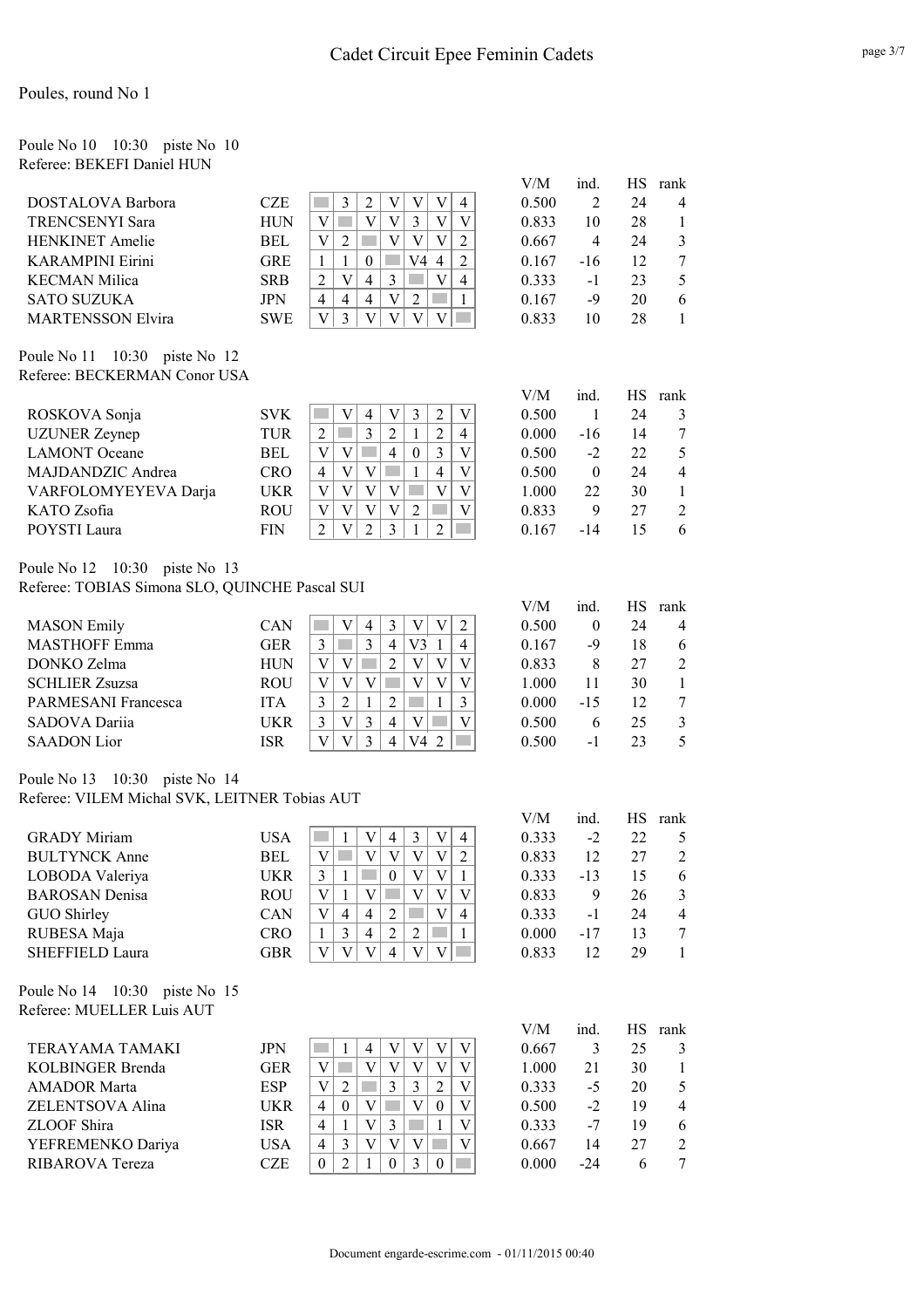| Poule No $15 \quad 10:30 \quad \text{piste No} \quad 16$ |  |  |
|----------------------------------------------------------|--|--|
| Referee: LANGEN Andreas GER                              |  |  |

|                          |            |     |  |    |                |   |   | V/M   | ind. | НS | rank           |
|--------------------------|------------|-----|--|----|----------------|---|---|-------|------|----|----------------|
| <b>RUMBLE Jessica</b>    | CAN        |     |  |    |                |   |   | 0.500 | -1   | 19 |                |
| NIKOLOPOULOU Konstantina | <b>GRE</b> | V31 |  |    | 2              | 4 | 4 | 0.500 | 3    | 23 | 3              |
| CANALAZ Katja            | <b>SLO</b> |     |  | 4  | 3              |   | V | 0.167 | -11  | 18 | 7              |
| <b>TANOVIC Ramona</b>    | CRO        |     |  |    | V              |   | ∍ | 0.333 | -9   | 18 | 6              |
| PANTSIALEYEVA Yeva       | <b>BLR</b> | 4   |  | 4  |                |   |   | 0.500 |      | 25 | $\overline{4}$ |
| FEKETE Laura Judit       | <b>HUN</b> | V   |  | V4 | $\overline{4}$ |   | V | 0.833 | 10   | 28 |                |
| LUNA Alessandra          | <b>SUI</b> |     |  |    |                |   |   | 0.667 |      | 27 | $\mathcal{L}$  |

#### Poule No 16 10:30 piste No 17 Referee: GOOSSENS Bruno USA, BOROSAK Mirna CRO

|                                     |            |   |    |   |   |          |   | V/M   | ind.  | НS | rank |
|-------------------------------------|------------|---|----|---|---|----------|---|-------|-------|----|------|
| MAYR Franziska                      | <b>GER</b> |   | 4  |   |   |          |   | 0.667 |       | 26 |      |
| <b>MATE</b> Anna                    | <b>HUN</b> |   |    |   |   | $\theta$ |   | 0.500 | $-1$  | 20 |      |
| <b>EBERHARD Lucrezia</b>            | <b>SUI</b> |   | V4 | 3 | 4 |          | 4 | 0.167 | $-7$  | 21 | 6    |
| DOSKOVA Katerina                    | <b>CZE</b> | 4 |    |   |   | 4        | 3 | 0.500 | 4     | 26 | 4    |
| <b>SUFRIN MAAYAN</b>                | ISR        |   |    |   |   |          | 2 | 0.167 | $-14$ | 15 |      |
| ZORMAN Eva Helena                   | <b>SLO</b> |   |    |   |   |          | 3 | 0.667 |       | 25 |      |
| <b>HARKNESS Anya Caroline Ehres</b> | <b>USA</b> |   |    |   |   |          |   | 0.833 | 8     |    |      |

Poule No 17 10:30 piste No 18 Referee: SCHOENTHALER Ernst AUT

|                         |            |   |   |   |   |   |              | V/M   | ind. | НS | rank           |
|-------------------------|------------|---|---|---|---|---|--------------|-------|------|----|----------------|
| MIADZVEDZIAVA Anastasia | <b>BLR</b> |   | 4 |   |   |   | 4            | 0.167 | -9   | 20 |                |
| <b>MUTO MIZUKI</b>      | JPN        |   |   |   | V |   |              | 0.500 | -8   | 19 |                |
| KUKADIA Sancchi         | USA        |   |   | 4 | V |   | 4            | 0.667 | 12   | 28 | 2              |
| ZELENTSOVA Anastasiia   | UKR        | 4 |   |   | V | ∍ |              | 0.500 |      | 24 | $\overline{4}$ |
| <b>SPATENKOVA Anna</b>  | CZE        |   | 4 |   |   | 4 | $\mathbf{3}$ | 0.167 | -7   | 21 | 6              |
| <b>LENTZ</b> Helena     | GER        |   |   |   |   |   | V3           | 0.833 | 6    | 25 |                |
| <b>COSTE</b> Teodora    | ROU        |   | 4 |   |   |   |              | 0.667 | 4    | 26 |                |

#### Poule No 18 10:30 piste No 19 Referee: KISS BALINT HUN, KILJANDER Toni FIN

|                       |            |   |   |    |          |   |          | V/M   | ind. | НS | rank |
|-----------------------|------------|---|---|----|----------|---|----------|-------|------|----|------|
| KUNA Jana             | CRO        |   | V | 4  | 4        |   |          | 0.167 | -4   | 21 | 6    |
| CHOY Lee Ann Huei-Yin | <b>USA</b> |   | V | V4 | 4        | V | າ        | 0.667 | 2    | 25 | 3    |
| CERVENKOVA Katerina   | CZE        | 3 |   | 0  | 2        |   | $\theta$ | 0.000 | -24  | 6  |      |
| <b>ENACHE</b> Talida  | <b>ROU</b> | 3 |   |    | 3        | 4 | V        | 0.500 | 3    | 25 | 4    |
| <b>GNAM</b> Tamara    | <b>HUN</b> |   |   |    |          |   |          | 1.000 | 15   | 30 |      |
| HEES Ronja            | GER        | 4 | V |    | າ        |   |          | 0.667 |      | 26 | 2    |
| SLIUSAREVA Sofia      | UKR        |   |   |    | $\Omega$ |   |          | 0.500 |      |    |      |

Poule No 19 10:30 piste No 20 Referee: COUFAL Martin CZE

|                      |            |   |    |          |    |   |  | V/M   | ind. | НS | rank |
|----------------------|------------|---|----|----------|----|---|--|-------|------|----|------|
| CHORNIY Kateryna     | UKR        |   |    |          |    |   |  | 1.000 | 14   | 30 |      |
| BUENO Sofia          | <b>ESP</b> |   |    | 2        | 4  | 4 |  | 0.167 | -11  | 17 |      |
| <b>SPENGLER Lara</b> | GER        |   | V4 |          | 4  |   |  | 0.500 |      | 23 |      |
| PETERFFY Gyongyver   | <b>HUN</b> |   |    |          |    |   |  | 0.667 |      | 26 |      |
| LEE Hanna            | USA        | 4 |    |          | V4 |   |  | 0.667 | 9    | 26 |      |
| JEZIKOVA Marketa     | CZE        | 4 |    | 4        | 4  |   |  | 0.500 |      | 27 |      |
| ATES Nazlican Gul    | TUR        |   | 4  | $\Omega$ |    |   |  | 0.000 | -18  | 12 |      |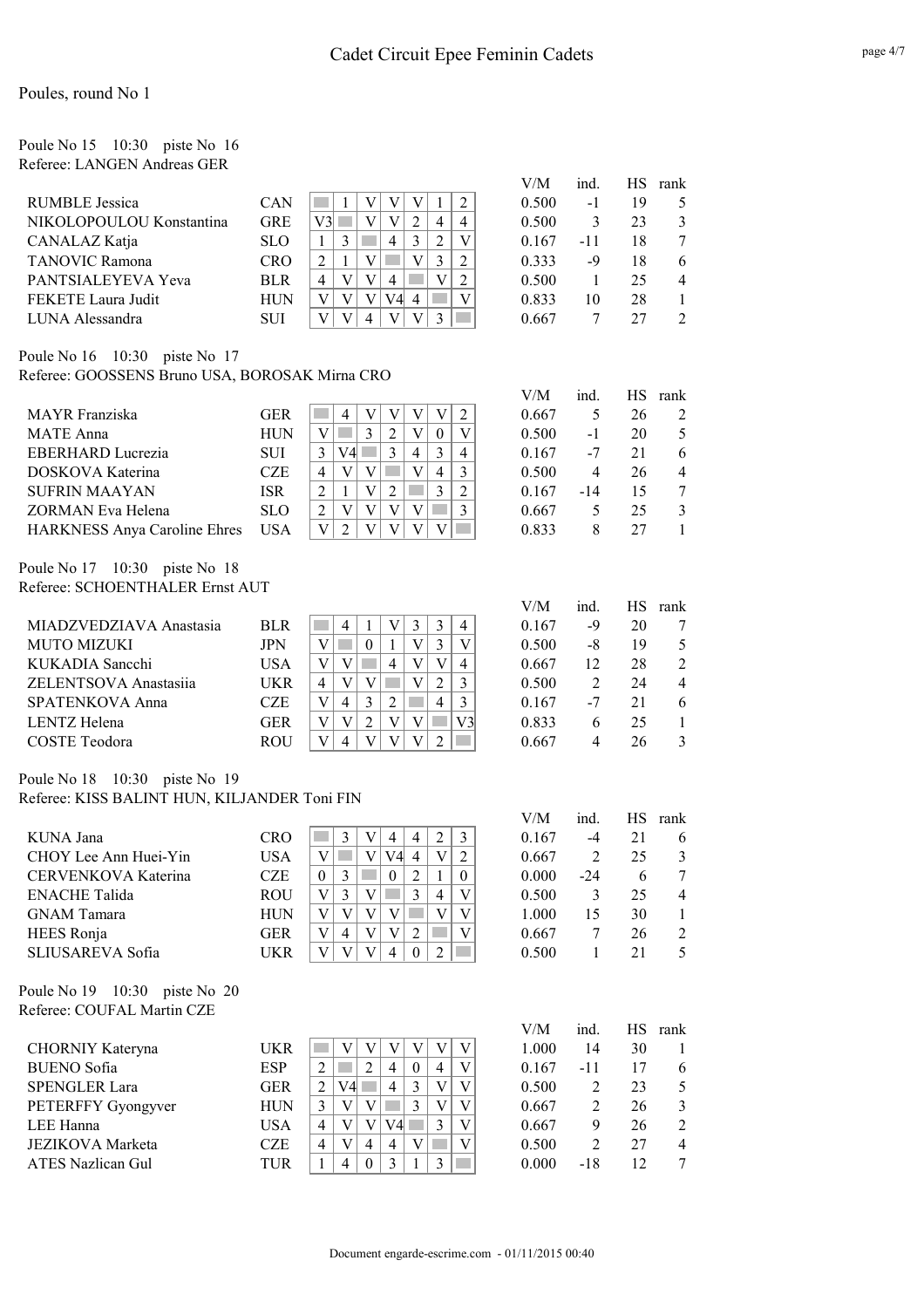#### Poule No 20 10:30 piste No 21 Referee: KORES Gaja SLO, KRALIK David SVK

|                         |            |   |   |   |   |   |    |   | V/M   | 1nd   | НS | rank |
|-------------------------|------------|---|---|---|---|---|----|---|-------|-------|----|------|
| <b>SHVETS Alisa</b>     | <b>CZE</b> |   | 3 | 4 | 4 |   |    |   | 0.167 | -9    | 20 | 6    |
| <b>KARDOS</b> Brigitta  | <b>HUN</b> |   |   | 4 | V | 4 | V4 | C | 0.500 |       | 24 | 4    |
| OYA Nichika             | <b>JPN</b> |   |   |   |   |   |    |   | 0.833 |       | 28 |      |
| <b>HALVACIAY Beyza</b>  | TUR        |   | າ |   |   |   |    |   | 0.167 | $-17$ | 12 |      |
| KANEVSKI Vera Maia Devi | ISR        |   |   |   |   |   |    |   | 1.000 | 12    | 30 |      |
| <b>JONAS Eva-Maria</b>  | <b>GER</b> | 4 | າ |   |   | 4 |    |   | 0.333 |       | 23 |      |
| PIVETEAU Anne Clemence  | SUI        |   |   | 4 |   | 4 |    |   | 0.500 | 4     | 25 |      |

Poule No 21 10:30 piste No 22 Referee: WALACH Thomas AUT

|                        |            |  |   |   |   |  | V/M   | ınd. |    | rank |
|------------------------|------------|--|---|---|---|--|-------|------|----|------|
| <b>GRIJAK Marta</b>    | <b>SRB</b> |  |   |   |   |  | 0.400 | $-1$ |    |      |
| <b>GRABHER Antonia</b> | AUT        |  | 4 |   |   |  | 0.200 | -9   | 13 |      |
| <b>STRECKER Leonie</b> | GER        |  |   |   | 4 |  | 0.600 |      | 21 |      |
| PAL Rea                | HUN        |  |   |   |   |  | 1.000 | 13   | 25 |      |
| ALDADAH Huda           | USA        |  |   | 4 |   |  | 0.800 | 11   | 24 |      |
| AGAOGLU Idilsu         | TUR        |  |   |   |   |  | 0.000 | -16  |    |      |

Poule No 22 10:30 piste No 23 Referee: MANDOKI Sandor USA

|                           |            |          |   |  |             |   | V/M     | ind. | НS | rank           |
|---------------------------|------------|----------|---|--|-------------|---|---------|------|----|----------------|
| <b>REINHOLD Charlotte</b> | GER        | V3       | V |  |             |   | 0.500   | $-3$ | 18 |                |
| <b>SEHNALOVA Marketa</b>  | CZE        |          |   |  |             |   | 0.500   |      | 23 | $\overline{2}$ |
| <b>KINACI Elifsu</b>      | TUR        | $\theta$ |   |  | $\mathbf 3$ |   | 0.167   | -15  | 14 |                |
| <b>MONSCHEIN Julia</b>    | <b>AUT</b> |          |   |  |             |   | 1.000   | 18   | 30 |                |
| <b>THOW</b> Jessica       | USA        |          | 4 |  | 4           | V | 0 3 3 3 | $-3$ | 23 | 6              |
| CONRAD Anastasiya         | UKR        | າ        | V |  |             | 3 | 0.500   | $-3$ | 20 | 4              |
| <b>BALOGH</b> Zsofia      | HUN        |          |   |  |             |   | 0.500   |      | 24 |                |

Poule No 23 10:30 piste No 24 Referee: SAVOY Alexandre SUI, PITRA Pavel CZE

|                               |            |   |                |   |    |     |    |                | V/M   | ind.  | НS | rank           |
|-------------------------------|------------|---|----------------|---|----|-----|----|----------------|-------|-------|----|----------------|
| <b>COUFALOVA Anna</b>         | <b>CZE</b> |   | V              |   |    | 4   | V  |                | 0.500 | 3     | 25 | $\mathcal{E}$  |
| <b>BEDDINGFIELD Catherine</b> | <b>USA</b> |   |                |   |    |     | V  |                | 0.333 | $-2$  | 21 | 5              |
| <b>BRAUNE</b> Anna zoe        | GER        |   | V4             |   |    | 3   | V  | $\overline{4}$ | 0.333 | -7    | 20 | 6              |
| GAO Cindy                     | CAN        | V | V              |   |    | V3. | V4 |                | 0.833 | 8     | 25 | 2              |
| <b>HUZAYEN Lma</b>            | EGY        |   | $\overline{4}$ | V |    |     | V  |                | 0.500 | 0     | 23 | $\overline{4}$ |
| CHYZHEVSKA Vlada              | <b>UKR</b> |   | $\theta$       | 4 | 3  | 3   |    |                | 0.000 | $-16$ | 13 |                |
| <b>VERTESI Lili</b>           | <b>HUN</b> |   |                |   | V4 |     |    |                | 1.000 | 14    | 29 |                |

Poule No 24 10:30 piste No 25 Referee: GASPER Christian GER, ZMAIC Martina CRO

|                        |            |   |          |   |     |   |   |   | V/M   | ind.     | НS | rank          |
|------------------------|------------|---|----------|---|-----|---|---|---|-------|----------|----|---------------|
| <b>NARITA RUKA</b>     | JPN        |   |          |   |     |   |   |   | 0.833 | 9        | 24 | 2             |
| SALIGEROVA Katerina    | CZE        |   |          | V | 4   | V | V |   | 0.833 | 15       | 29 |               |
| DOUGLAS Elizabeth      | CAN        |   | 4        |   |     | V |   |   | 0.500 |          | 23 | 4             |
| MASALO Olivija         | LTU        |   | V        |   |     |   |   |   | 0.500 | $\theta$ | 21 | .5            |
| <b>RUSJAN ANI</b>      | <b>SLO</b> | 4 | C        |   | 4   |   |   | V | 0.167 | -9       | 17 | 6             |
| O REILLY Meghan        | USA        |   | ↑        | V | V3l |   |   |   | 0.667 | 9        | 22 | $\mathcal{E}$ |
| <b>KARADOGAN</b> Ceren | TUR        |   | $\Omega$ |   |     |   |   |   | 0.000 | $-26$    |    |               |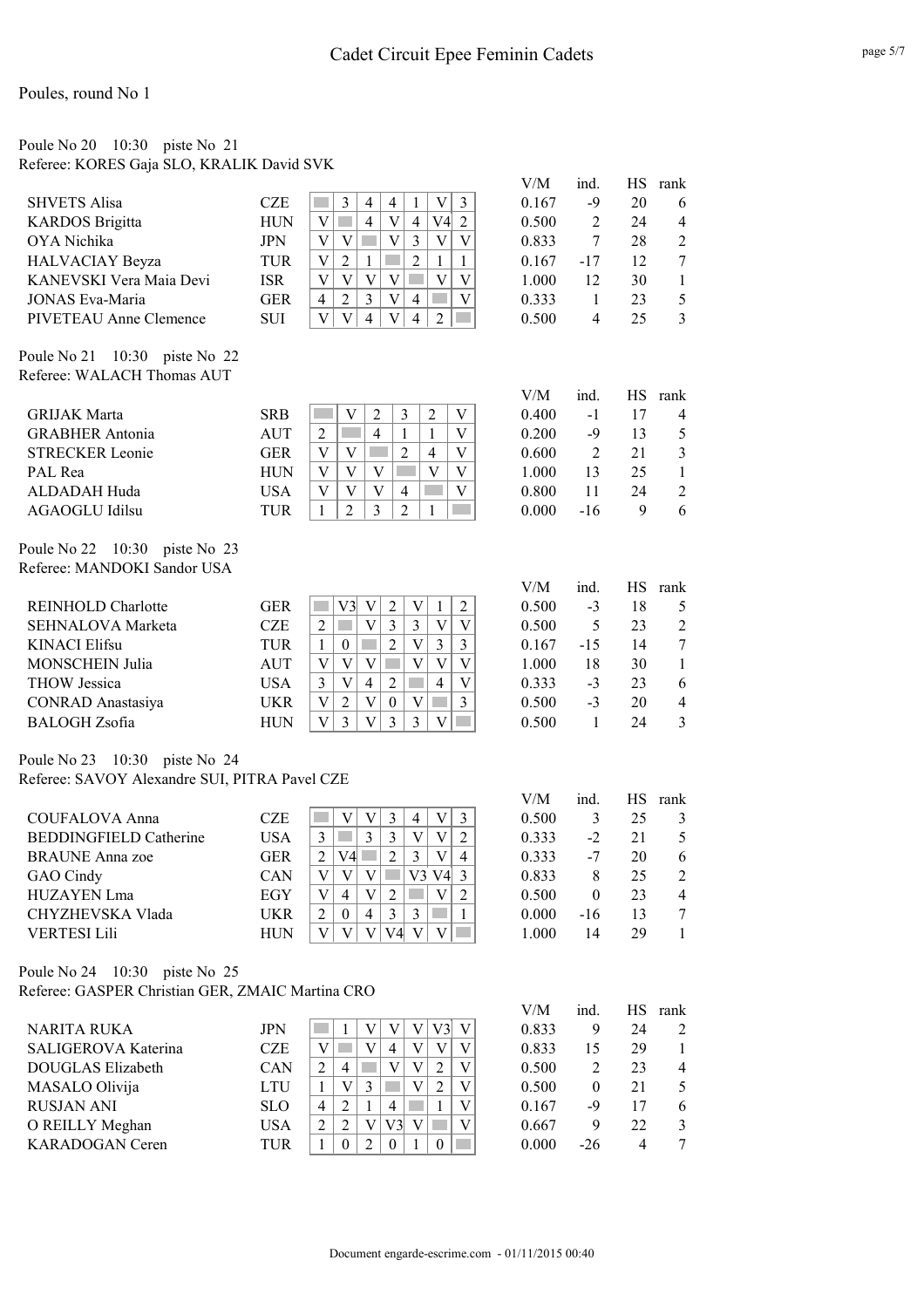### Poule No 25 10:30 piste No 26

Referee: SCHMEDLER Katharina AUT, ZMAIC Martina CRO

|                            |            |          |   |   |   |   | V/M   | ind. | НS | rank           |
|----------------------------|------------|----------|---|---|---|---|-------|------|----|----------------|
| JUHASZ Manuela             | HUN        | $\theta$ | 4 |   |   |   | 0.500 | $-2$ | 22 | 5.             |
| PFEIFER Melany             | <b>ROU</b> |          |   |   | V |   | 0.500 | 3    | 23 | 3              |
| <b>GAVRIELKO Nikol</b>     | <b>ISR</b> |          |   | 4 | V |   | 0.833 | 11   | 29 |                |
| PIERACCIANI Alice          | <b>ITA</b> | 3        |   |   | V |   | 0.500 |      | 24 | $\overline{4}$ |
| VLASAVA Lizaveta           | <b>BLR</b> | V        |   |   | 4 | 3 | 0.333 | $-2$ | 24 | -6             |
| <b>BUERGIN Maren</b>       | <b>SUI</b> | 2        |   |   |   |   | 0.167 | -14  |    |                |
| <b>BEDDINGFIELD Claire</b> | USA        |          |   |   |   |   | 0.667 |      | 24 |                |

Poule No 26 10:30 piste No 27 Referee: JEZA Eva SLO

|                         |            |    |   |   |   |   | V/M   | ınd.           | HS | rank |
|-------------------------|------------|----|---|---|---|---|-------|----------------|----|------|
| <b>DANIEL Chloe</b>     | USA        |    |   |   |   | 4 | 0.600 | 10             | 22 |      |
| <b>MELINOVSKI Mirit</b> | ISR        | 0  |   |   |   |   | 0.600 | -2             | 18 |      |
| <b>VRABEC NINA</b>      | <b>SLO</b> |    |   |   | 4 |   | 0.400 | $-2$           | 19 |      |
| AK Esra Zeynep          | TUR        |    |   | 4 |   |   | 0.200 | -7             | 16 | h    |
| <b>SKOBLOV Sandra</b>   | EST        | V4 |   |   |   |   | 1.000 | 8              | 24 |      |
| <b>MOTTAZ Celine</b>    | SUI        |    | 4 |   |   |   | 0.200 | $\blacksquare$ |    |      |

Poule No 27 10:30 piste No 28 Referee: CELLER Pavol SVK

|                           |            |   |          |   |   | V/M   | 1nd | НS             | rank |
|---------------------------|------------|---|----------|---|---|-------|-----|----------------|------|
| <b>DROR Yasmin Bertin</b> | ISR        |   |          |   |   | 0.200 | -7  | 15             |      |
| <b>CANDREVA</b> Greta     | USA        |   |          |   |   | 1.000 | 18  | 25             |      |
| OZDAL Zeynep              | TUR        | ↑ | $\Omega$ | 4 |   | 0.000 | -18 |                |      |
| LABRO Emma                | BEL        |   |          |   | 4 | 0.600 |     | 21             |      |
| <b>BUSCHINI</b> Arianna   | ITA        |   | $\theta$ |   |   | 0.400 | -4  | $\overline{1}$ |      |
| <b>MASSEREY Solene</b>    | <b>SUI</b> |   | 4        |   |   | 0.800 | 10  | 24             |      |

Poule No 28 10:30 piste No 29

Referee: KRALIK Andrej SVK, PUCHACHER Laura AUT

|                         |            |   |   |   |   |   | V/M   | ind   |    | rank          |
|-------------------------|------------|---|---|---|---|---|-------|-------|----|---------------|
| <b>KARDOS</b> Edina     | HUN        |   |   |   |   |   | 0.833 | 14    | 29 |               |
| VAROL Sude Nur          | TUR        |   |   |   |   |   | 0.333 | $-12$ | 16 | 6             |
| MULLER Jule hanna       | GER        |   |   |   |   |   | 0.667 |       | 23 | $\mathcal{E}$ |
| <b>NIXON</b> Caroline   | USA        | 4 | V | 4 | 4 |   | 0.500 | 6     | 27 | 4             |
| <b>NAZIH</b> Mariam     | EGY        |   | 4 |   |   |   | 0.167 | -11   | 18 |               |
| <b>BUU HOANG Allana</b> | <b>SUI</b> |   | 4 |   |   | 4 | 0.333 | $-2$  | 23 |               |
| <b>GRIJAK</b> Jana      | <b>SRB</b> |   |   |   |   |   | 0.667 | 4     |    |               |

Poule No 29 10:30 piste No 30 Referee: MANOLACHE Cristina AUT, SVIDNYTSKYI Igor UKR

|                       |            |    |   |   |  | V/M   | ind. | НS | rank           |
|-----------------------|------------|----|---|---|--|-------|------|----|----------------|
| <b>PASCHE Alyssa</b>  | <b>SUI</b> |    |   |   |  | 0.200 | $-3$ |    |                |
| <b>DUMITRU Rebeca</b> | ROU        | V4 | 4 |   |  | 0.800 | 10   | 23 |                |
| KIS-TOTH Natasha      | <b>CAN</b> | V4 |   |   |  | 0.800 | 4    | 22 |                |
| <b>CHIBA KEI</b>      | JPN        | V4 |   | 4 |  | 0.400 | -4   | 18 | $\overline{4}$ |
| TARGAMAA Carmen-Lii   | <b>EST</b> |    |   |   |  | 0.800 | 4    | 22 |                |
| <b>KIRSTEN</b> Ines   | <b>AUT</b> |    |   |   |  | 0.000 | -11  | 14 | -6             |
|                       |            |    |   |   |  |       |      |    |                |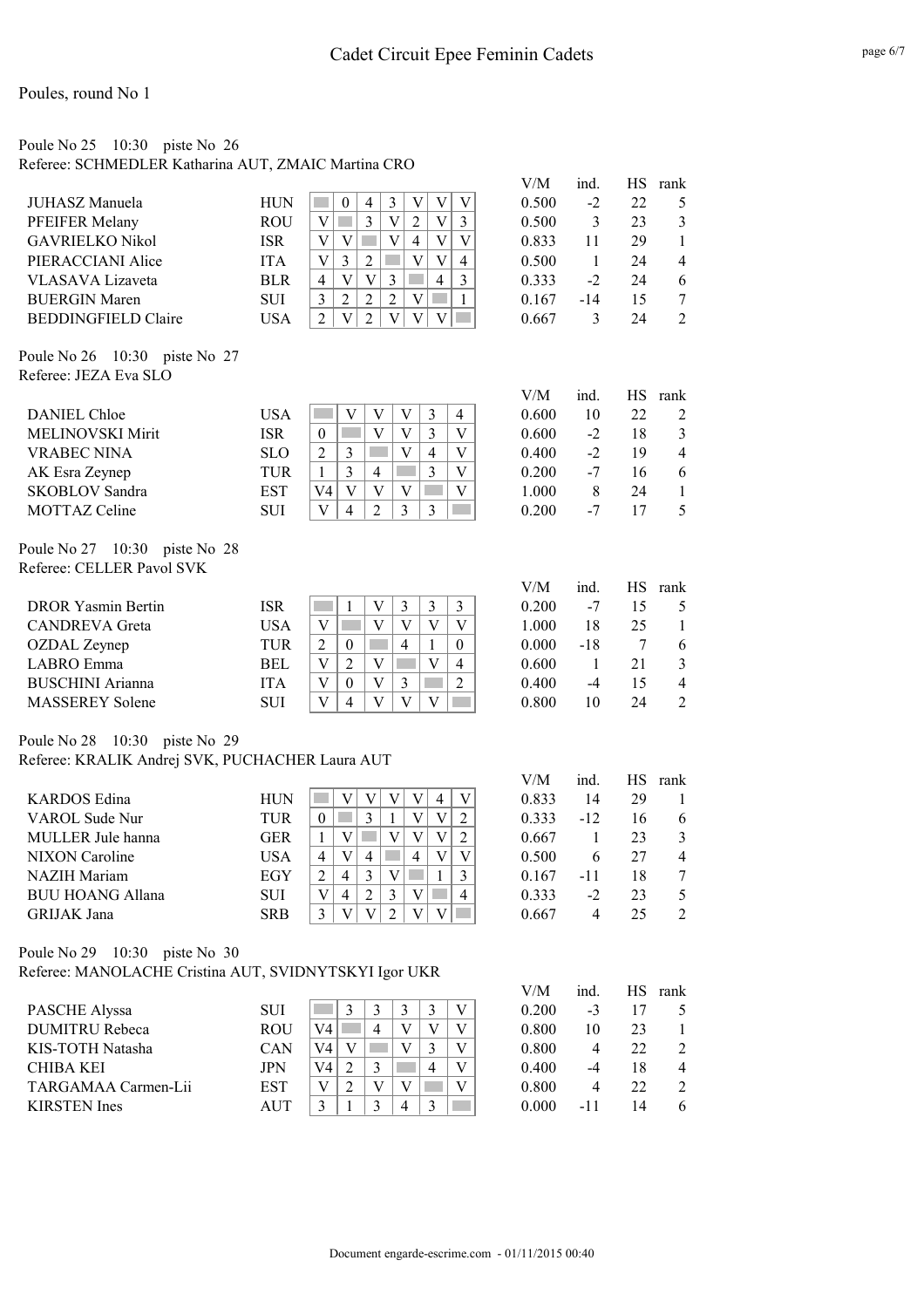#### Poule No 30 10:30 piste No 31 Referee: DRESCHER Tim GER

|                          |            |   |   |                | V/M   | ind.  | НS | rank |
|--------------------------|------------|---|---|----------------|-------|-------|----|------|
| CEVIK Simal Ida          | TUR        |   |   | $\theta$       | 0.000 | $-20$ |    | b    |
| <b>SAPIN Galadrielle</b> | <b>SUI</b> |   |   | $\theta$       | 0.400 | -2    | 16 |      |
| KHADANOVICH VLADA        | <b>BLR</b> |   |   |                | 0.600 |       | 20 |      |
| <b>WASIAK Axelle</b>     | <b>BEL</b> | ∍ |   |                | 0.400 | $-3$  | 16 |      |
| <b>HECHT</b> Dar         | ISR        |   | V | $\overline{4}$ | 0.600 |       | 22 |      |
| KOMAR Sofia              | USA        |   |   |                | 1.000 | 18    | 25 |      |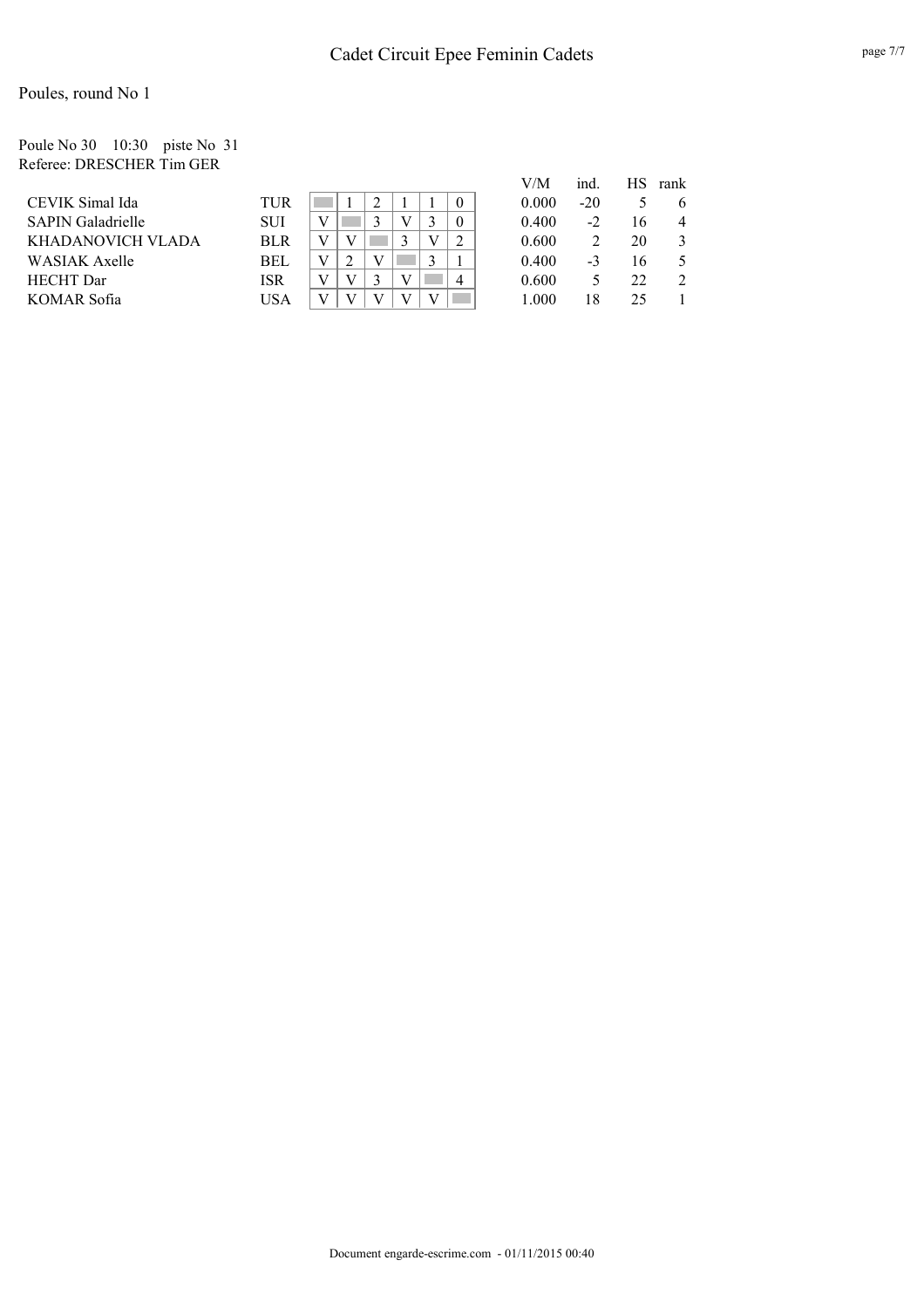| rank                     | name and first name            | country    | V/M   | ind. | HS | group     |
|--------------------------|--------------------------------|------------|-------|------|----|-----------|
| $\mathbf{1}$             | <b>MUHARI Eszter</b>           | <b>HUN</b> | 1.000 | 22   | 30 | qualifier |
| $\mathbf{1}$             | VARFOLOMYEYEVA Darja           | <b>UKR</b> | 1.000 | 22   | 30 | qualifier |
| 3                        | <b>KOLBINGER Brenda</b>        | <b>GER</b> | 1.000 | 21   | 30 | qualifier |
| $\overline{\mathcal{A}}$ | <b>MONSCHEIN Julia</b>         | AUT        | 1.000 | 18   | 30 | qualifier |
| 5                        | PREDESCU Alexandra             | <b>ROU</b> | 1.000 | 18   | 29 | qualifier |
| 6                        | <b>CANDREVA</b> Greta          | <b>USA</b> | 1.000 | 18   | 25 | qualifier |
| 6                        | KOMAR Sofia                    | <b>USA</b> | 1.000 | 18   | 25 | qualifier |
| 8                        | CSOKNYAI Lilla                 | <b>HUN</b> | 1.000 | 17   | 30 | qualifier |
| 9                        | <b>ELMER Luise</b>             | <b>AUT</b> | 1.000 | 15   | 30 | qualifier |
| 9                        | <b>GNAM Tamara</b>             | <b>HUN</b> | 1.000 | 15   | 30 | qualifier |
| 11                       | CHORNIY Kateryna               | <b>UKR</b> | 1.000 | 14   | 30 | qualifier |
| 11                       | <b>FAVRE</b> Aurore            | <b>SUI</b> | 1.000 | 14   | 30 | qualifier |
| 11                       | <b>KAZAR</b> Dora              | <b>HUN</b> | 1.000 | 14   | 30 | qualifier |
| 14                       | <b>VERTESI Lili</b>            | <b>HUN</b> | 1.000 | 14   | 29 | qualifier |
| 15                       | <b>BORSODY</b> Emma            | <b>HUN</b> | 1.000 | 13   | 30 | qualifier |
| 15                       | <b>GALFALVY Nora</b>           | <b>HUN</b> | 1.000 | 13   | 30 | qualifier |
| 15                       | <b>LOIT Karoliine</b>          | <b>EST</b> | 1.000 | 13   | 30 | qualifier |
| 18                       | PAL Rea                        | <b>HUN</b> | 1.000 | 13   | 25 | qualifier |
| 19                       | KANEVSKI Vera Maia Devi        | <b>ISR</b> | 1.000 | 12   | 30 | qualifier |
| 20                       | <b>SCHLIER Zsuzsa</b>          | <b>ROU</b> | 1.000 | 11   | 30 | qualifier |
| 21                       | <b>SKOBLOV</b> Sandra          | <b>EST</b> | 1.000 | 8    | 24 | qualifier |
| 22                       | <b>BENEA Bianca</b>            | <b>ROU</b> | 0.833 | 15   | 29 | qualifier |
| 22                       | SALIGEROVA Katerina            | <b>CZE</b> | 0.833 | 15   | 29 | qualifier |
| 24                       | <b>KARDOS</b> Edina            | <b>HUN</b> | 0.833 | 14   | 29 | qualifier |
| 25                       | SHEFFIELD Laura                | <b>GBR</b> | 0.833 | 12   | 29 | qualifier |
| 26                       | <b>BULTYNCK Anne</b>           | <b>BEL</b> | 0.833 | 12   | 27 | qualifier |
| 27                       | LOEHR Lisa-Marie               | <b>GER</b> | 0.833 | 12   | 25 | qualifier |
| 28                       | <b>GAVRIELKO Nikol</b>         | <b>ISR</b> | 0.833 | 11   | 29 | qualifier |
| 29                       | <b>MAYER</b> Lea               | <b>GER</b> | 0.833 | 11   | 27 | qualifier |
| 30                       | FEKETE Laura Judit             | <b>HUN</b> | 0.833 | 10   | 28 | qualifier |
| 30                       | <b>MARTENSSON Elvira</b>       | <b>SWE</b> | 0.833 | 10   | 28 | qualifier |
| 30                       | <b>TRENCSENYI Sara</b>         | <b>HUN</b> | 0.833 | 10   | 28 | qualifier |
| 33                       | KATO Zsofia                    | <b>ROU</b> | 0.833 | 9    | 27 | qualifier |
| 34                       | <b>BAROSAN</b> Denisa          | <b>ROU</b> | 0.833 | 9    | 26 | qualifier |
| 35                       | <b>NARITA RUKA</b>             | <b>JPN</b> | 0.833 | 9    | 24 | qualifier |
| 36                       | DONKO Zelma                    | <b>HUN</b> | 0.833 | 8    | 27 | qualifier |
| 36                       | HARKNESS Anya Caroline Ehresma | <b>USA</b> | 0.833 | 8    | 27 | qualifier |
| 38                       | GAO Cindy                      | CAN        | 0.833 | 8    | 25 | qualifier |
| 39                       | OYA Nichika                    | <b>JPN</b> | 0.833 | 7    | 28 | qualifier |
| 40                       | PETRI Renata                   | <b>HUN</b> | 0.833 | 6    | 28 | qualifier |
| 41                       | LENTZ Helena                   | <b>GER</b> | 0.833 | 6    | 25 | qualifier |
| 42                       | ALDADAH Huda                   | <b>USA</b> | 0.800 | 11   | 24 | qualifier |
| 43                       | <b>MASSEREY</b> Solene         | SUI        | 0.800 | 10   | 24 | qualifier |
| 44                       | <b>DUMITRU Rebeca</b>          | <b>ROU</b> | 0.800 | 10   | 23 | qualifier |
| 45                       | KIS-TOTH Natasha               | CAN        | 0.800 | 4    | 22 | qualifier |
| 45                       | TARGAMAA Carmen-Lii            | <b>EST</b> | 0.800 | 4    | 22 | qualifier |
| 47                       | YEFREMENKO Dariya              | <b>USA</b> | 0.667 | 14   | 27 | qualifier |
| 48                       | KUKADIA Sancchi                | <b>USA</b> | 0.667 | 12   | 28 | qualifier |
|                          |                                |            |       |      |    |           |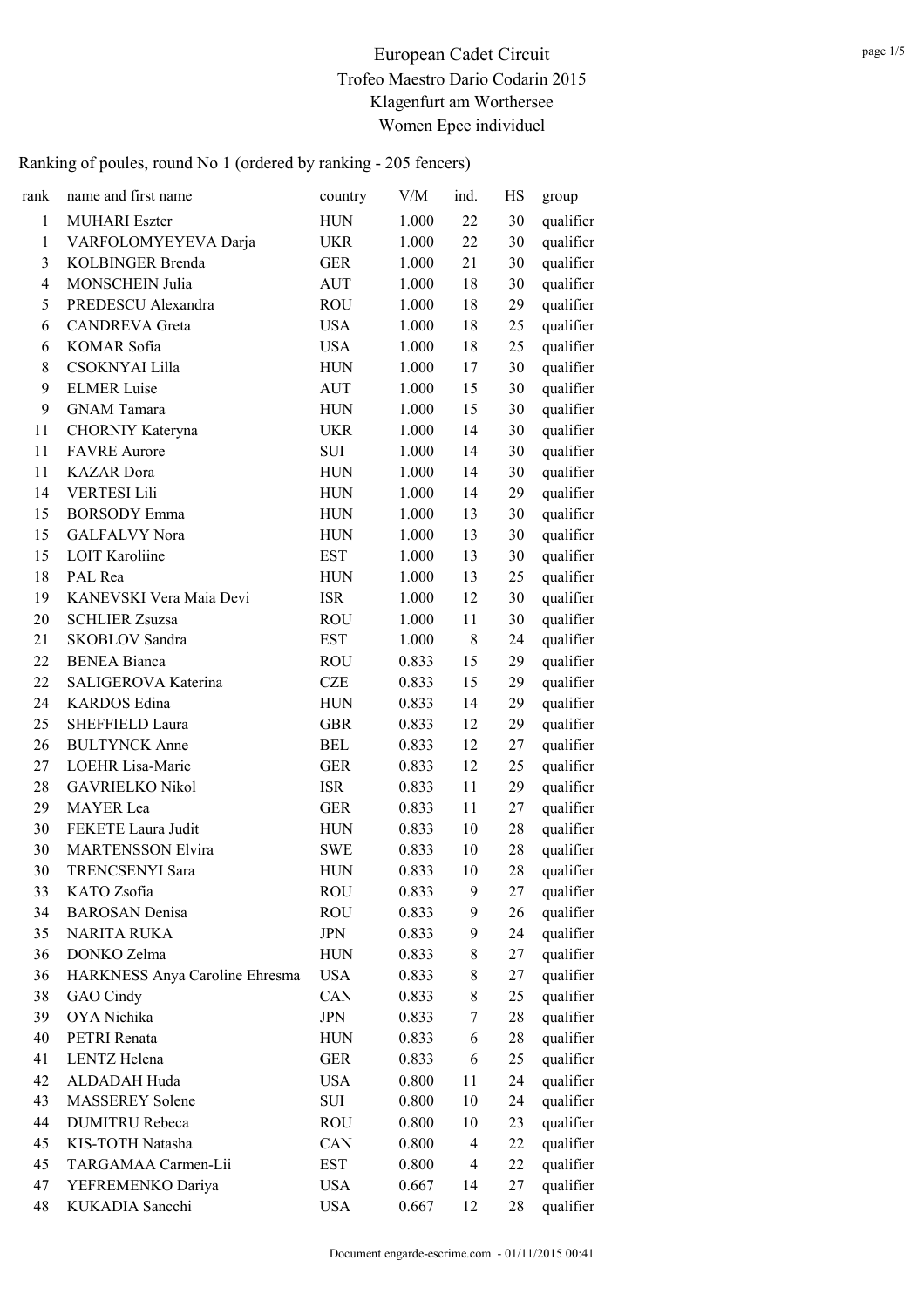| rank | name and first name        | country    | V/M   | ind.                    | HS | group     |
|------|----------------------------|------------|-------|-------------------------|----|-----------|
| 49   | STEWART Tatijana           | <b>USA</b> | 0.667 | 9                       | 27 | qualifier |
| 50   | LEE Hanna                  | <b>USA</b> | 0.667 | 9                       | 26 | qualifier |
| 51   | O REILLY Meghan            | <b>USA</b> | 0.667 | 9                       | 22 | qualifier |
| 52   | <b>SZABO VIKTORIA</b>      | <b>HUN</b> | 0.667 | 8                       | 24 | qualifier |
| 53   | PLENTY Kenyata             | <b>USA</b> | 0.667 | 7                       | 28 | qualifier |
| 54   | LUNA Alessandra            | <b>SUI</b> | 0.667 | 7                       | 27 | qualifier |
| 55   | HEES Ronja                 | <b>GER</b> | 0.667 | 7                       | 26 | qualifier |
| 56   | <b>VILLIGER Elin</b>       | <b>SUI</b> | 0.667 | 6                       | 26 | qualifier |
| 57   | <b>VERMEULE Emily</b>      | <b>USA</b> | 0.667 | 5                       | 27 | qualifier |
| 58   | <b>MAYR</b> Franziska      | <b>GER</b> | 0.667 | 5                       | 26 | qualifier |
| 59   | ZORMAN Eva Helena          | <b>SLO</b> | 0.667 | 5                       | 25 | qualifier |
| 60   | <b>COSTE Teodora</b>       | <b>ROU</b> | 0.667 | $\overline{4}$          | 26 | qualifier |
| 60   | PANEDA Victoria            | <b>ESP</b> | 0.667 | $\overline{4}$          | 26 | qualifier |
| 62   | GRIJAK Jana                | <b>SRB</b> | 0.667 | $\overline{4}$          | 25 | qualifier |
| 63   | <b>HENKINET</b> Amelie     | <b>BEL</b> | 0.667 | 4                       | 24 | qualifier |
| 64   | TERAYAMA TAMAKI            | <b>JPN</b> | 0.667 | 3                       | 25 | qualifier |
| 65   | <b>BEDDINGFIELD Claire</b> | <b>USA</b> | 0.667 | $\overline{\mathbf{3}}$ | 24 | qualifier |
| 66   | PETERFFY Gyongyver         | <b>HUN</b> | 0.667 | $\sqrt{2}$              | 26 | qualifier |
| 67   | <b>BURSOVA</b> Regina      | <b>SVK</b> | 0.667 | $\overline{2}$          | 25 | qualifier |
| 67   | CHOY Lee Ann Huei-Yin      | <b>USA</b> | 0.667 | $\overline{2}$          | 25 | qualifier |
| 69   | MULLER Jule hanna          | <b>GER</b> | 0.667 | $\mathbf{1}$            | 23 | qualifier |
| 70   | <b>DANIEL Chloe</b>        | <b>USA</b> | 0.600 | 10                      | 22 | qualifier |
| 71   | <b>HECHT</b> Dar           | <b>ISR</b> | 0.600 | 5                       | 22 | qualifier |
| 72   | <b>STRECKER Leonie</b>     | <b>GER</b> | 0.600 | $\overline{2}$          | 21 | qualifier |
| 73   | KHADANOVICH VLADA          | <b>BLR</b> | 0.600 | $\overline{2}$          | 20 | qualifier |
| 74   | LABRO Emma                 | <b>BEL</b> | 0.600 | $\mathbf{1}$            | 21 | qualifier |
| 75   | <b>MELINOVSKI Mirit</b>    | <b>ISR</b> | 0.600 | $-2$                    | 18 | qualifier |
| 76   | <b>NIXON</b> Caroline      | <b>USA</b> | 0.500 | 6                       | 27 | qualifier |
| 77   | SADOVA Dariia              | <b>UKR</b> | 0.500 | 6                       | 25 | qualifier |
| 78   | SEHNALOVA Marketa          | <b>CZE</b> | 0.500 | 5                       | 23 | qualifier |
| 79   | DOSKOVA Katerina           | <b>CZE</b> | 0.500 | 4                       | 26 | qualifier |
| 79   | <b>HATZ</b> Fiona          | <b>SUI</b> | 0.500 | 4                       | 26 | qualifier |
| 81   | PIVETEAU Anne Clemence     | SUI        | 0.500 | 4                       | 25 | qualifier |
| 82   | <b>BIELESZOVA Veronika</b> | <b>CZE</b> | 0.500 | 3                       | 26 | qualifier |
| 83   | COUFALOVA Anna             | <b>CZE</b> | 0.500 | 3                       | 25 | qualifier |
| 83   | <b>ENACHE Talida</b>       | <b>ROU</b> | 0.500 | $\mathfrak{Z}$          | 25 | qualifier |
| 83   | GOEDEJOHANN Noa-Cosima     | <b>GER</b> | 0.500 | $\mathfrak{Z}$          | 25 | qualifier |
| 86   | DIB Vanessa                | CAN        | 0.500 | $\mathfrak{Z}$          | 24 | qualifier |
| 87   | NIKOLOPOULOU Konstantina   | <b>GRE</b> | 0.500 | 3                       | 23 | qualifier |
| 87   | PFEIFER Melany             | <b>ROU</b> | 0.500 | $\mathfrak{Z}$          | 23 | qualifier |
| 89   | <b>HEINZ Vanessa</b>       | <b>GER</b> | 0.500 | $\mathfrak{Z}$          | 22 | qualifier |
| 90   | <b>JEZIKOVA</b> Marketa    | <b>CZE</b> | 0.500 | $\overline{2}$          | 27 | qualifier |
| 91   | DOSTALOVA Barbora          | <b>CZE</b> | 0.500 | $\sqrt{2}$              | 24 | qualifier |
| 91   | <b>KARDOS</b> Brigitta     | <b>HUN</b> | 0.500 | $\overline{2}$          | 24 | qualifier |
| 91   | ZELENTSOVA Anastasiia      | <b>UKR</b> | 0.500 | $\overline{c}$          | 24 | qualifier |
| 94   | <b>BOGDANYI</b> Zita       | <b>HUN</b> | 0.500 | $\overline{2}$          | 23 | qualifier |
| 94   | DOUGLAS Elizabeth          | CAN        | 0.500 | $\overline{c}$          | 23 | qualifier |
| 94   | SPENGLER Lara              | <b>GER</b> | 0.500 | $\overline{c}$          | 23 | qualifier |
| 97   | <b>GIGLI Morella</b>       | SUI        | 0.500 | $\overline{c}$          | 22 | qualifier |
| 98   | ENO Megan                  | <b>USA</b> | 0.500 | $\overline{2}$          | 21 | qualifier |
| 99   | PANTSIALEYEVA Yeva         | <b>BLR</b> | 0.500 | $\mathbf{1}$            | 25 | qualifier |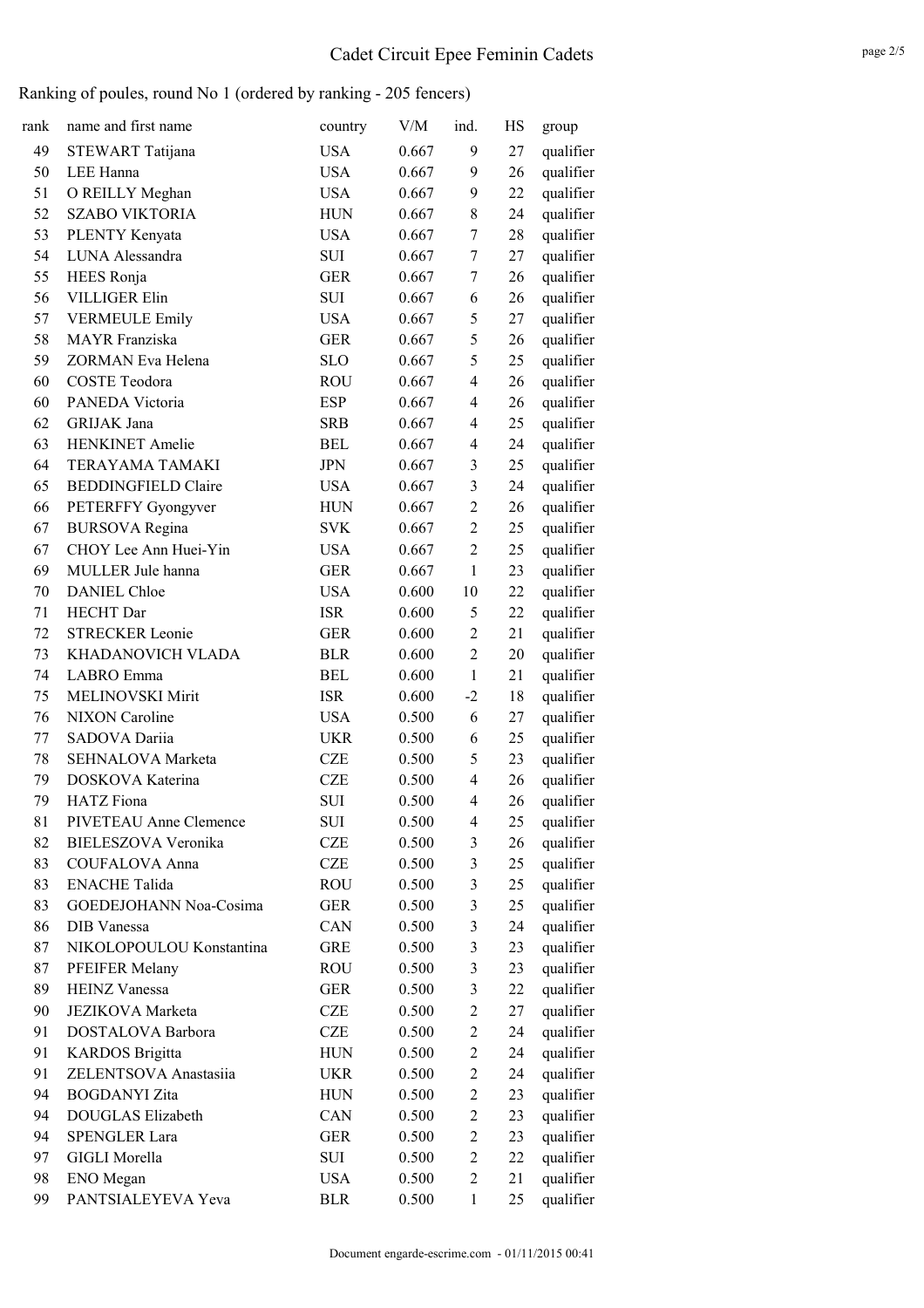| rank | name and first name           | country    | V/M   | ind.             | HS | group     |
|------|-------------------------------|------------|-------|------------------|----|-----------|
| 100  | <b>BALOGH</b> Zsofia          | <b>HUN</b> | 0.500 | $\mathbf{1}$     | 24 | qualifier |
| 100  | PIERACCIANI Alice             | <b>ITA</b> | 0.500 | 1                | 24 | qualifier |
| 100  | ROSKOVA Sonja                 | <b>SVK</b> | 0.500 | 1                | 24 | qualifier |
| 103  | SLIUSAREVA Sofia              | UKR        | 0.500 | 1                | 21 | qualifier |
| 104  | MOSCHOPOULOU Zoi              | <b>GRE</b> | 0.500 | $\mathbf{1}$     | 20 | qualifier |
| 105  | <b>BARNES</b> Rebecca         | <b>USA</b> | 0.500 | $\boldsymbol{0}$ | 25 | qualifier |
| 106  | <b>LEONTE</b> Mihaela         | <b>ROU</b> | 0.500 | $\boldsymbol{0}$ | 24 | qualifier |
| 106  | MAJDANDZIC Andrea             | <b>CRO</b> | 0.500 | $\boldsymbol{0}$ | 24 | qualifier |
| 106  | <b>MASON</b> Emily            | CAN        | 0.500 | $\boldsymbol{0}$ | 24 | qualifier |
| 109  | HUZAYEN Lma                   | EGY        | 0.500 | $\boldsymbol{0}$ | 23 | qualifier |
| 110  | MASALO Olivija                | <b>LTU</b> | 0.500 | $\boldsymbol{0}$ | 21 | qualifier |
| 111  | <b>MAYER Elin</b>             | <b>GER</b> | 0.500 | $-1$             | 25 | qualifier |
| 111  | ZAHN Alicia                   | <b>GER</b> | 0.500 | $-1$             | 25 | qualifier |
| 113  | <b>BEZDITKO</b> Diana         | <b>UKR</b> | 0.500 | $-1$             | 23 | qualifier |
| 113  | <b>SAADON</b> Lior            | <b>ISR</b> | 0.500 | $-1$             | 23 | qualifier |
| 113  | SAMKO Anastasiya              | <b>UKR</b> | 0.500 | $-1$             | 23 | qualifier |
| 116  | <b>MATE</b> Anna              | <b>HUN</b> | 0.500 | $-1$             | 20 | qualifier |
| 116  | TAMASHEUSKAYA Kseniya         | <b>BLR</b> | 0.500 | $-1$             | 20 | qualifier |
| 118  | <b>RUMBLE Jessica</b>         | CAN        | 0.500 | $-1$             | 19 | qualifier |
| 119  | JUHASZ Manuela                | <b>HUN</b> | 0.500 | $-2$             | 22 | qualifier |
| 119  | <b>LAMONT</b> Oceane          | <b>BEL</b> | 0.500 | $-2$             | 22 | qualifier |
| 121  | ZELENTSOVA Alina              | <b>UKR</b> | 0.500 | $-2$             | 19 | qualifier |
| 122  | <b>ERSOY Merve</b>            | <b>TUR</b> | 0.500 | $-3$             | 22 | qualifier |
| 123  | <b>CONRAD</b> Anastasiya      | <b>UKR</b> | 0.500 | $-3$             | 20 | qualifier |
| 124  | <b>REINHOLD Charlotte</b>     | <b>GER</b> | 0.500 | $-3$             | 18 | qualifier |
| 125  | FRIEDERICH Adriana            | <b>GER</b> | 0.500 | $-4$             | 20 | qualifier |
| 126  | <b>MUTO MIZUKI</b>            | <b>JPN</b> | 0.500 | $-8$             | 19 | qualifier |
| 127  | <b>GRIJAK Marta</b>           | <b>SRB</b> | 0.400 | $-1$             | 17 | qualifier |
| 128  | <b>VRABEC NINA</b>            | <b>SLO</b> | 0.400 | $-2$             | 19 | qualifier |
| 129  | <b>SAPIN Galadrielle</b>      | SUI        | 0.400 | $-2$             | 16 | qualifier |
| 130  | <b>WASIAK Axelle</b>          | <b>BEL</b> | 0.400 | $-3$             | 16 | qualifier |
| 131  | <b>CHIBA KEI</b>              | <b>JPN</b> | 0.400 | $-4$             | 18 | qualifier |
| 132  | <b>BUSCHINI Arianna</b>       | <b>ITA</b> | 0.400 | $-4$             | 15 | qualifier |
| 133  | <b>JONAS Eva-Maria</b>        | <b>GER</b> | 0.333 | $\mathbf{1}$     | 23 | qualifier |
| 134  | GUO Shirley                   | CAN        | 0.333 | $-1$             | 24 | qualifier |
| 135  | <b>KECMAN Milica</b>          | <b>SRB</b> | 0.333 | $-1$             | 23 | qualifier |
| 136  | VLASAVA Lizaveta              | <b>BLR</b> | 0.333 | $-2$             | 24 | qualifier |
| 137  | <b>BUU HOANG Allana</b>       | SUI        | 0.333 | $-2$             | 23 | qualifier |
| 137  | SOTNIKAVA Darya               | <b>BLR</b> | 0.333 | $-2$             | 23 | qualifier |
| 139  | <b>GRADY Miriam</b>           | <b>USA</b> | 0.333 | $-2$             | 22 | qualifier |
| 140  | <b>BEDDINGFIELD Catherine</b> | <b>USA</b> | 0.333 | $-2$             | 21 | qualifier |
| 141  | <b>THOW Jessica</b>           | <b>USA</b> | 0.333 | $-3$             | 23 | qualifier |
| 142  | <b>GODDE Ella</b>             | <b>GER</b> | 0.333 | $-3$             | 22 | qualifier |
| 143  | <b>BELKOT</b> Mariya          | <b>UKR</b> | 0.333 | $-3$             | 20 | qualifier |
| 144  | <b>FAVRE</b> Angeline         | SUI        | 0.333 | $-4$             | 22 | qualifier |
| 145  | <b>BOUILLANT Audrey</b>       | SUI        | 0.333 | $-5$             | 22 | qualifier |
| 146  | <b>AMADOR Marta</b>           | ESP        | 0.333 | $-5$             | 20 | qualifier |
| 147  | <b>GNJIDIC</b> Lucija         | <b>CRO</b> | 0.333 | $-6$             | 20 | qualifier |
| 147  | <b>MATHIEU Benedicte</b>      | BEL        | 0.333 | $-6$             | 20 | qualifier |
| 149  | CHANTZI Maria                 | <b>GRE</b> | 0.333 | $-6$             | 18 | qualifier |
| 150  | <b>GREUL Bianca-Ines</b>      | <b>GER</b> | 0.333 | -6               | 17 | qualifier |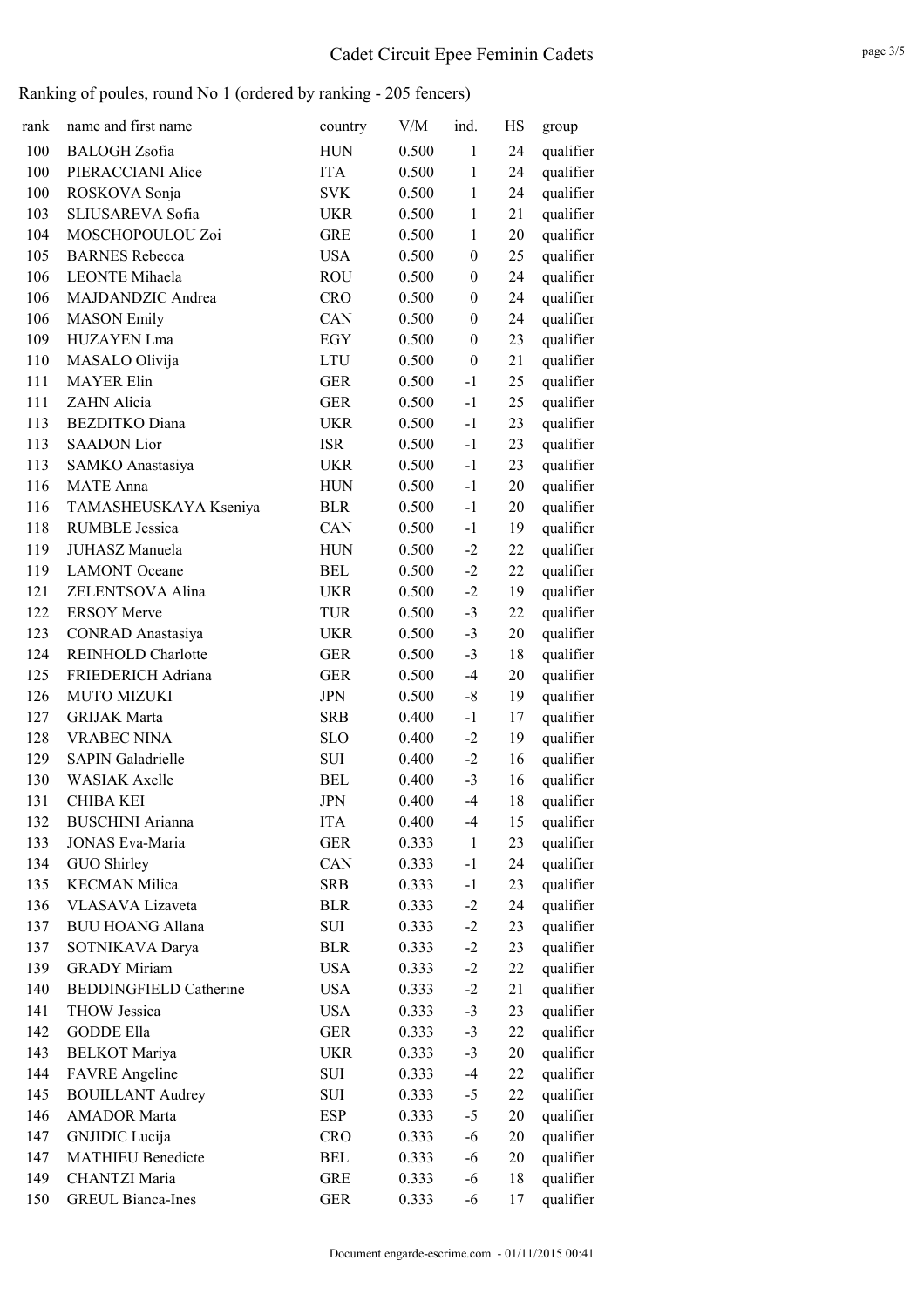| rank | name and first name           | country    | V/M   | ind.  | HS | group      |
|------|-------------------------------|------------|-------|-------|----|------------|
| 151  | <b>BRAUNE</b> Anna zoe        | <b>GER</b> | 0.333 | $-7$  | 20 | qualifier  |
| 152  | ZLOOF Shira                   | <b>ISR</b> | 0.333 | $-7$  | 19 | qualifier  |
| 153  | AY Use Cisem                  | <b>TUR</b> | 0.333 | $-7$  | 17 | qualifier  |
| 154  | <b>TANOVIC Ramona</b>         | <b>CRO</b> | 0.333 | $-9$  | 18 | qualifier  |
| 155  | <b>VANDINGENEN Aube</b>       | <b>BEL</b> | 0.333 | $-9$  | 17 | qualifier  |
| 156  | VAROL Sude Nur                | <b>TUR</b> | 0.333 | $-12$ | 16 | qualifier  |
| 157  | LOBODA Valeriya               | <b>UKR</b> | 0.333 | $-13$ | 15 | qualifier  |
| 158  | NICOLAI Emma                  | <b>ITA</b> | 0.333 | $-14$ | 11 | qualifier  |
| 159  | PASCHE Alyssa                 | <b>SUI</b> | 0.200 | $-3$  | 17 | qualifier  |
| 160  | <b>MOTTAZ Celine</b>          | <b>SUI</b> | 0.200 | $-7$  | 17 | qualifier  |
| 161  | AK Esra Zeynep                | <b>TUR</b> | 0.200 | $-7$  | 16 | eliminated |
| 162  | <b>DROR Yasmin Bertin</b>     | <b>ISR</b> | 0.200 | $-7$  | 15 | eliminated |
| 163  | <b>GRABHER Antonia</b>        | AUT        | 0.200 | $-9$  | 13 | eliminated |
| 164  | <b>DEBELJAK ELA</b>           | <b>SLO</b> | 0.167 | $-4$  | 23 | eliminated |
| 165  | KUNA Jana                     | <b>CRO</b> | 0.167 | $-4$  | 21 | eliminated |
| 166  | <b>BILLI</b> Sofia            | <b>ITA</b> | 0.167 | $-7$  | 21 | eliminated |
| 166  | <b>EBERHARD Lucrezia</b>      | SUI        | 0.167 | $-7$  | 21 | eliminated |
| 166  | SPATENKOVA Anna               | <b>CZE</b> | 0.167 | $-7$  | 21 | eliminated |
| 169  | MIADZVEDZIAVA Anastasia       | <b>BLR</b> | 0.167 | $-9$  | 20 | eliminated |
| 169  | <b>SATO SUZUKA</b>            | <b>JPN</b> | 0.167 | $-9$  | 20 | eliminated |
| 169  | <b>SHVETS Alisa</b>           | <b>CZE</b> | 0.167 | $-9$  | 20 | eliminated |
| 172  | <b>MASTHOFF Emma</b>          | <b>GER</b> | 0.167 | $-9$  | 18 | eliminated |
| 173  | <b>RUSJAN ANI</b>             | <b>SLO</b> | 0.167 | $-9$  | 17 | eliminated |
| 174  | <b>OIEN</b> Jacqueline        | <b>GBR</b> | 0.167 | $-10$ | 16 | eliminated |
| 175  | CANALAZ Katja                 | <b>SLO</b> | 0.167 | $-11$ | 18 | eliminated |
| 175  | <b>NAZIH</b> Mariam           | EGY        | 0.167 | $-11$ | 18 | eliminated |
| 177  | <b>BUENO</b> Sofia            | <b>ESP</b> | 0.167 | $-11$ | 17 | eliminated |
| 178  | PIERACCIANI Aurora            | <b>ITA</b> | 0.167 | $-11$ | 16 | eliminated |
| 178  | <b>SERAFY Rana</b>            | EGY        | 0.167 | $-11$ | 16 | eliminated |
| 180  | <b>VINCENCOVA Ester</b>       | CZE        | 0.167 | $-12$ | 17 | eliminated |
| 181  | PIETSCHMANN Jeanne            | <b>LUX</b> | 0.167 | $-13$ | 16 | eliminated |
| 182  | <b>BUERGIN Maren</b>          | <b>SUI</b> | 0.167 | $-14$ | 15 | eliminated |
| 182  | POYSTI Laura                  | <b>FIN</b> | 0.167 | $-14$ | 15 | eliminated |
| 182  | <b>SCETKO Patricija</b>       | LTU        | 0.167 | $-14$ | 15 | eliminated |
| 182  | <b>SUFRIN MAAYAN</b>          | <b>ISR</b> | 0.167 | $-14$ | 15 | eliminated |
| 186  | <b>KINACI</b> Elifsu          | TUR        | 0.167 | $-15$ | 14 | eliminated |
| 187  | POPOVA Kseniya                | UKR        | 0.167 | $-16$ | 13 | eliminated |
| 188  | <b>KARAMPINI Eirini</b>       | GRE        | 0.167 | $-16$ | 12 | eliminated |
| 189  | <b>HALVACIAY Beyza</b>        | <b>TUR</b> | 0.167 | $-17$ | 12 | eliminated |
| 190  | LUI Leanna                    | CAN        | 0.000 | $-11$ | 19 | eliminated |
| 191  | <b>KIRSTEN</b> Ines           | AUT        | 0.000 | $-11$ | 14 | eliminated |
| 192  | <b>KECALOVIC Ema</b>          | <b>SLO</b> | 0.000 | $-14$ | 16 | eliminated |
| 193  | PARMESANI Francesca           | <b>ITA</b> | 0.000 | $-15$ | 12 | eliminated |
| 194  | <b>UZUNER</b> Zeynep          | TUR        | 0.000 | $-16$ | 14 | eliminated |
| 195  | CHYZHEVSKA Vlada              | UKR        | 0.000 | $-16$ | 13 | eliminated |
| 196  | <b>AGAOGLU Idilsu</b>         | TUR        | 0.000 | $-16$ | 9  | eliminated |
| 197  | RUBESA Maja                   | <b>CRO</b> | 0.000 | $-17$ | 13 | eliminated |
| 198  | <b>ATES Nazlican Gul</b>      | TUR        | 0.000 | $-18$ | 12 | eliminated |
| 199  | OZDAL Zeynep                  | TUR        | 0.000 | $-18$ | 7  | eliminated |
| 200  | <b>BOZDEMIR Gunseli Deniz</b> | TUR        | 0.000 | $-19$ | 11 | eliminated |
| 201  | CEVIK Simal Ida               | TUR        | 0.000 | $-20$ | 5  | eliminated |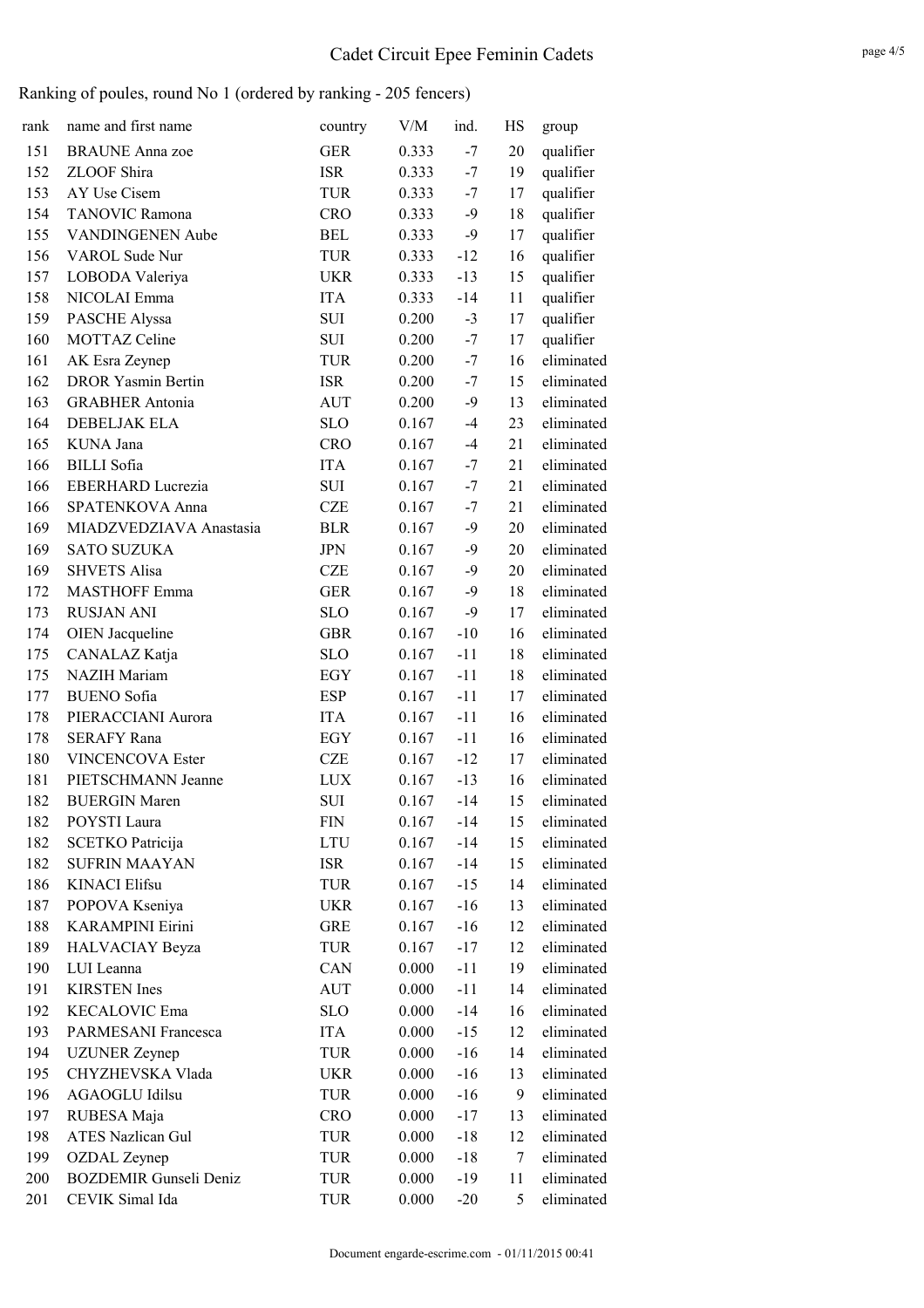## Cadet Circuit Epee Feminin Cadets

| rank name and first name | country    | V/M ind. HS group |       |              |
|--------------------------|------------|-------------------|-------|--------------|
| 202 ERMAN Lal            | <b>TUR</b> | $0.000 -22$       |       | 8 eliminated |
| 203 CERVENKOVA Katerina  | CZE.       | 0.000             | $-24$ | 6 eliminated |
| 203 RIBAROVA Tereza      | CZE.       | 0.000             | $-24$ | 6 eliminated |
| 205 KARADOGAN Ceren      | <b>TUR</b> | 0.000             | $-26$ | 4 eliminated |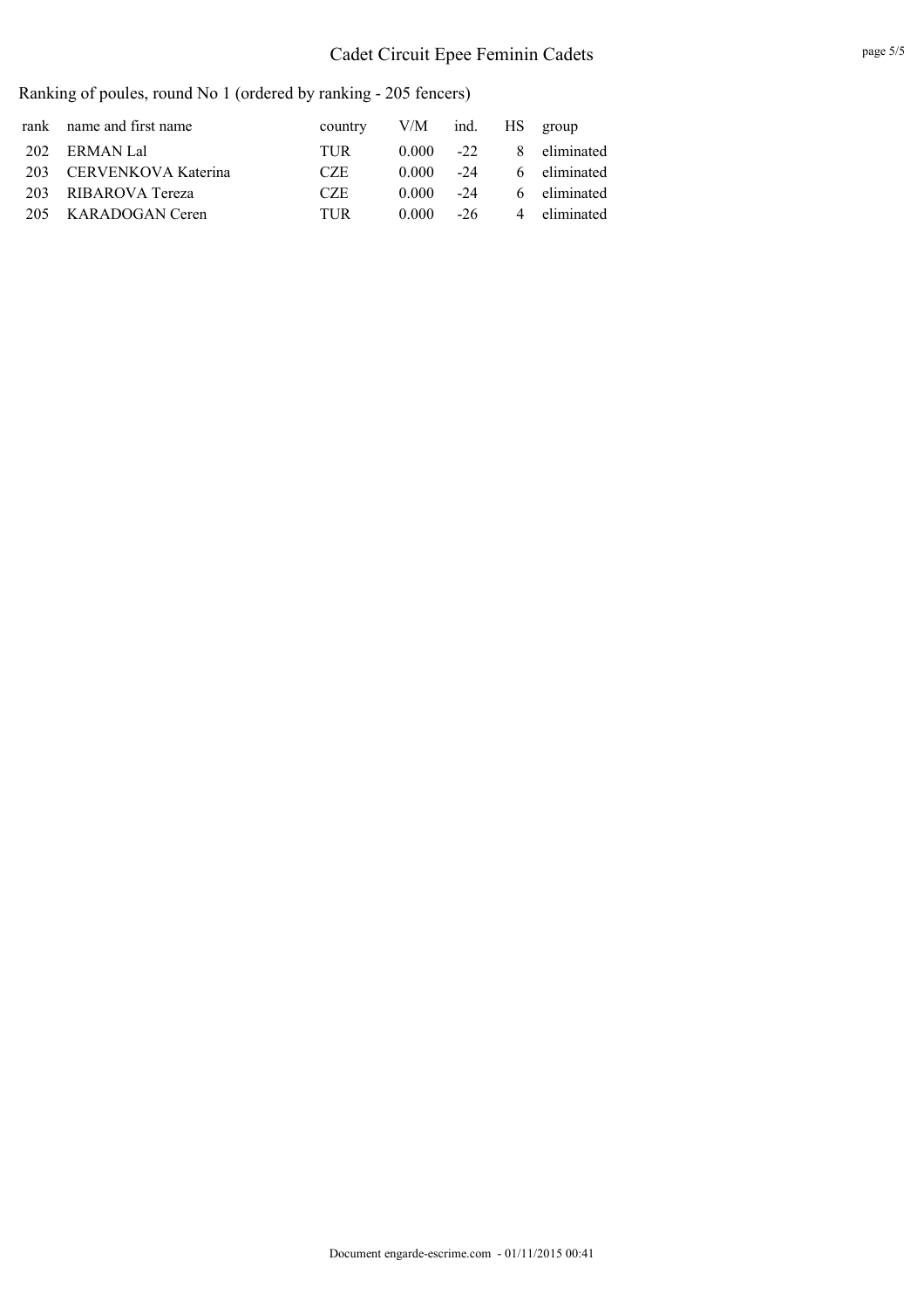|     | Tableau of 256             |             | Tableau of 128                    |                               | Tableau of 64et Circuit Epee Feminin Cadets |
|-----|----------------------------|-------------|-----------------------------------|-------------------------------|---------------------------------------------|
| -1  | <b>MUHARI</b> Eszter       | <b>HUN</b>  |                                   |                               | page 1/8                                    |
| 256 |                            | ---         | <b>MUHARI</b> Eszter              |                               |                                             |
| 129 | <b>SAPIN Galadrielle</b>   | SUI         |                                   | <b>MUHARI</b> Eszter<br>15/11 |                                             |
| 128 | <b>VRABEC NINA</b>         | <b>SLO</b>  | <b>SAPIN Galadrielle</b><br>15/11 |                               |                                             |
| 65  | <b>BEDDINGFIELD Claire</b> | <b>USA</b>  |                                   |                               | <b>MUHARI</b> Eszter                        |
|     |                            |             | <b>BEDDINGFIELD Claire</b>        |                               | 15/8                                        |
| 192 |                            | ---         |                                   | TERAYAMA TAMAKI               |                                             |
| 193 |                            | ---         | TERAYAMA TAMAKI                   | 14/13                         |                                             |
| 64  | TERAYAMA TAMAKI            | <b>JPN</b>  |                                   |                               |                                             |
| 33  | KATO Zsofia                | <b>ROU</b>  | KATO Zsofia                       |                               |                                             |
| 224 |                            | ---         |                                   | DOUGLAS Elizabeth             |                                             |
| 161 |                            | ---         |                                   | 15/13                         |                                             |
| 96  | DOUGLAS Elizabeth          | CAN         | <b>DOUGLAS Elizabeth</b>          |                               |                                             |
| 97  | <b>GIGLI Morella</b>       | SUI         |                                   |                               | FEKETE Laura Judit<br>4/1                   |
| 160 | MOTTAZ Celine              | SUI         | <b>GIGLI Morella</b><br>15/9      |                               |                                             |
| 225 |                            | ---         |                                   | FEKETE Laura Judit<br>14/9    |                                             |
| 32  | FEKETE Laura Judit         | <b>HUN</b>  | FEKETE Laura Judit                |                               |                                             |
|     |                            |             |                                   |                               |                                             |
| 17  | <b>LOIT Karoliine</b>      | <b>EST</b>  | <b>LOIT Karoliine</b>             |                               |                                             |
| 240 |                            | ---         |                                   | <b>LOIT Karoliine</b>         |                                             |
| 145 | <b>BOUILLANT Audrey</b>    | SUI         | <b>MAYER Elin</b>                 | 15/9                          |                                             |
| 112 | <b>MAYER Elin</b>          | <b>GER</b>  | 15/12                             |                               | <b>LOIT Karoliine</b>                       |
| 81  | PIVETEAU Anne Clemenc      | ${\rm SUI}$ | PIVETEAU Anne Clemenc             |                               | 10/9                                        |
| 176 | -------                    | ---         |                                   | KUKADIA Sancchi               |                                             |
| 209 |                            | ---         |                                   | 15/6                          |                                             |
| 48  | KUKADIA Sancchi            | <b>USA</b>  | KUKADIA Sancchi                   |                               |                                             |
| 49  | STEWART Tatijana           | <b>USA</b>  |                                   |                               |                                             |
| 208 | -------                    | ---         | STEWART Tatijana                  |                               |                                             |
| 177 |                            | ---         |                                   | STEWART Tatijana<br>15/6      |                                             |
| 80  |                            | SUI         | HATZ Fiona                        |                               |                                             |
|     | HATZ Fiona                 |             |                                   |                               | STEWART Tatijana                            |
| 113 | <b>SAADON</b> Lior         | <b>ISR</b>  | <b>FAVRE</b> Angeline             |                               | 15/10                                       |
| 144 | <b>FAVRE</b> Angeline      | SUI         | 15/8                              | <b>BORSODY</b> Emma           |                                             |
| 241 |                            | ---         | <b>BORSODY</b> Emma               | 15/7                          |                                             |
| 16  | <b>BORSODY</b> Emma        | <b>HUN</b>  |                                   |                               |                                             |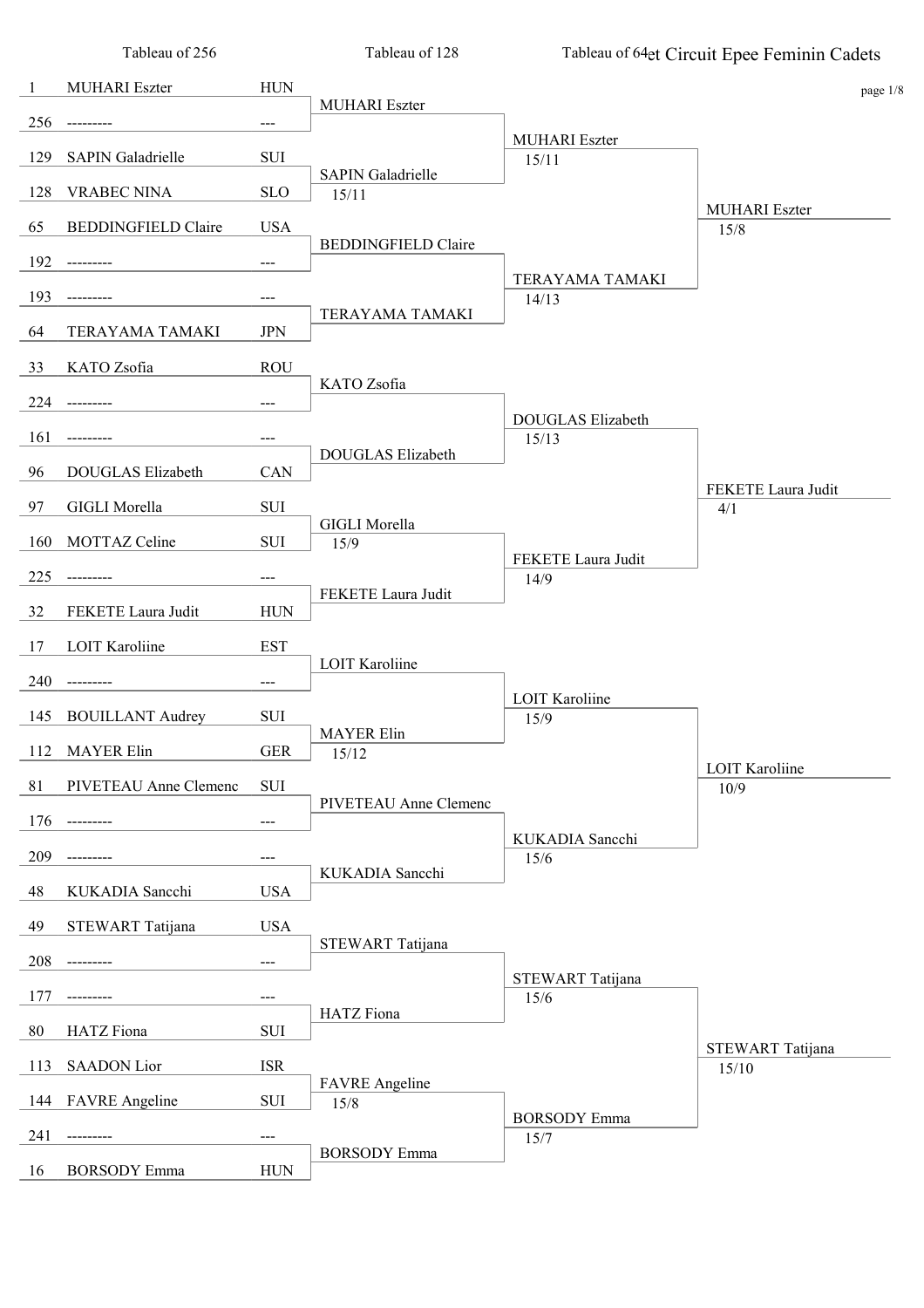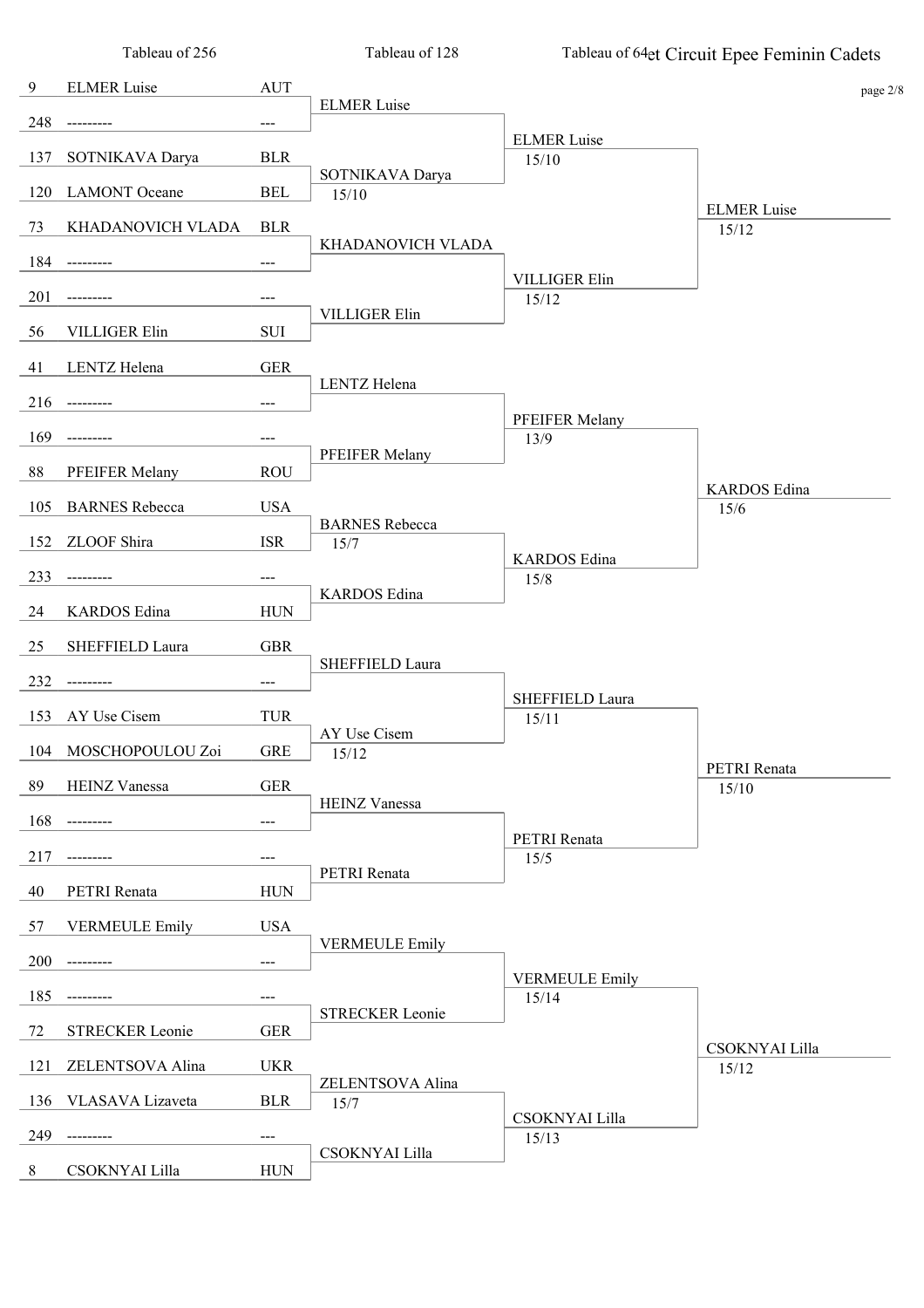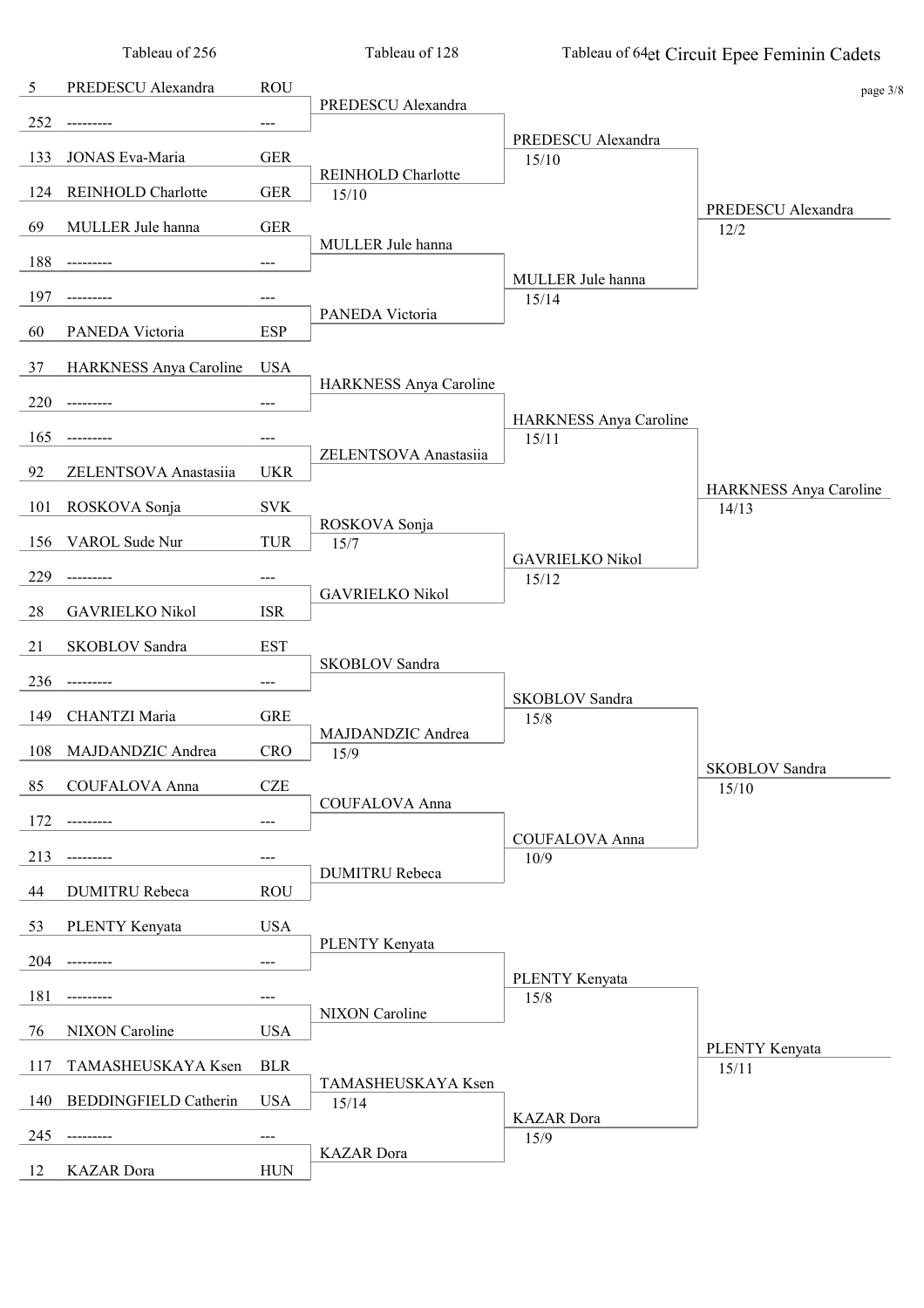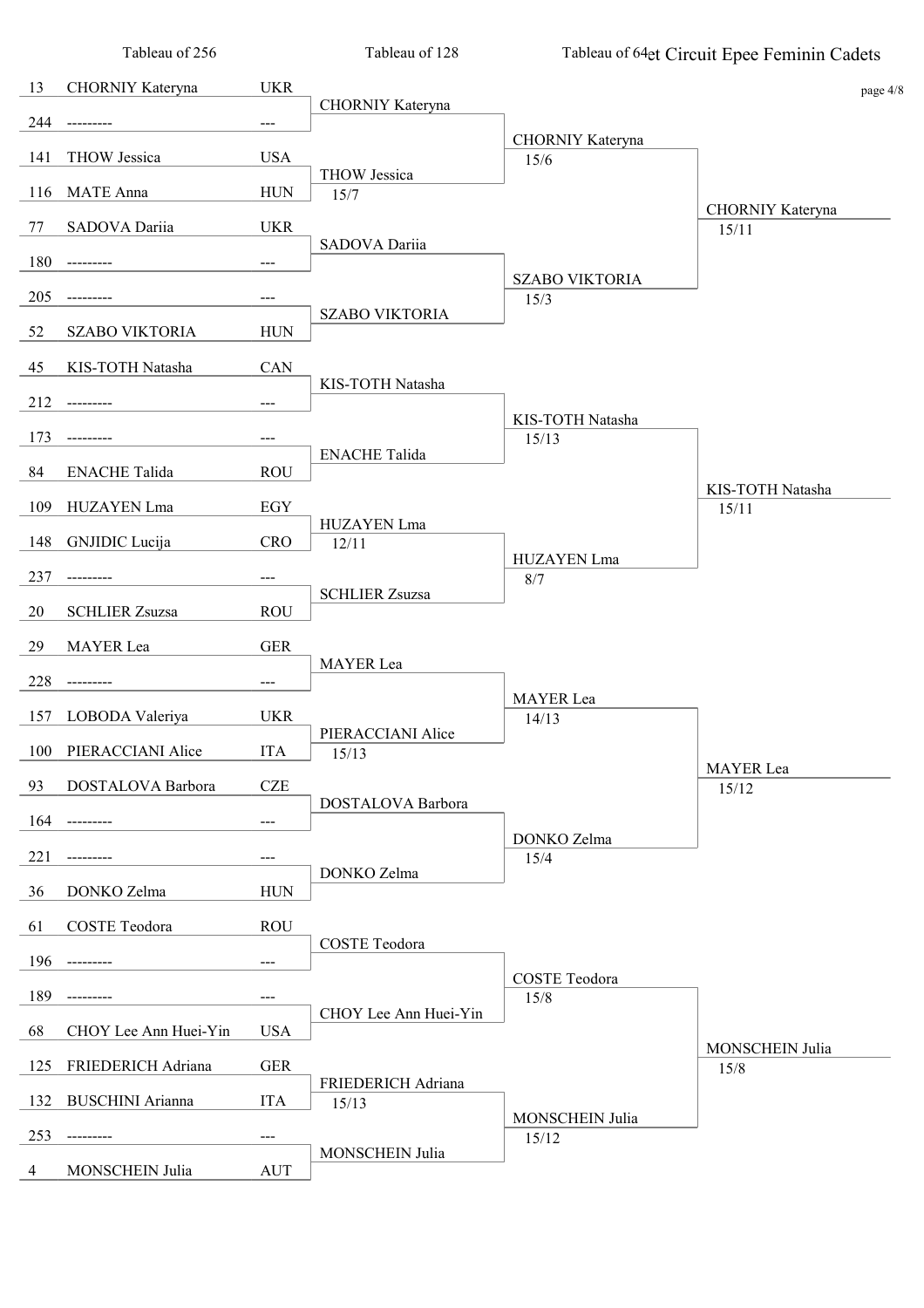|                | Tableau of 256           |            | Tableau of 128            |                                 | Tableau of 64et Circuit Epee Feminin Cadets |
|----------------|--------------------------|------------|---------------------------|---------------------------------|---------------------------------------------|
| $\mathfrak{Z}$ | KOLBINGER Brenda         | <b>GER</b> |                           |                                 | page 5/8                                    |
| 254            |                          | ---        | KOLBINGER Brenda          |                                 |                                             |
| 131            | <b>CHIBA KEI</b>         | <b>JPN</b> |                           | <b>KOLBINGER Brenda</b><br>15/9 |                                             |
| 126            | <b>MUTO MIZUKI</b>       | <b>JPN</b> | <b>CHIBA KEI</b><br>15/6  |                                 |                                             |
|                |                          |            |                           |                                 | <b>KOLBINGER Brenda</b>                     |
| 67             | <b>BURSOVA</b> Regina    | <b>SVK</b> | <b>BURSOVA</b> Regina     |                                 | 15/14                                       |
| 190            | ---------                | ---        |                           | GRIJAK Jana                     |                                             |
| 195            |                          | ---        | GRIJAK Jana               | 15/10                           |                                             |
| 62             | GRIJAK Jana              | <b>SRB</b> |                           |                                 |                                             |
| 35             | <b>NARITA RUKA</b>       | <b>JPN</b> | NARITA RUKA               |                                 |                                             |
| 222            |                          |            |                           |                                 |                                             |
| 163            |                          |            |                           | <b>BOGDANYI</b> Zita<br>15/5    |                                             |
| 94             | <b>BOGDANYI</b> Zita     | <b>HUN</b> | <b>BOGDANYI</b> Zita      |                                 |                                             |
| 99             | PANTSIALEYEVA Yeva       | <b>BLR</b> |                           |                                 | <b>MARTENSSON Elvira</b><br>15/8            |
| 158            | NICOLAI Emma             | <b>ITA</b> | PANTSIALEYEVA Yeva<br>9/4 |                                 |                                             |
|                |                          |            |                           | <b>MARTENSSON Elvira</b>        |                                             |
| 227            |                          | ---        | <b>MARTENSSON Elvira</b>  | 15/8                            |                                             |
| 30             | <b>MARTENSSON Elvira</b> | <b>SWE</b> |                           |                                 |                                             |
| 19             | KANEVSKI Vera Maia De    | <b>ISR</b> | KANEVSKI Vera Maia De     |                                 |                                             |
| 238            |                          | ---        |                           | MASALO Olivija                  |                                             |
| 147            | <b>MATHIEU Benedicte</b> | <b>BEL</b> | MASALO Olivija            | 15/7                            |                                             |
| 110            | MASALO Olivija           | <b>LTU</b> | 15/7                      |                                 |                                             |
| 83             | GOEDEJOHANN Noa-Cos      | <b>GER</b> |                           |                                 | TARGAMAA Carmen-Lii<br>15/10                |
| 174            |                          | ---        | GOEDEJOHANN Noa-Cos       |                                 |                                             |
| 211            |                          | ---        |                           | TARGAMAA Carmen-Lii<br>15/9     |                                             |
| 46             | TARGAMAA Carmen-Lii      | <b>EST</b> | TARGAMAA Carmen-Lii       |                                 |                                             |
| 51             | O REILLY Meghan          | <b>USA</b> |                           |                                 |                                             |
|                |                          |            | O REILLY Meghan           |                                 |                                             |
| 206            | ---------                | ---        |                           | O REILLY Meghan                 |                                             |
| 179            |                          | ---        | SEHNALOVA Marketa         | 10/9                            |                                             |
| 78             | SEHNALOVA Marketa        | <b>CZE</b> |                           |                                 | O REILLY Meghan                             |
| 115            | <b>BEZDITKO</b> Diana    | <b>UKR</b> | <b>GODDE Ella</b>         |                                 | 12/8                                        |
| 142            | <b>GODDE Ella</b>        | <b>GER</b> | 15/10                     | <b>VERTESI Lili</b>             |                                             |
| 243            | -------                  | ---        |                           | 14/13                           |                                             |
| 14             | <b>VERTESI Lili</b>      | <b>HUN</b> | <b>VERTESI Lili</b>       |                                 |                                             |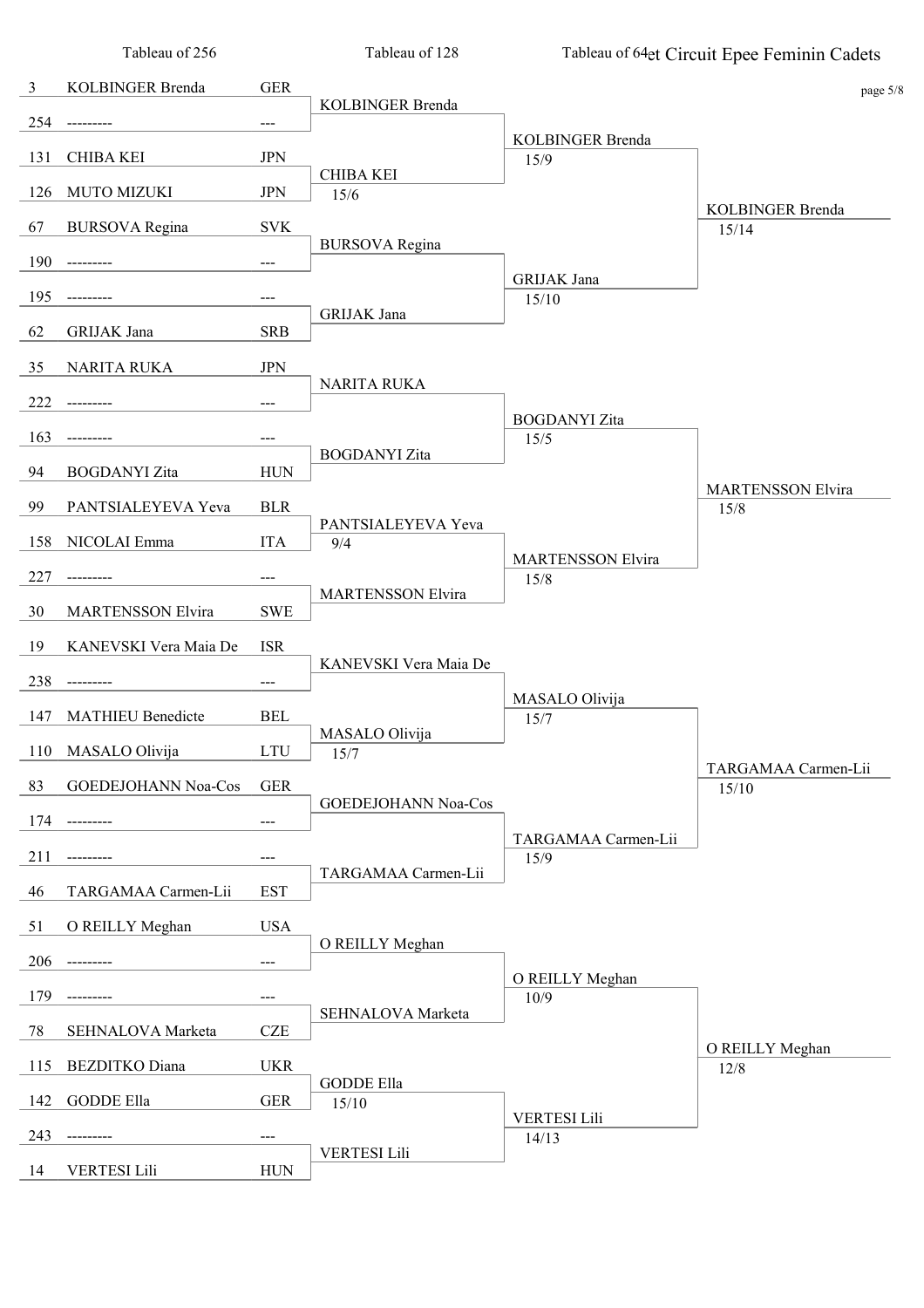|     | Tableau of 256           |                            | Tableau of 128                 |                             | Tableau of 64et Circuit Epee Feminin Cadets |
|-----|--------------------------|----------------------------|--------------------------------|-----------------------------|---------------------------------------------|
| 11  | <b>FAVRE</b> Aurore      | SUI                        |                                |                             | page 6/8                                    |
| 246 |                          | $---$                      | <b>FAVRE</b> Aurore            |                             |                                             |
| 139 | <b>GRADY Miriam</b>      | <b>USA</b>                 |                                | <b>FAVRE</b> Aurore<br>15/5 |                                             |
| 118 | <b>RUMBLE Jessica</b>    | CAN                        | <b>RUMBLE Jessica</b><br>12/11 |                             |                                             |
| 75  | MELINOVSKI Mirit         | <b>ISR</b>                 |                                |                             | <b>FAVRE</b> Aurore<br>15/12                |
| 182 |                          | ---                        | MELINOVSKI Mirit               |                             |                                             |
| 203 |                          | ---                        |                                | LUNA Alessandra<br>15/9     |                                             |
| 54  | LUNA Alessandra          | <b>SUI</b>                 | LUNA Alessandra                |                             |                                             |
|     |                          |                            |                                |                             |                                             |
| 43  | <b>MASSEREY</b> Solene   | SUI                        | <b>MASSEREY Solene</b>         |                             |                                             |
| 214 |                          | $---$                      |                                | <b>MASSEREY</b> Solene      |                                             |
| 171 |                          | ---                        | DIB Vanessa                    | 15/14                       |                                             |
| 86  | DIB Vanessa              | CAN                        |                                |                             | <b>MASSEREY</b> Solene                      |
| 107 | <b>MASON</b> Emily       | CAN                        | <b>MASON</b> Emily             |                             | 15/13                                       |
| 150 | <b>GREUL Bianca-Ines</b> | <b>GER</b>                 | 15/14                          | SALIGEROVA Katerina         |                                             |
| 235 | ------                   | ---                        | SALIGEROVA Katerina            | 15/6                        |                                             |
| 22  | SALIGEROVA Katerina      | <b>CZE</b>                 |                                |                             |                                             |
| 27  | LOEHR Lisa-Marie         | <b>GER</b>                 |                                |                             |                                             |
| 230 |                          | $---$                      | LOEHR Lisa-Marie               |                             |                                             |
| 155 | VANDINGENEN Aube         | <b>BEL</b>                 |                                | LOEHR Lisa-Marie<br>15/14   |                                             |
| 102 | <b>BALOGH</b> Zsofia     | <b>HUN</b>                 | <b>BALOGH</b> Zsofia<br>15/10  |                             |                                             |
| 91  | <b>KARDOS</b> Brigitta   | <b>HUN</b>                 |                                |                             | GAO Cindy<br>15/13                          |
| 166 | ----------               | ---                        | <b>KARDOS</b> Brigitta         |                             |                                             |
| 219 |                          | ---                        |                                | GAO Cindy<br>15/14          |                                             |
| 38  | GAO Cindy                | CAN                        | GAO Cindy                      |                             |                                             |
| 59  | ZORMAN Eva Helena        | <b>SLO</b>                 |                                |                             |                                             |
| 198 |                          |                            | ZORMAN Eva Helena              |                             |                                             |
|     |                          | $\qquad \qquad \text{---}$ |                                | ZORMAN Eva Helena           |                                             |
| 187 | -------                  | ---                        | <b>DANIEL Chloe</b>            | 15/10                       |                                             |
| 70  | <b>DANIEL Chloe</b>      | <b>USA</b>                 |                                |                             | <b>CANDREVA</b> Greta                       |
| 123 | <b>CONRAD</b> Anastasiya | <b>UKR</b>                 | GUO Shirley                    |                             | 15/13                                       |
| 134 | GUO Shirley              | CAN                        | 15/8                           | <b>CANDREVA</b> Greta       |                                             |
| 251 |                          | ---                        | <b>CANDREVA</b> Greta          | 14/13                       |                                             |
| 6   | <b>CANDREVA</b> Greta    | <b>USA</b>                 |                                |                             |                                             |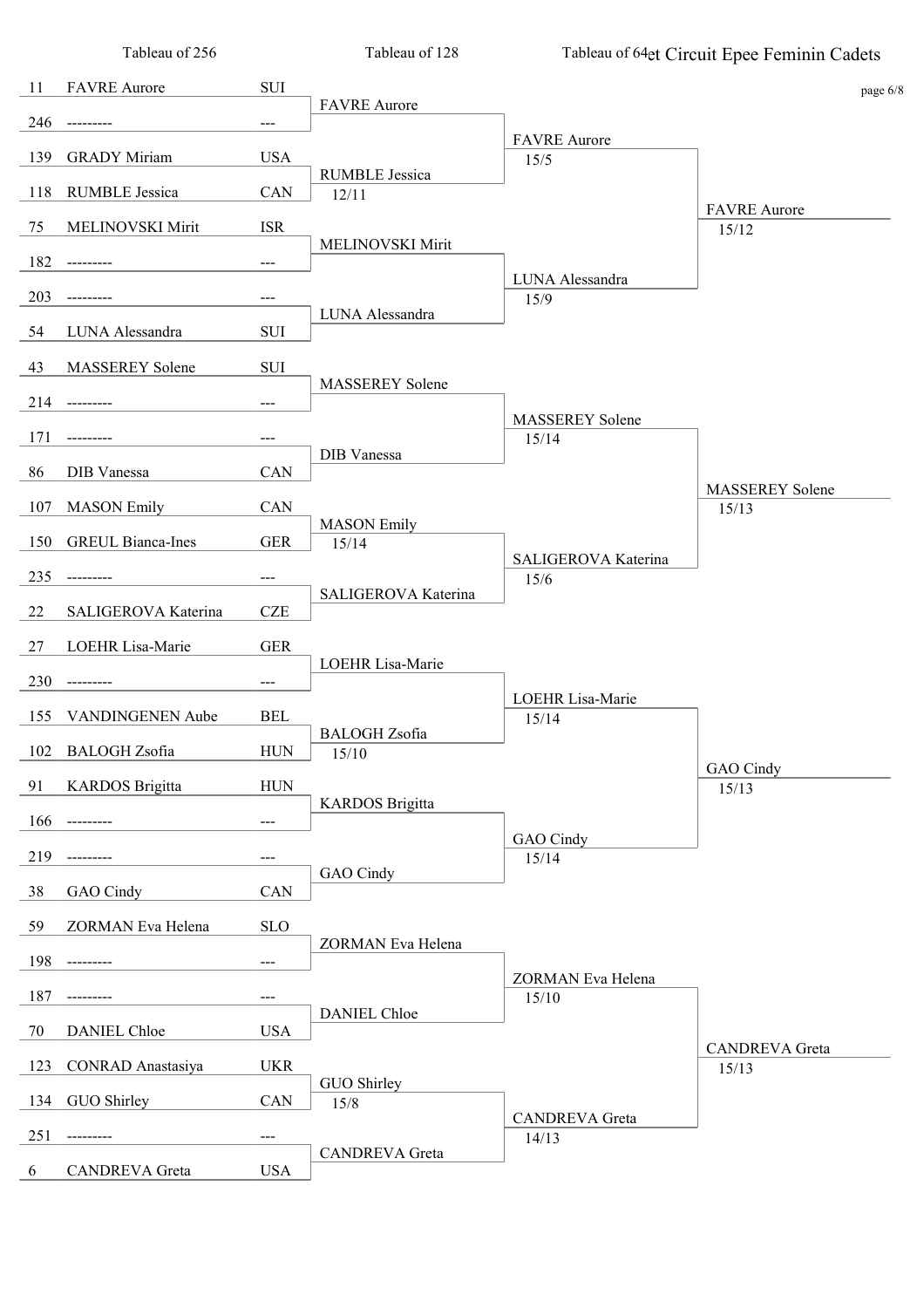| Tableau of 256          |                                                                                                                                                   | Tableau of 128                                                                                                |                                                                                                                                                                                | Tableau of 64et Circuit Epee Feminin Cadets                                                   |
|-------------------------|---------------------------------------------------------------------------------------------------------------------------------------------------|---------------------------------------------------------------------------------------------------------------|--------------------------------------------------------------------------------------------------------------------------------------------------------------------------------|-----------------------------------------------------------------------------------------------|
| KOMAR Sofia             | <b>USA</b>                                                                                                                                        |                                                                                                               |                                                                                                                                                                                | page 7/8                                                                                      |
|                         | $---$                                                                                                                                             |                                                                                                               |                                                                                                                                                                                |                                                                                               |
| <b>KECMAN Milica</b>    | <b>SRB</b>                                                                                                                                        |                                                                                                               |                                                                                                                                                                                |                                                                                               |
|                         |                                                                                                                                                   | <b>ERSOY Merve</b>                                                                                            |                                                                                                                                                                                |                                                                                               |
|                         |                                                                                                                                                   |                                                                                                               |                                                                                                                                                                                | KOMAR Sofia<br>15/8                                                                           |
|                         |                                                                                                                                                   | HECHT Dar                                                                                                     |                                                                                                                                                                                |                                                                                               |
|                         |                                                                                                                                                   |                                                                                                               | <b>HECHT</b> Dar                                                                                                                                                               |                                                                                               |
|                         |                                                                                                                                                   | MAYR Franziska                                                                                                |                                                                                                                                                                                |                                                                                               |
|                         |                                                                                                                                                   |                                                                                                               |                                                                                                                                                                                |                                                                                               |
|                         |                                                                                                                                                   | OYA Nichika                                                                                                   |                                                                                                                                                                                |                                                                                               |
|                         | $---$                                                                                                                                             |                                                                                                               | OYA Nichika                                                                                                                                                                    |                                                                                               |
|                         | ---                                                                                                                                               |                                                                                                               | 15/8                                                                                                                                                                           |                                                                                               |
| JEZIKOVA Marketa        | <b>CZE</b>                                                                                                                                        |                                                                                                               |                                                                                                                                                                                | OYA Nichika                                                                                   |
| SLIUSAREVA Sofia        | <b>UKR</b>                                                                                                                                        |                                                                                                               |                                                                                                                                                                                | 15/14                                                                                         |
| TANOVIC Ramona          | <b>CRO</b>                                                                                                                                        | 15/13                                                                                                         |                                                                                                                                                                                |                                                                                               |
| ------                  | ---                                                                                                                                               |                                                                                                               | 15/12                                                                                                                                                                          |                                                                                               |
| <b>BULTYNCK Anne</b>    | <b>BEL</b>                                                                                                                                        |                                                                                                               |                                                                                                                                                                                |                                                                                               |
| <b>BENEA Bianca</b>     | <b>ROU</b>                                                                                                                                        |                                                                                                               |                                                                                                                                                                                |                                                                                               |
|                         | $---$                                                                                                                                             |                                                                                                               |                                                                                                                                                                                |                                                                                               |
|                         |                                                                                                                                                   |                                                                                                               | <b>BENEA Bianca</b>                                                                                                                                                            |                                                                                               |
|                         |                                                                                                                                                   | LEONTE Mihaela                                                                                                |                                                                                                                                                                                |                                                                                               |
|                         |                                                                                                                                                   |                                                                                                               |                                                                                                                                                                                | <b>BENEA Bianca</b>                                                                           |
|                         |                                                                                                                                                   | NIKOLOPOULOU Konsta                                                                                           |                                                                                                                                                                                | 15/14                                                                                         |
|                         |                                                                                                                                                   |                                                                                                               | ALDADAH Huda                                                                                                                                                                   |                                                                                               |
|                         | ---                                                                                                                                               | ALDADAH Huda                                                                                                  |                                                                                                                                                                                |                                                                                               |
| ALDADAH Huda            | <b>USA</b>                                                                                                                                        |                                                                                                               |                                                                                                                                                                                |                                                                                               |
| <b>HEES</b> Ronja       | <b>GER</b>                                                                                                                                        |                                                                                                               |                                                                                                                                                                                |                                                                                               |
|                         | $\qquad \qquad \text{---}$                                                                                                                        |                                                                                                               |                                                                                                                                                                                |                                                                                               |
| -------                 | ---                                                                                                                                               |                                                                                                               | 15/14                                                                                                                                                                          |                                                                                               |
| LABRO Emma              | <b>BEL</b>                                                                                                                                        |                                                                                                               |                                                                                                                                                                                |                                                                                               |
| JUHASZ Manuela          | <b>HUN</b>                                                                                                                                        |                                                                                                               |                                                                                                                                                                                | <b>GNAM</b> Tamara<br>15/4                                                                    |
| <b>BUU HOANG Allana</b> | SUI                                                                                                                                               | 15/14                                                                                                         |                                                                                                                                                                                |                                                                                               |
| -------                 | ---                                                                                                                                               |                                                                                                               | <b>GNAM</b> Tamara                                                                                                                                                             |                                                                                               |
| <b>GNAM</b> Tamara      | <b>HUN</b>                                                                                                                                        | <b>GNAM</b> Tamara                                                                                            |                                                                                                                                                                                |                                                                                               |
|                         | <b>ERSOY Merve</b><br>HECHT Dar<br>MAYR Franziska<br>OYA Nichika<br><b>BRAUNE</b> Anna zoe<br>LEONTE Mihaela<br>NIKOLOPOULOU Konsta<br>---------- | TUR<br><b>ISR</b><br>---<br>---<br><b>GER</b><br>$\rm JPN$<br><b>GER</b><br><b>ROU</b><br><b>GRE</b><br>$---$ | KOMAR Sofia<br>15/4<br><b>JEZIKOVA</b> Marketa<br>SLIUSAREVA Sofia<br><b>BULTYNCK Anne</b><br><b>BENEA Bianca</b><br>15/3<br><b>HEES</b> Ronja<br>LABRO Emma<br>JUHASZ Manuela | KOMAR Sofia<br>15/5<br>15/13<br>SLIUSAREVA Sofia<br>15/8<br>15/8<br><b>HEES</b> Ronja<br>15/8 |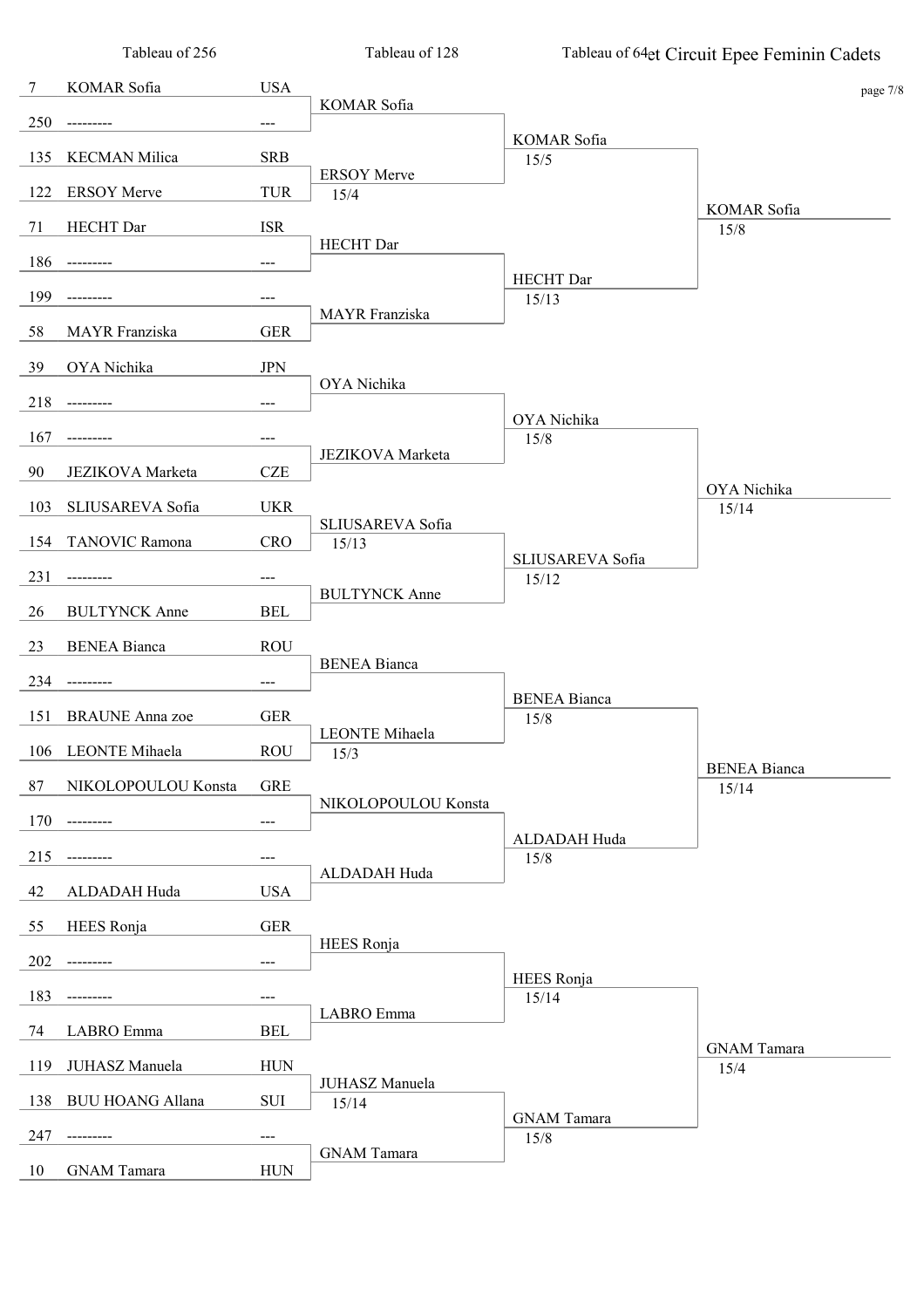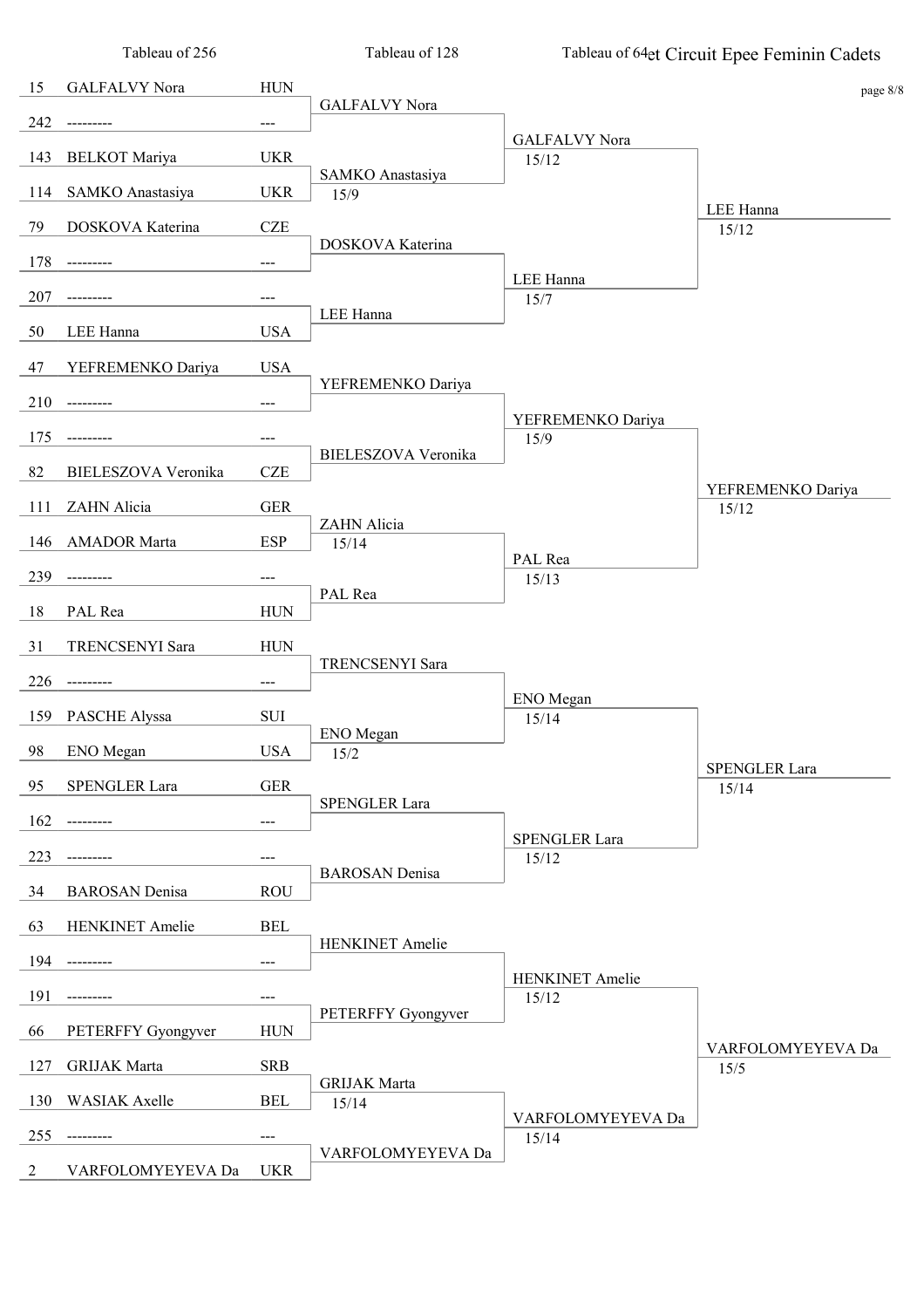### Cadet Circuit Epee Feminin Cadets page 1/1

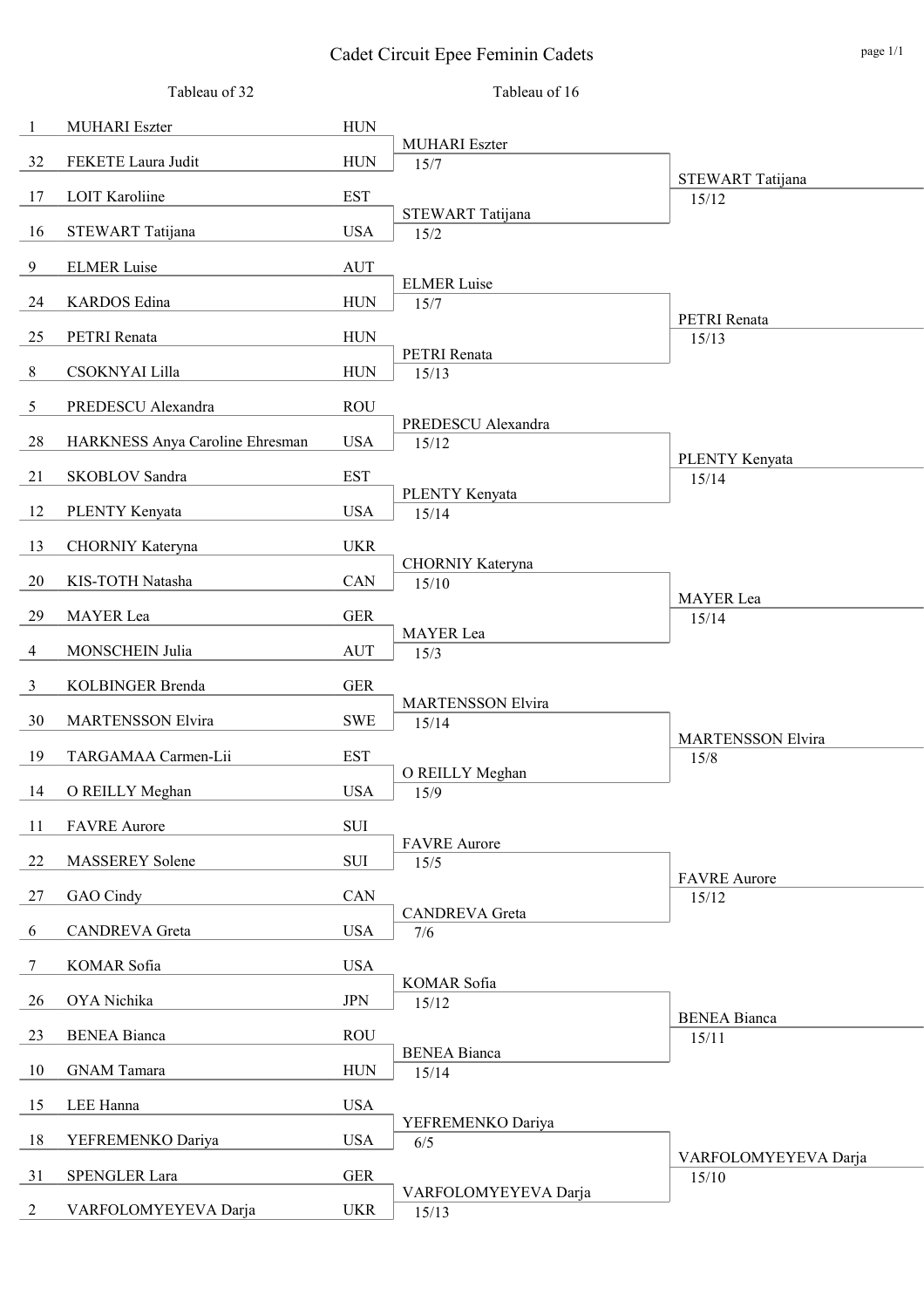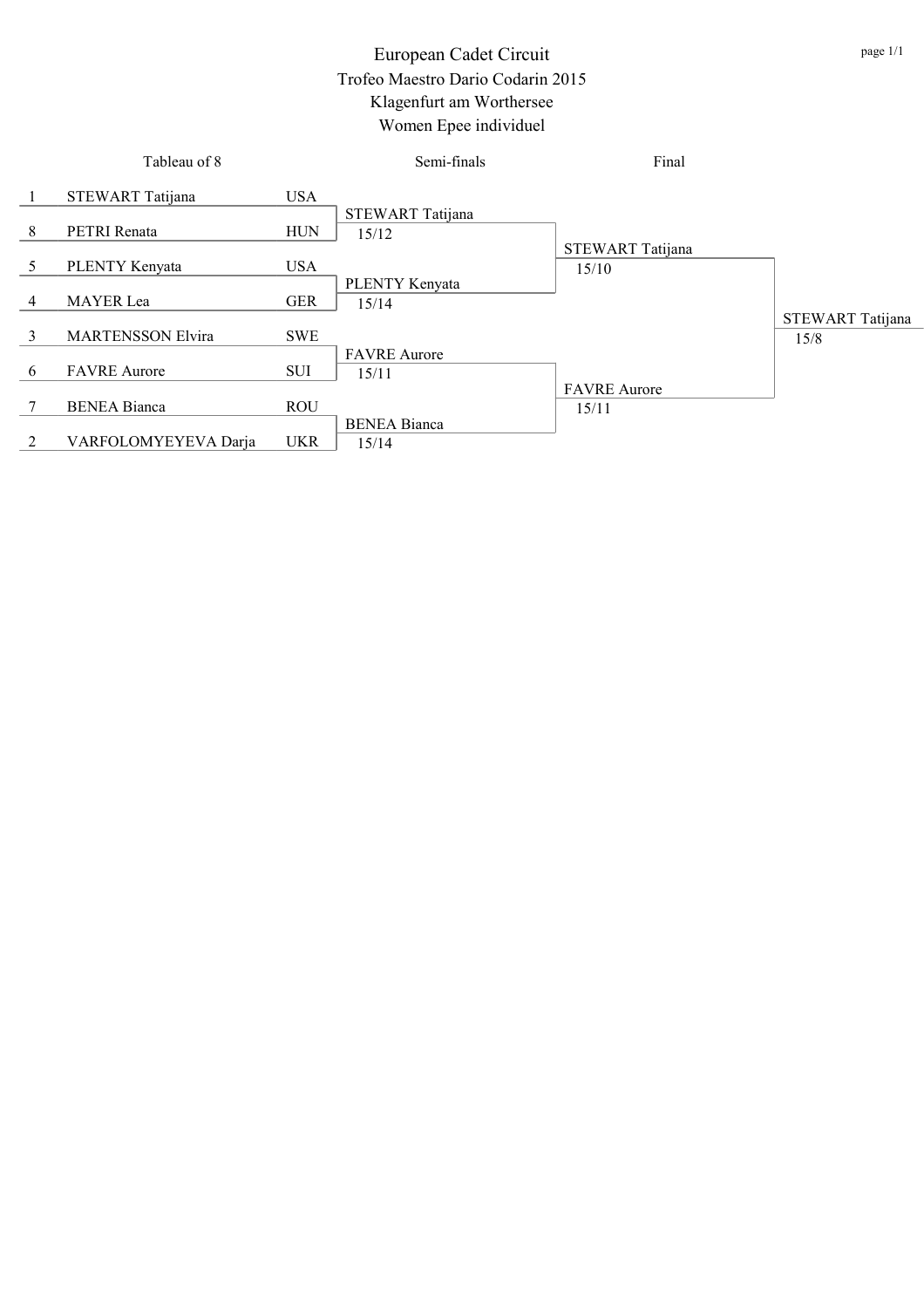| rank         | name and first name            | nat.       | club                       | date of birth |
|--------------|--------------------------------|------------|----------------------------|---------------|
| $\mathbf{1}$ | STEWART Tatijana               | <b>USA</b> |                            | 1/3/1999      |
| 2            | <b>FAVRE</b> Aurore            | SUI        | <b>SES SION</b>            | 26/3/1999     |
| 3            | <b>BENEA Bianca</b>            | <b>ROU</b> | <b>CSM ORADEA</b>          | 19/2/1999     |
| 3            | PLENTY Kenyata                 | <b>USA</b> |                            | 13/2/1999     |
| 5            | VARFOLOMYEYEVA Darja           | <b>UKR</b> | <b>UZHGOROD</b>            | 13/4/1999     |
| 6            | <b>MAYER</b> Lea               | <b>GER</b> | HEIDENHEIMER SB            | 24/10/2000    |
| 7            | <b>MARTENSSON Elvira</b>       | <b>SWE</b> | FFF STOCKHOLM              | 20/5/1999     |
| 8            | PETRI Renata                   | <b>HUN</b> | <b>AVA</b>                 | 4/9/2000      |
| 9            | <b>MUHARI</b> Eszter           | <b>HUN</b> | <b>MTK</b>                 | 30/9/2002     |
| 10           | PREDESCU Alexandra             | <b>ROU</b> | <b>CSA STEAUA BUCUREST</b> | 15/9/1999     |
| 11           | <b>CANDREVA</b> Greta          | <b>USA</b> |                            | 27/6/2002     |
| 11           | KOMAR Sofia                    | <b>USA</b> | <b>USA</b>                 | 17/11/2000    |
| 13           | <b>ELMER Luise</b>             | <b>AUT</b> |                            | 22/6/2000     |
| 14           | CHORNIY Kateryna               | <b>UKR</b> | <b>KIEW</b>                | 8/9/2001      |
| 15           | YEFREMENKO Dariya              | <b>USA</b> |                            | 30/3/1999     |
| 16           | O REILLY Meghan                | <b>USA</b> |                            | 4/5/1999      |
| 17           | <b>KOLBINGER Brenda</b>        | <b>GER</b> | <b>WMTV SOLINGEN</b>       | 21/12/1999    |
| 18           | <b>MONSCHEIN Julia</b>         | <b>AUT</b> |                            | 17/3/1999     |
| 19           | CSOKNYAI Lilla                 | <b>HUN</b> | <b>VASAS</b>               | 21/5/1999     |
| 20           | <b>GNAM Tamara</b>             | <b>HUN</b> | <b>TSC</b>                 | 15/2/2000     |
| 21           | <b>LOIT Karoliine</b>          | <b>EST</b> | <b>TALLINNA MOOK</b>       | 14/12/2000    |
| 22           | <b>SKOBLOV</b> Sandra          | <b>EST</b> | <b>TALLINNA MOOK</b>       | 16/2/2001     |
| 23           | <b>KARDOS</b> Edina            | <b>HUN</b> | <b>VASAS</b>               | 9/11/2000     |
| 24           | FEKETE Laura Judit             | <b>HUN</b> | DHSE-PMD                   | 11/6/2000     |
| 25           | HARKNESS Anya Caroline Ehresma | <b>USA</b> |                            | 13/10/1999    |
| 26           | GAO Cindy                      | CAN        |                            | 19/4/1999     |
| 27           | OYA Nichika                    | <b>JPN</b> |                            | 24/1/2000     |
| 28           | <b>MASSEREY Solene</b>         | SUI        | <b>CES SIERRE</b>          | 11/6/1999     |
| 29           | KIS-TOTH Natasha               | <b>CAN</b> |                            | 19/6/2000     |
| 29           | TARGAMAA Carmen-Lii            | <b>EST</b> | <b>EN GARDE</b>            | 23/8/2001     |
| 31           | LEE Hanna                      | <b>USA</b> |                            | 19/7/1999     |
| 32           | <b>SPENGLER Lara</b>           | <b>GER</b> | FC TAUBERBISCHOFSHE        | 24/11/1999    |
| 33           | <b>KAZAR</b> Dora              | <b>HUN</b> | <b>AVA</b>                 | 10/3/2000     |
| 34           | <b>VERTESI Lili</b>            | <b>HUN</b> | DHSE-PMD                   | 6/7/2000      |
| 35           | <b>BORSODY</b> Emma            | <b>HUN</b> | <b>BVSC</b>                | 2/10/2000     |
| 35           | <b>GALFALVY Nora</b>           | <b>HUN</b> |                            | 22/6/2000     |
| 37           | PAL Rea                        | <b>HUN</b> | ERD                        | 18/11/2000    |
| 38           | SALIGEROVA Katerina            | <b>CZE</b> | TJ LOKOMOTIVA KARLO        | 14/6/1999     |
| 39           | <b>SHEFFIELD Laura</b>         | <b>GBR</b> | <b>BRIXTON FC</b>          | 29/2/2000     |
| 40           | LOEHR Lisa-Marie               | <b>GER</b> | <b>WMTV SOLINGEN</b>       | 29/8/2000     |
| 41           | <b>GAVRIELKO Nikol</b>         | <b>ISR</b> | <b>MACCABI MAALOT</b>      | 21/3/1999     |
| 42           | DONKO Zelma                    | <b>HUN</b> | <b>BHSE</b>                | 3/11/2000     |
| 43           | ALDADAH Huda                   | <b>USA</b> |                            | 13/4/2000     |
| 44           | KUKADIA Sancchi                | <b>USA</b> |                            | 4/7/1999      |
| 45           | <b>SZABO VIKTORIA</b>          | <b>HUN</b> | <b>SZOMBATHELY</b>         | 4/5/1999      |
| 46           | LUNA Alessandra                | SUI        |                            | 11/2/2000     |
| 47           | HEES Ronja                     | <b>GER</b> | TSF DITZINGEN              | 27/1/1999     |
| 48           | <b>VILLIGER Elin</b>           | SUI        | <b>ZFC ZUERICH</b>         | 22/9/2001     |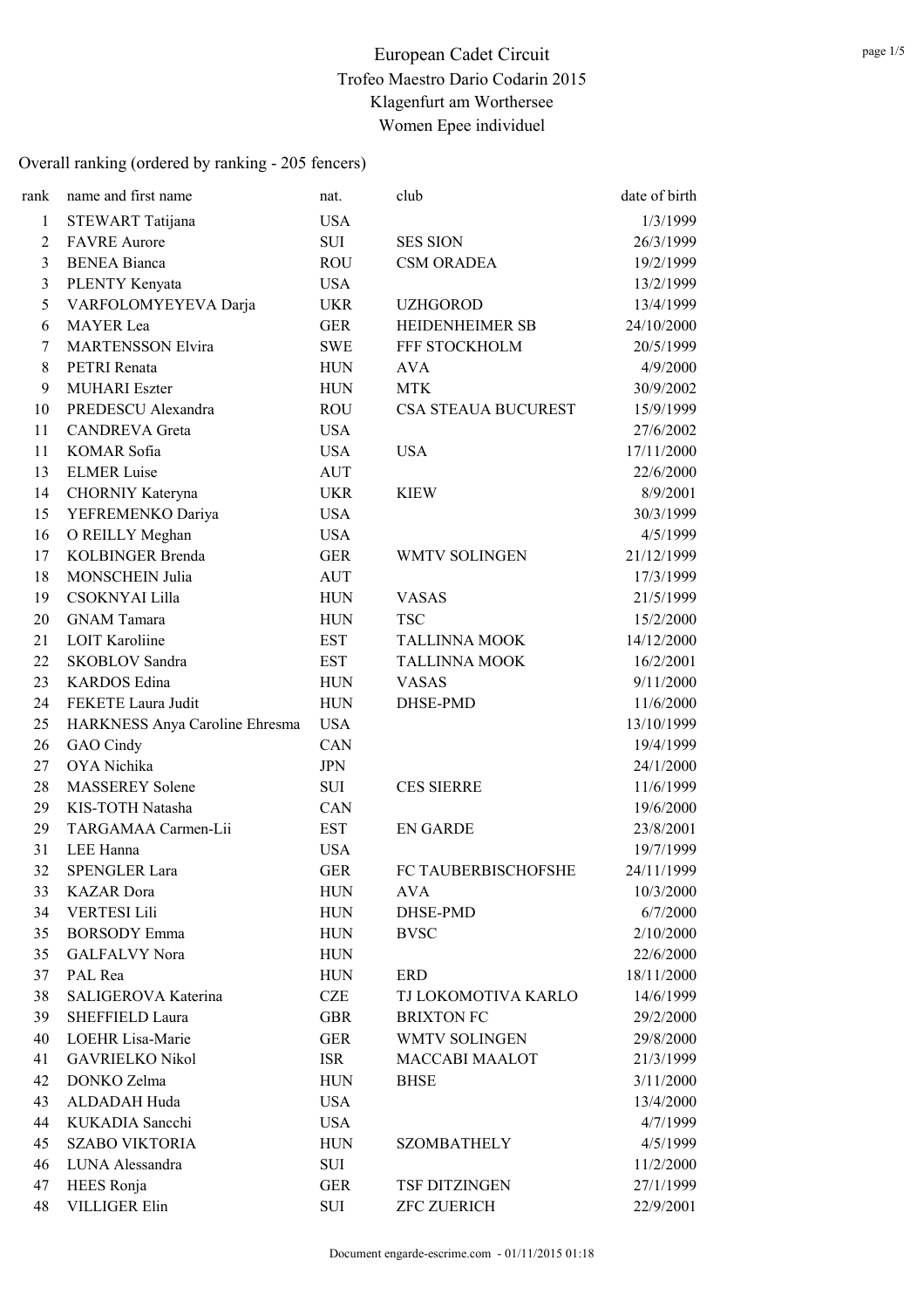| rank | name and first name        | nat.       | club                     | date of birth |
|------|----------------------------|------------|--------------------------|---------------|
| 49   | <b>VERMEULE Emily</b>      | <b>USA</b> |                          | 28/9/2001     |
| 50   | ZORMAN Eva Helena          | <b>SLO</b> | <b>ASK MARIBOR</b>       | 3/3/1999      |
| 51   | <b>COSTE Teodora</b>       | <b>ROU</b> | <b>CS SATU MARE</b>      | 21/6/1999     |
| 52   | GRIJAK Jana                | <b>SRB</b> | MK SILNI                 | 18/2/1999     |
| 53   | <b>HENKINET</b> Amelie     | <b>BEL</b> |                          | 18/4/2000     |
| 54   | <b>TERAYAMA TAMAKI</b>     | <b>JPN</b> |                          | 29/1/2001     |
| 55   | MULLER Jule hanna          | <b>GER</b> | WUPPERTALER FC           | 1/1/1900      |
| 56   | <b>HECHT</b> Dar           | <b>ISR</b> | HAPOEL KFAR-SABA         | 16/8/2000     |
| 57   | <b>COUFALOVA Anna</b>      | <b>CZE</b> | <b>BELA POD BEZDEZEM</b> | 1/4/2000      |
| 58   | PFEIFER Melany             | <b>ROU</b> | <b>CS SATU MARE</b>      | 16/3/2001     |
| 59   | <b>BOGDANYI</b> Zita       | <b>HUN</b> | <b>DVE</b>               | 28/7/2000     |
| 59   | <b>DOUGLAS Elizabeth</b>   | CAN        |                          | 25/6/1999     |
| 61   | ENO Megan                  | <b>USA</b> |                          | 22/7/2000     |
| 62   | SLIUSAREVA Sofia           | <b>UKR</b> | <b>KIEW</b>              | 18/1/1999     |
| 63   | HUZAYEN Lma                | EGY        |                          | 23/1/1999     |
| 64   | MASALO Olivija             | LTU        | <b>GINTARINE SPAGA</b>   | 14/9/1999     |
| 65   | KANEVSKI Vera Maia Devi    | <b>ISR</b> | <b>MACCABI MAALOT</b>    | 5/11/1999     |
| 66   | <b>SCHLIER Zsuzsa</b>      | <b>ROU</b> | CSS TG. MURES            | 10/5/2000     |
| 67   | <b>BULTYNCK Anne</b>       | <b>BEL</b> | <b>CATENA</b>            | 6/7/2000      |
| 68   | <b>TRENCSENYI Sara</b>     | <b>HUN</b> | <b>MTK</b>               | 10/11/1999    |
| 69   | KATO Zsofia                | <b>ROU</b> | <b>CS SATU MARE</b>      | 18/5/2002     |
| 70   | <b>BAROSAN</b> Denisa      | <b>ROU</b> | CSA STEAUA BUCUREST      | 8/1/1999      |
| 71   | <b>NARITA RUKA</b>         | <b>JPN</b> |                          | 31/8/2000     |
| 72   | LENTZ Helena               | <b>GER</b> | <b>FRANKFURTER TV</b>    | 4/10/2000     |
| 73   | <b>DUMITRU Rebeca</b>      | <b>ROU</b> | CS UNEFS BUCURESTI       | 11/3/1999     |
| 74   | <b>MAYR</b> Franziska      | <b>GER</b> | HEIDENHEIMER SB          | 14/3/1999     |
| 75   | PANEDA Victoria            | ESP        | C.E. OLIMPO              | 2/1/2000      |
| 76   | <b>BEDDINGFIELD Claire</b> | <b>USA</b> |                          | 23/12/2001    |
| 77   | PETERFFY Gyongyver         | <b>HUN</b> | <b>DVE</b>               | 30/11/2000    |
| 78   | <b>BURSOVA</b> Regina      | <b>SVK</b> | AKADEMIA SERMU           | 13/4/2001     |
| 78   | CHOY Lee Ann Huei-Yin      | <b>USA</b> |                          | 3/8/1999      |
| 80   | <b>DANIEL Chloe</b>        | <b>USA</b> |                          | 20/11/2000    |
| 81   | <b>STRECKER Leonie</b>     | <b>GER</b> | FC LEIPZIG               | 16/3/1999     |
| 82   | KHADANOVICH VLADA          | <b>BLR</b> | <b>SDUSHOR PROFSOUZY</b> | 16/5/2000     |
| 83   | LABRO Emma                 | BEL        | <b>FLANDERS FENCING</b>  | 20/3/2000     |
| 84   | MELINOVSKI Mirit           | ISR        | HAPOEL ASHKELON          | 12/11/1999    |
| 85   | <b>NIXON</b> Caroline      | <b>USA</b> |                          | 25/4/2000     |
| 86   | SADOVA Dariia              | <b>UKR</b> | <b>KHMELNITSKIY</b>      | 8/5/2002      |
| 87   | SEHNALOVA Marketa          | <b>CZE</b> | DUKLA OLOMOUC            | 8/8/1999      |
| 88   | DOSKOVA Katerina           | <b>CZE</b> | <b>SLAVOJ LITOMERICE</b> | 22/12/1999    |
| 88   | <b>HATZ</b> Fiona          | SUI        | <b>ZFC ZUERICH</b>       | 16/9/1999     |
| 90   | PIVETEAU Anne Clemence     | SUI        | <b>CAL LAUSANNE</b>      | 10/4/2000     |
| 91   | BIELESZOVA Veronika        | <b>CZE</b> | <b>SC PRAHA</b>          | 25/4/2002     |
| 92   | <b>ENACHE Talida</b>       | <b>ROU</b> | CS UNEFS BUCURESTI       | 31/10/2001    |
| 92   | GOEDEJOHANN Noa-Cosima     | <b>GER</b> | TSV BAYER LEVERKUSE      | 11/3/1999     |
| 94   | DIB Vanessa                | CAN        |                          | 2/10/2000     |
| 95   | NIKOLOPOULOU Konstantina   | <b>GRE</b> | <b>IRIDA</b>             | 20/3/2000     |
| 96   | <b>HEINZ Vanessa</b>       | <b>GER</b> | TSV LAUPHEIM             | 10/1/2000     |
| 97   | <b>JEZIKOVA</b> Marketa    | CZE        | DUKLA OLOMOUC            | 12/12/1999    |
| 98   | DOSTALOVA Barbora          | <b>CZE</b> | <b>DUKLA PRAHA</b>       | 19/2/1999     |
| 98   | <b>KARDOS</b> Brigitta     | <b>HUN</b> | <b>VASAS</b>             | 9/11/2000     |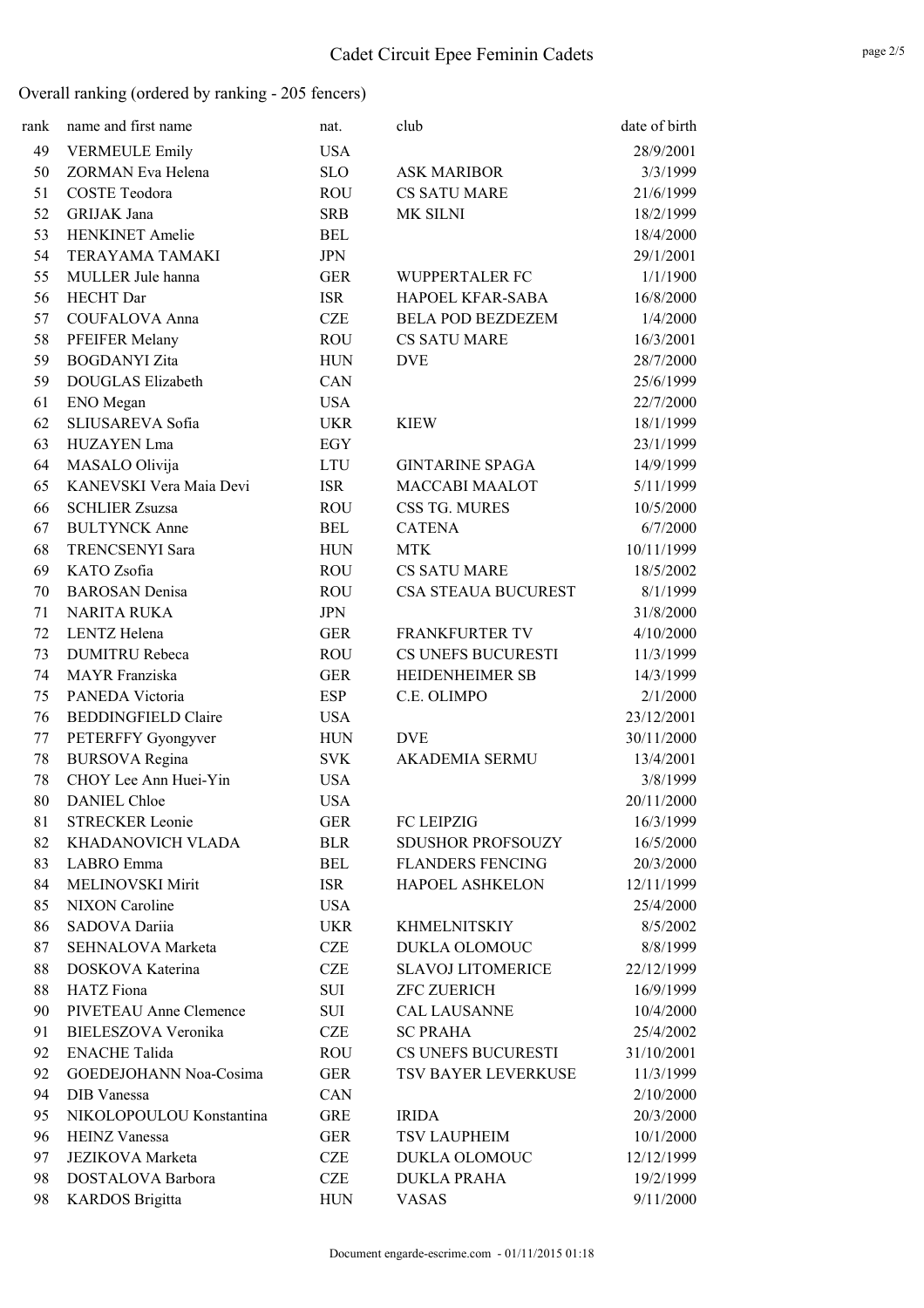| rank | name and first name           | nat.       | club                     | date of birth |
|------|-------------------------------|------------|--------------------------|---------------|
| 98   | ZELENTSOVA Anastasiia         | <b>UKR</b> | <b>KHARKIV</b>           | 28/3/2001     |
| 101  | <b>GIGLI Morella</b>          | SUI        | <b>SEG GENEVE</b>        | 8/3/1999      |
| 102  | PANTSIALEYEVA Yeva            | <b>BLR</b> |                          | 4/6/2001      |
| 103  | <b>BALOGH</b> Zsofia          | <b>HUN</b> | <b>BALATON</b>           | 5/3/1999      |
| 103  | PIERACCIANI Alice             | <b>ITA</b> | PRO NOVARA SCHERMA       | 8/6/2002      |
| 103  | ROSKOVA Sonja                 | SVK        | <b>AKADEMIA SERMU</b>    | 10/2/2000     |
| 106  | <b>BARNES</b> Rebecca         | <b>USA</b> |                          | 15/9/1999     |
| 107  | <b>LEONTE</b> Mihaela         | <b>ROU</b> | <b>CSS QUARTO BUC</b>    | 26/6/2001     |
| 107  | MAJDANDZIC Andrea             | <b>CRO</b> | <b>CAFC MLADOST</b>      | 13/8/2000     |
| 107  | <b>MASON</b> Emily            | CAN        |                          | 20/10/2000    |
| 110  | <b>MAYER Elin</b>             | <b>GER</b> | DARMSTADTER FC           | 6/12/2000     |
| 110  | ZAHN Alicia                   | <b>GER</b> | FC OFFENBACH             | 6/7/2000      |
| 112  | SAMKO Anastasiya              | <b>UKR</b> | <b>KIEW</b>              | 19/2/1999     |
| 113  | TAMASHEUSKAYA Kseniya         | <b>BLR</b> | <b>SCAF RB</b>           | 8/2/2000      |
| 114  | <b>RUMBLE Jessica</b>         | CAN        |                          | 4/1/1999      |
| 115  | JUHASZ Manuela                | <b>HUN</b> | <b>BALATON</b>           | 5/6/2001      |
| 116  | ZELENTSOVA Alina              | <b>UKR</b> | <b>KHARKIV</b>           | 8/4/1999      |
| 117  | <b>ERSOY Merve</b>            | <b>TUR</b> |                          | 19/1/1999     |
| 118  | <b>REINHOLD Charlotte</b>     | <b>GER</b> | <b>EFG ESSEN</b>         | 1/3/1999      |
| 119  | FRIEDERICH Adriana            | <b>GER</b> | OFC BONN                 | 7/3/2001      |
| 120  | <b>GRIJAK Marta</b>           | <b>SRB</b> | MK SILNI                 | 7/10/2000     |
| 121  | <b>SAPIN Galadrielle</b>      | SUI        |                          | 21/9/2001     |
| 122  | <b>CHIBA KEI</b>              | JPN        |                          | 4/6/2001      |
| 123  | GUO Shirley                   | CAN        |                          | 3/6/2002      |
| 124  | SOTNIKAVA Darya               | <b>BLR</b> |                          | 19/10/1999    |
| 125  | <b>THOW Jessica</b>           | <b>USA</b> |                          | 4/1/2000      |
| 126  | <b>GODDE Ella</b>             | <b>GER</b> | OFC BONN                 | 31/7/2001     |
| 127  | <b>FAVRE</b> Angeline         | SUI        | <b>SES SION</b>          | 4/7/2000      |
| 128  | AY Use Cisem                  | TUR        | <b>ANTALYA FERDI</b>     | 3/1/2000      |
| 129  | MOSCHOPOULOU Zoi              | <b>GRE</b> | <b>OXI FLORINAS</b>      | 22/6/2000     |
| 130  | <b>BEZDITKO</b> Diana         | <b>UKR</b> | <b>KHARKIV</b>           | 27/9/2001     |
| 130  | <b>SAADON</b> Lior            | <b>ISR</b> | <b>HAPOEL ASHKELON</b>   | 3/7/2000      |
| 132  | <b>MATE</b> Anna              | <b>HUN</b> | <b>MTK</b>               | 15/11/2001    |
| 133  | <b>LAMONT</b> Oceane          | <b>BEL</b> | <b>SC LATEM-DEURLE</b>   | 9/6/2000      |
| 134  | <b>CONRAD</b> Anastasiya      | <b>UKR</b> | <b>KIEW</b>              | 11/9/2000     |
| 135  | <b>MUTO MIZUKI</b>            | <b>JPN</b> |                          | 21/11/1999    |
| 136  | <b>VRABEC NINA</b>            | <b>SLO</b> |                          | 9/3/1999      |
| 137  | <b>WASIAK Axelle</b>          | <b>BEL</b> | <b>FLANDERS FENCING</b>  | 29/5/2001     |
| 138  | <b>BUSCHINI</b> Arianna       | <b>ITA</b> | PRO NOVARA SCHERMA       | 8/6/2002      |
| 139  | <b>JONAS Eva-Maria</b>        | <b>GER</b> | <b>UFC FRANKFURT</b>     | 25/3/1999     |
| 140  | <b>KECMAN Milica</b>          | <b>SRB</b> | MK SILNI                 | 9/10/2002     |
| 141  | VLASAVA Lizaveta              | <b>BLR</b> | <b>SDUSHOR PROFSOUZY</b> | 7/10/1999     |
| 142  | <b>BUU HOANG Allana</b>       | SUI        |                          | 6/6/1999      |
| 143  | <b>GRADY Miriam</b>           | <b>USA</b> |                          | 7/4/2000      |
| 144  | <b>BEDDINGFIELD Catherine</b> | <b>USA</b> |                          | 26/8/2000     |
| 145  | <b>BELKOT</b> Mariya          | <b>UKR</b> | <b>KHMELNITSKIY</b>      | 25/9/1999     |
| 146  | <b>BOUILLANT Audrey</b>       | SUI        | <b>CAL LAUSANNE</b>      | 26/9/2002     |
| 147  | <b>AMADOR Marta</b>           | <b>ESP</b> | C.E. OLIMPO              | 2/2/1999      |
| 148  | GNJIDIC Lucija                | <b>CRO</b> | <b>CAFC MLADOST</b>      | 9/2/2001      |
| 148  | <b>MATHIEU Benedicte</b>      | BEL        |                          | 10/3/1999     |
| 150  | CHANTZI Maria                 | <b>GRE</b> | <b>IRIDA</b>             | 21/10/2000    |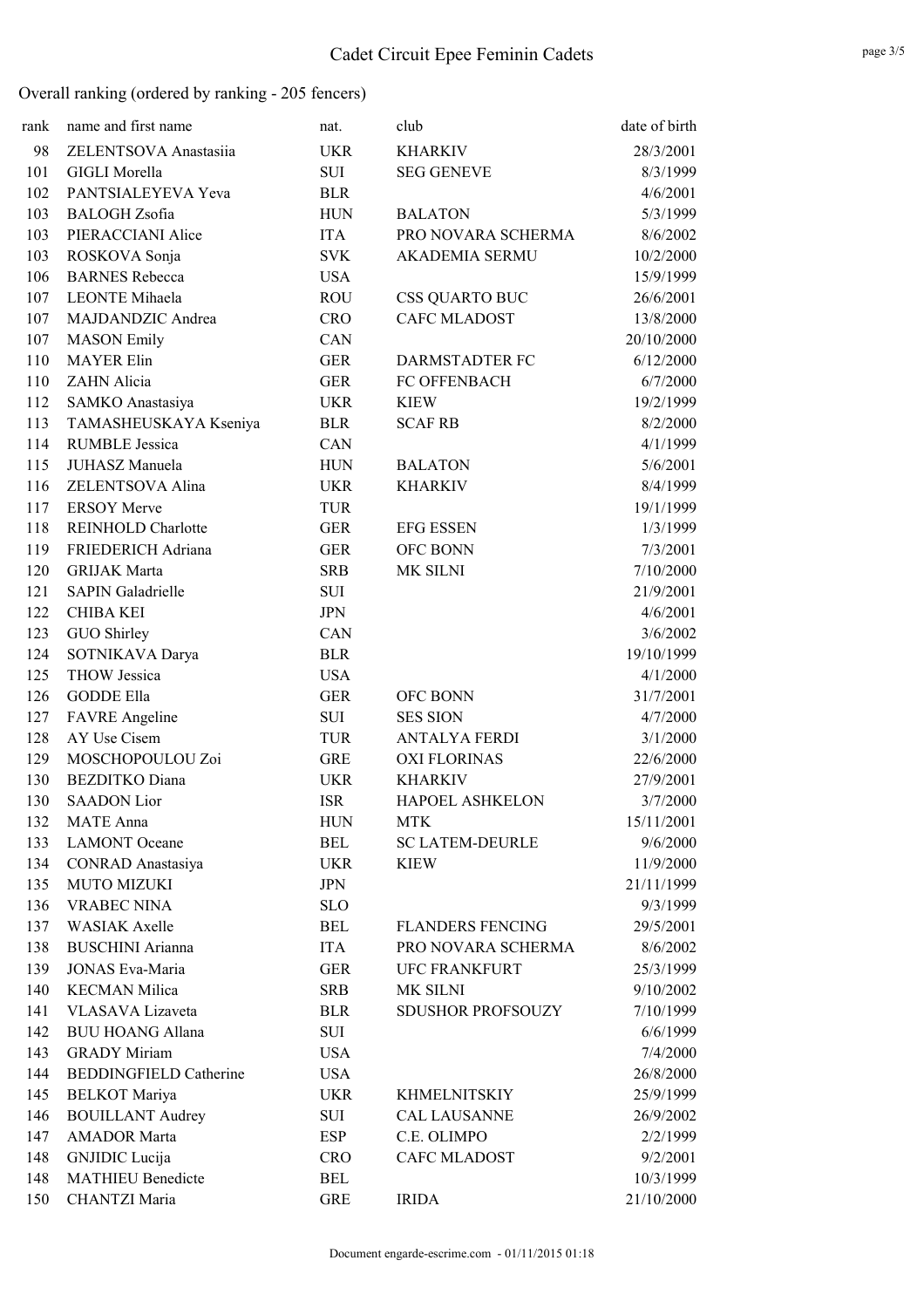| rank | name and first name           | nat.       | club                    | date of birth |
|------|-------------------------------|------------|-------------------------|---------------|
| 151  | <b>GREUL Bianca-Ines</b>      | <b>GER</b> | TSF DITZINGEN           | 21/6/2000     |
| 152  | <b>BRAUNE</b> Anna zoe        | <b>GER</b> | <b>QUERNHEIMER FC</b>   | 15/1/2001     |
| 153  | ZLOOF Shira                   | <b>ISR</b> | HAPOEL KFAR-SABA        | 4/12/2000     |
| 154  | <b>TANOVIC Ramona</b>         | <b>CRO</b> | <b>CAFC MLADOST</b>     | 7/2/1999      |
| 155  | <b>VANDINGENEN Aube</b>       | <b>BEL</b> | <b>CATENA</b>           | 31/1/2001     |
| 156  | VAROL Sude Nur                | <b>TUR</b> | IZMIR BUYUKSEHIR BEL    | 15/10/2003    |
| 157  | LOBODA Valeriya               | <b>UKR</b> | <b>KHMELNITSKIY</b>     | 21/1/2002     |
| 158  | NICOLAI Emma                  | <b>ITA</b> | PETRARCA SCHERMA        | 19/2/2002     |
| 159  | PASCHE Alyssa                 | SUI        | <b>CEM MORGES</b>       | 13/1/2002     |
| 160  | <b>MOTTAZ Celine</b>          | <b>SUI</b> | <b>SEVM VEVEY</b>       | 6/3/1999      |
| 161  | AK Esra Zeynep                | <b>TUR</b> | <b>ALANYA ESKRIM SK</b> | 1/1/2001      |
| 162  | <b>DROR Yasmin Bertin</b>     | <b>ISR</b> | HAPOEL KFAR-SABA        | 7/5/2001      |
| 163  | <b>GRABHER Antonia</b>        | AUT        |                         | 5/2/2001      |
| 164  | <b>DEBELJAK ELA</b>           | <b>SLO</b> |                         | 2/5/2000      |
| 165  | KUNA Jana                     | <b>CRO</b> |                         | 14/11/2000    |
| 166  | <b>BILLI</b> Sofia            | <b>ITA</b> | <b>FCCS</b>             | 5/10/2002     |
| 166  | <b>EBERHARD Lucrezia</b>      | SUI        | LUGANO SCHERMA          | 12/3/2000     |
| 166  | SPATENKOVA Anna               | <b>CZE</b> | DUKLA OLOMOUC           | 26/9/1999     |
| 169  | MIADZVEDZIAVA Anastasia       | <b>BLR</b> | <b>SCAF RB</b>          | 23/1/2000     |
| 169  | <b>SATO SUZUKA</b>            | <b>JPN</b> |                         | 25/5/1999     |
| 169  | <b>SHVETS Alisa</b>           | <b>CZE</b> | <b>SC PRAHA</b>         | 8/1/2000      |
| 172  | <b>MASTHOFF Emma</b>          | <b>GER</b> | <b>EFG ESSEN</b>        | 11/10/2000    |
| 173  | <b>RUSJAN ANI</b>             | <b>SLO</b> |                         | 15/3/2000     |
| 174  | <b>OIEN</b> Jacqueline        | <b>GBR</b> | <b>HAVERSTOCK FC</b>    | 20/8/2001     |
| 175  | CANALAZ Katja                 | <b>SLO</b> |                         | 30/1/2000     |
| 175  | <b>NAZIH</b> Mariam           | EGY        |                         | 8/2/2000      |
| 177  | <b>BUENO</b> Sofia            | <b>ESP</b> | <b>S.E. BURGOS</b>      | 6/3/1999      |
| 178  | PIERACCIANI Aurora            | <b>ITA</b> | PRO NOVARA SCHERMA      | 8/6/2002      |
| 178  | <b>SERAFY Rana</b>            | EGY        |                         | 5/8/1999      |
| 180  | <b>VINCENCOVA Ester</b>       | <b>CZE</b> | <b>SC PRAHA</b>         | 7/10/2001     |
| 181  | PIETSCHMANN Jeanne            | <b>LUX</b> | <b>CE SUD</b>           | 7/10/1999     |
| 182  | <b>BUERGIN Maren</b>          | SUI        |                         | 23/3/2001     |
| 182  | POYSTI Laura                  | <b>FIN</b> | HELSINGIN MIEKKAILIJ    | 26/2/2002     |
| 182  | <b>SCETKO Patricija</b>       | <b>LTU</b> | <b>GINTARINE SPAGA</b>  | 19/1/2001     |
| 182  | <b>SUFRIN MAAYAN</b>          | <b>ISR</b> | HAPOEL KFAR-SABA        | 14/2/1999     |
| 186  | <b>KINACI Elifsu</b>          | <b>TUR</b> | <b>ANTALYA FERDI</b>    | 16/8/1999     |
| 187  | POPOVA Kseniya                | <b>UKR</b> | <b>DNIPROPETROVSK</b>   | 29/6/1999     |
| 188  | <b>KARAMPINI Eirini</b>       | <b>GRE</b> | <b>IRIDA</b>            | 27/9/2002     |
| 189  | HALVACIAY Beyza               | <b>TUR</b> |                         | 1/1/1999      |
| 190  | LUI Leanna                    | CAN        |                         | 19/11/1999    |
| 191  | <b>KIRSTEN</b> Ines           | AUT        | STLFC STEIERMARK        | 10/9/1999     |
| 192  | <b>KECALOVIC Ema</b>          | <b>SLO</b> |                         | 1/1/2003      |
| 193  | PARMESANI Francesca           | <b>ITA</b> | UNIONE GINNASTICA G     | 31/5/2002     |
| 194  | <b>UZUNER</b> Zeynep          | TUR        | <b>ALANYA ESKRIM SK</b> | 10/7/2002     |
| 195  | CHYZHEVSKA Vlada              | <b>UKR</b> | <b>KHMELNITSKIY</b>     | 2/6/1999      |
| 196  | <b>AGAOGLU Idilsu</b>         | TUR        | IZMIR BUYUKSEHIR BEL    | 14/10/2003    |
| 197  | RUBESA Maja                   | <b>CRO</b> | <b>CAFC MLADOST</b>     | 26/6/2000     |
| 198  | <b>ATES Nazlican Gul</b>      | TUR        | <b>ERZURUM GSK</b>      | 31/7/2000     |
| 199  | OZDAL Zeynep                  | TUR        | ALANYA ESKRIM SK        | 4/4/2004      |
| 200  | <b>BOZDEMIR Gunseli Deniz</b> | TUR        | ANKARA ESKRIM S.K.      | 11/8/1999     |
| 201  | CEVIK Simal Ida               | TUR        | <b>ANTALYA FERDI</b>    | 29/5/2000     |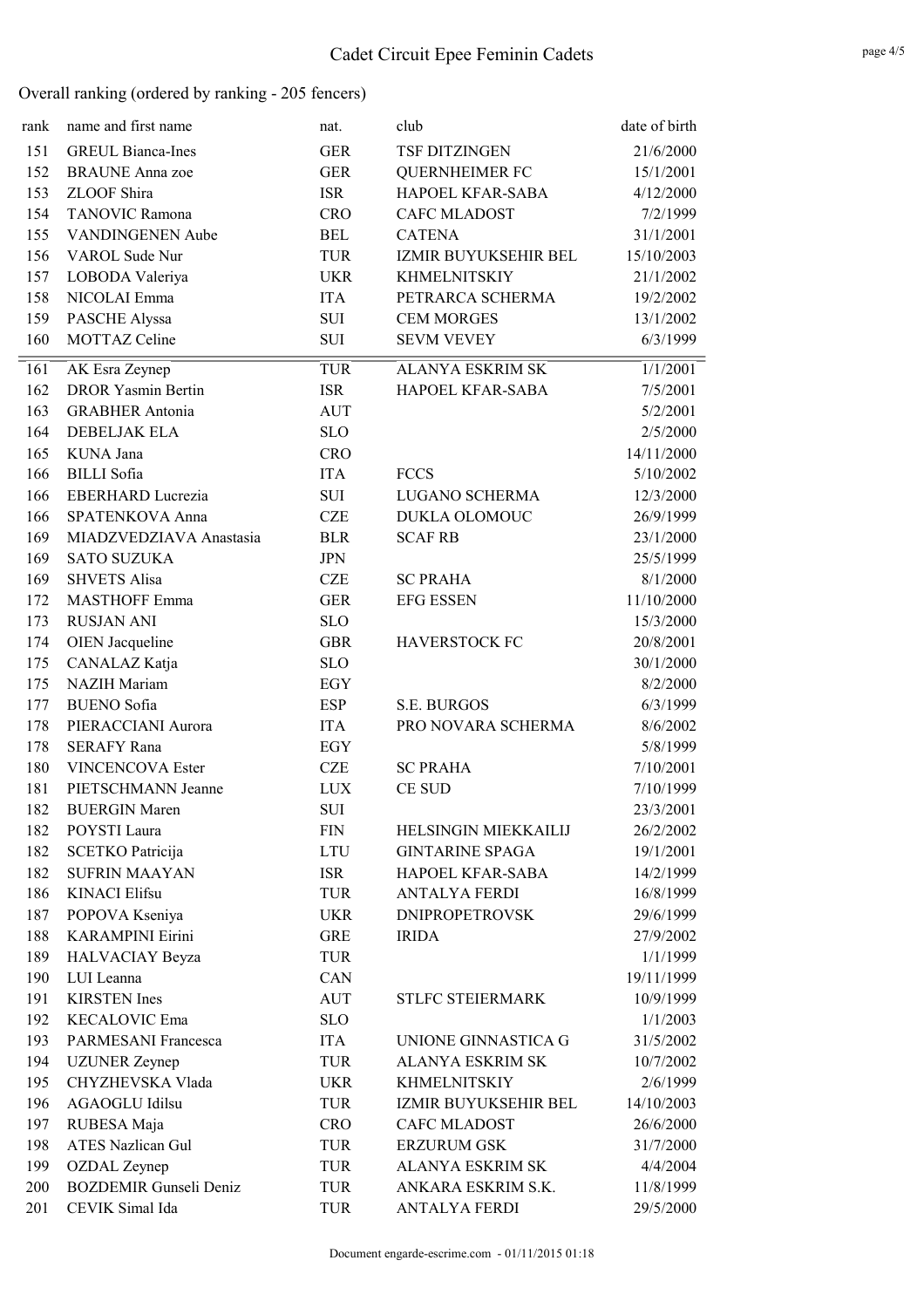| rank name and first name | nat. | club                 | date of birth |
|--------------------------|------|----------------------|---------------|
| 202 ERMAN Lal            | TUR  | IZMIR BUYUKSEHIR BEL | 25/5/2001     |
| 203 CERVENKOVA Katerina  | CZE. | <b>SC PRAHA</b>      | 25/10/2001    |
| 203 RIBAROVA Tereza      | CZE. | <b>SC PRAHA</b>      | 3/10/2000     |
| 205 KARADOGAN Ceren      | TUR  | IZMIR BUYUKSEHIR BEL | 7/12/2001     |